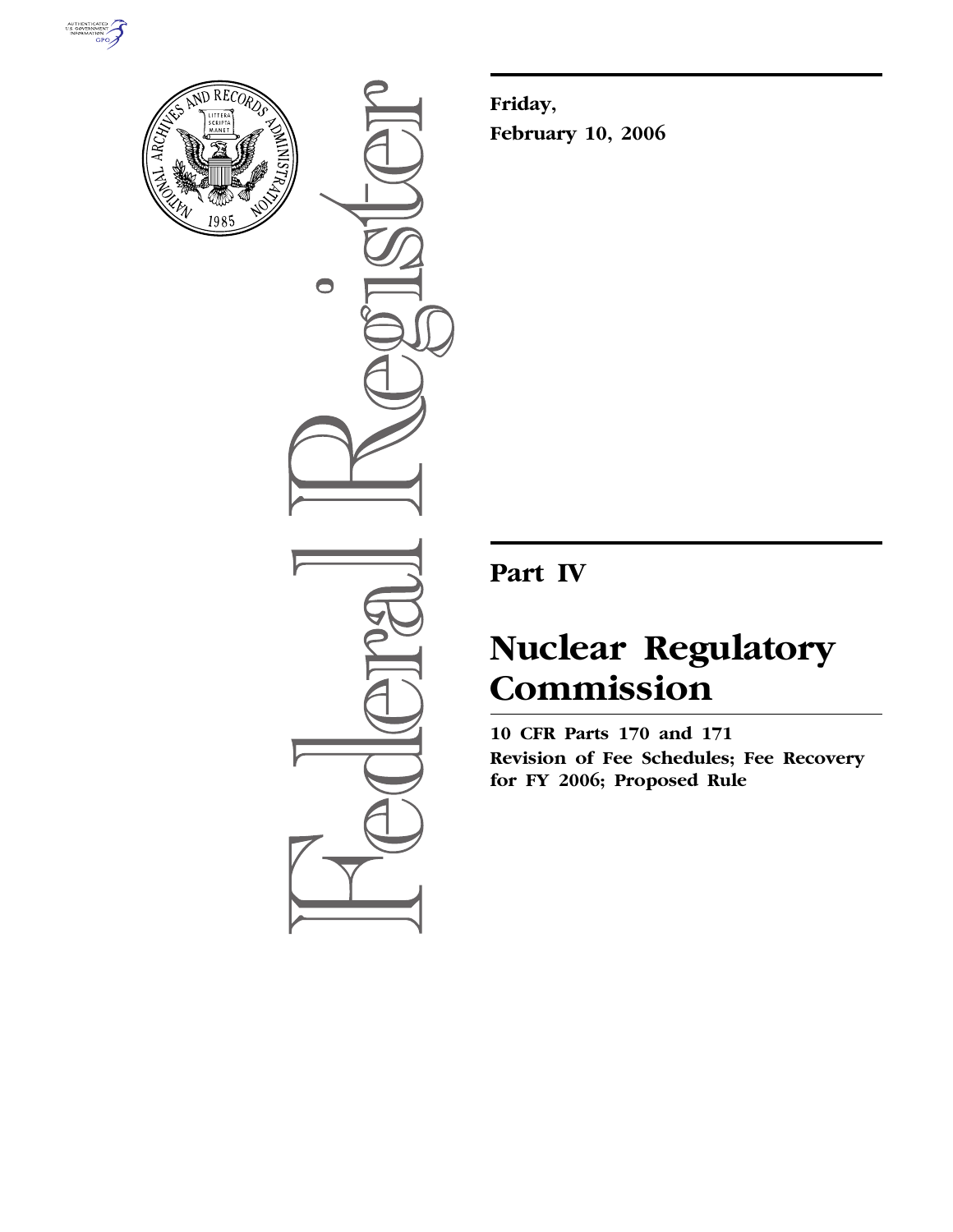#### **NUCLEAR REGULATORY COMMISSION**

#### **10 CFR Parts 170 and 171**

**RIN 3150–AH83** 

#### **Revision of Fee Schedules; Fee Recovery for FY 2006**

**AGENCY:** Nuclear Regulatory Commission.

**ACTION:** Proposed rule.

**SUMMARY:** The Nuclear Regulatory Commission (NRC) is proposing to amend the licensing, inspection, and annual fees charged to its applicants and licensees. The proposed amendments are necessary to implement the Omnibus Budget Reconciliation Act of 1990 (OBRA–90), as amended, which requires that the NRC recover approximately 90 percent of its budget authority in fiscal year (FY) 2006, less the amounts appropriated from the Nuclear Waste Fund (NWF) and for Waste Incidental to Reprocessing (WIR) activities. The required fee recovery amount for the FY 2006 budget is approximately \$624 million, which is increased by approximately \$0.9 million to account for billing adjustments, resulting in a total of approximately \$625 million that must be recovered through fees in FY 2006.

**DATES:** The comment period expires March 13, 2006. Comments received after this date will be considered if it is practical to do so, but the NRC is able to ensure only that comments received on or before this date will be considered. Because OBRA–90 requires that the NRC collect the FY 2006 fees by September 30, 2006, requests for extensions of the comment period will not be granted.

**ADDRESSES:** You may submit comments by any one of the following methods. Please include number RIN 3150–AH83 in the subject line of your comments. Comments on rulemakings submitted in writing or in electronic form will be made available to the public in their entirety on the NRC rulemaking Web site. Personal information will not be removed from your comments.

*Mail comments to:* Secretary, U.S. Nuclear Regulatory Commission, Washington, DC 20555–0001, ATTN: Rulemakings and Adjudications Staff.

*E-mail comments to: SECY@nrc.gov.* If you do not receive a reply e-mail confirming that we have received your comments, contact us directly at (301) 415–1966. You may also submit comments via the NRC's rulemaking Web site at *http://ruleforum.llnl.gov.* 

Address questions about our Web site to Ms. Carol Gallagher, 301–415–5905; email *CAG@nrc.gov.* Comments can also be submitted via the Federal eRulemaking Portal at *http:// www.regulations.gov.* 

*Hand deliver comments to:* 11555 Rockville Pike, Rockville, Maryland 20852, between 7:30 a.m. and 4:15 p.m. Federal workdays. (Telephone 301–415– 1966).

*Fax comments to:* Secretary, U.S. Nuclear Regulatory Commission at (301) 415–1101.

Publicly available documents related to this rulemaking may be viewed electronically on the public computers located at the NRC's Public Document Room (PDR), Room O1 F21, One White Flint North, 11555 Rockville Pike, Rockville, Maryland. The PDR reproduction contractor will copy documents for a fee. Selected documents, including comments, may be viewed and downloaded electronically via the NRC rulemaking Web site at *http://ruleforum.llnl.gov.*  The Commission notes that it is providing improved summary documentation of the fee calculations used in this rulemaking as part of the publicly available documents, and believes that these new reports will enhance the transparency of the fee calculations and provide additional explanation of any changes in fees.

Publicly available documents created or received at the NRC after November 1, 1999, are available electronically at the NRC's Electronic Reading Room at *http://www.nrc.gov/reading-rm/ adams.html.* From this site, the public can gain entry into the NRC's Agencywide Documents Access and Management System (ADAMS), which provides text and image files of NRC's public documents. If you do not have access to ADAMS or if there are problems in accessing the documents located in ADAMS, contact the NRC PDR Reference staff at 1–800–397–4209; 301–415–4737 or by e-mail at *pdr@nrc.gov.* 

#### **FOR FURTHER INFORMATION CONTACT:**

Tammy Croote, telephone 301–415– 6041; Office of the Chief Financial Officer, U.S. Nuclear Regulatory Commission, Washington, DC 20555– 0001.

#### **SUPPLEMENTARY INFORMATION:**

#### I. Background

- II. Proposed Action
- III. Plain Language
- IV. Voluntary Consensus Standards V. Environmental Impact: Categorical
- Exclusion
- VI. Paperwork Reduction Act Statement VII. Regulatory Analysis
- VIII. Regulatory Flexibility Analysis

#### IX. Backfit Analysis

#### **I. Background**

For FYs 1991 through 2000, OBRA–90 (Pub. L. 101–508), as amended, required that the NRC recover approximately 100 percent of its budget authority, less the amount appropriated from the U.S. Department of Energy (DOE) administered NWF, by assessing fees. To address fairness and equity concerns related to charging NRC license holders for agency budgeted costs that do not provide a direct benefit to the licensee, the FY 2001 Energy and Water Development Appropriations Act (Pub. L. 106–377) amended OBRA–90 to decrease the NRC's fee recovery amount by 2 percent per year beginning in FY 2001, until the fee recovery amount was 90 percent in FY 2005. The FY 2006 Energy and Water Development Appropriations Act (EWDAA) (Pub. L. 109–103), as amended by the Department of Defense, Emergency Supplemental Appropriations to Address Hurricanes in the Gulf of Mexico, and Pandemic Influenza Act, 2006 (Pub. L. 109–148), extended this 90 percent fee recovery requirement through FY 2006. As a result, the NRC is required to recover approximately 90 percent of its FY 2006 budget authority, less the amounts appropriated from the NWF and for WIR activities, through fees. The required fee recovery amount for the FY 2006 budget is approximately \$624 million, which is increased by approximately \$0.9 million to account for billing adjustments, resulting in a total of approximately \$625 million that must be recovered through fees in FY 2006.

The NRC assesses two types of fees to meet the requirements of OBRA–90, as amended. First, license and inspection fees, established in 10 CFR part 170 under the authority of the Independent Offices Appropriation Act of 1952 (IOAA), 31 U.S.C. 9701, recover the NRC's costs of providing special benefits to identifiable applicants and licensees. Examples of the services provided by the NRC for which these fees are assessed are the review of applications for new licenses and, for certain types of existing licenses, the review of renewal applications, the review of amendment requests, and inspections. Second, annual fees established in 10 CFR part 171 under the authority of OBRA–90, recover generic and other regulatory costs not otherwise recovered through 10 CFR part 170 fees.

The amount of the NRC's required fee collections are set by law and are therefore outside the scope of this rulemaking. In FY 2006, the NRC's total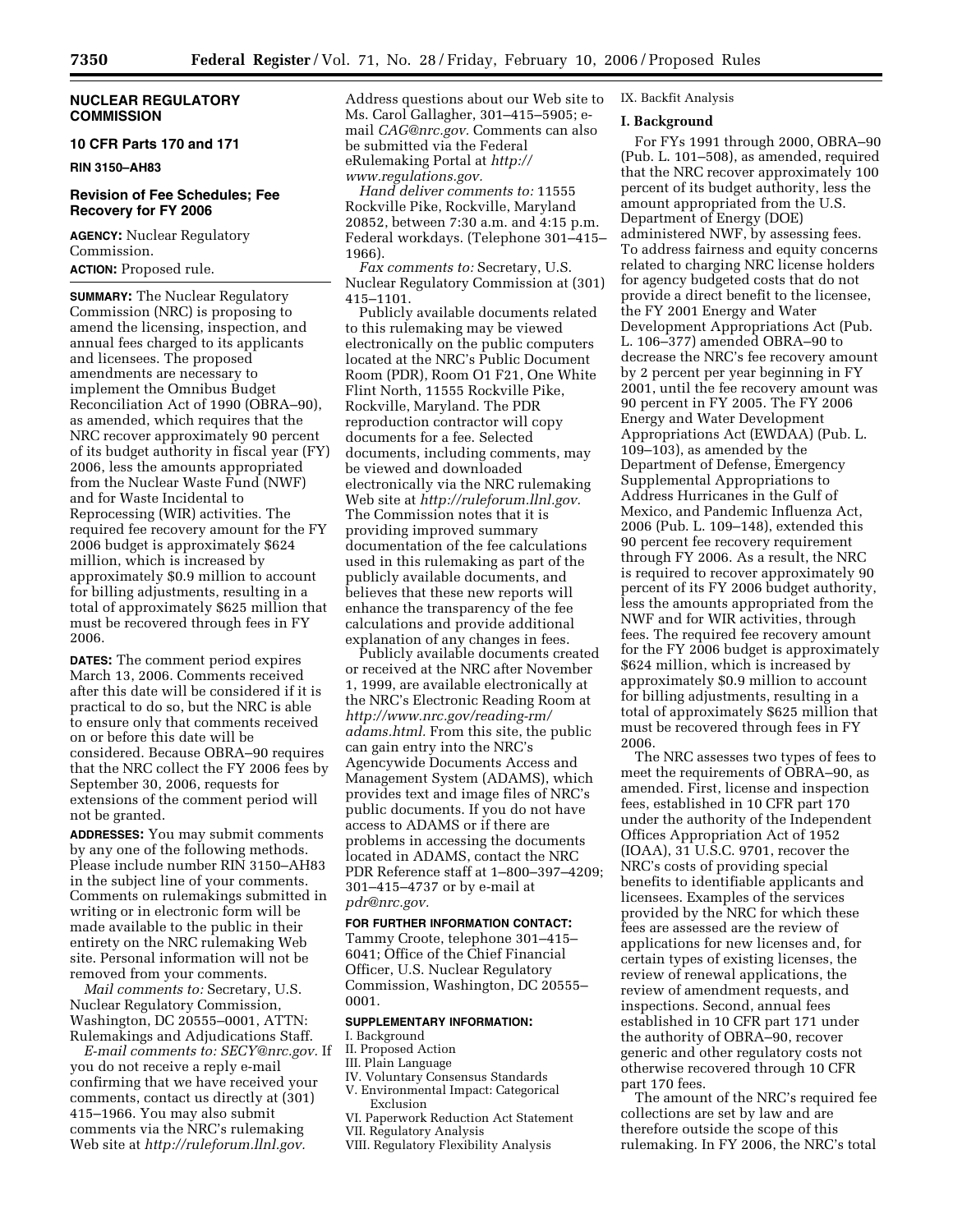fee recoverable budget increased by \$83.4 million from FY 2005 in response to increased workload. As such, most annual fees increased. The budget, including the increases, was allocated to the fee classes that the budgeted activities support. As discussed in more detail below, another factor affecting the amount of annual fees for each fee class is the estimated collection under part 170.

Additional factors will affect the NRC's required fee recovery in future years. For example, the Energy Policy Act of 2005 (Pub. L. 109–58) permanently extends the 90 percent fee recovery requirement beginning in FY 2007. The Energy Policy Act also permanently removes certain homeland security activities from the fee base beginning in FY 2007. Section 637 states that the NRC will not recover in fees:

(iv) amounts appropriated to the Commission for homeland security activities of the Commission for the fiscal year, except for the costs of fingerprinting and background checks required by section 149 of the Atomic Energy Act of 1954 (42 U.S.C. 2169) and the costs of conducting security inspections.

Under this legislative requirement, the budgeted resources for all generic homeland security activities (those activities that support an entire license fee class or classes of licensees, such as rulemakings, guidance development, and vulnerability assessments) will be removed from the fee base beginning with the FY 2007 fee rulemaking. Pursuant to the NRC's authority under

the IOAA, the NRC will continue to bill under part 170 for all licensee-specific homeland security-related services provided, including security inspections and security plan reviews. This legislative change will provide fee relief for NRC licensees. However, the net change in annual fees in FY 2007 will also depend on other factors, especially the amount of the NRC's FY 2007 appropriated budget and the allocation of these resources to the license fee classes and surcharge categories (surcharge categories include the resources associated with activities for which the NRC does not charge fees, as described in more detail in Section II of this document), as well as any other policy decisions of the Commission.

#### **II. Proposed Action**

The NRC is proposing to amend its licensing, inspection, and annual fees to recover approximately 90 percent of its FY 2006 budget authority less the appropriations received from the NWF and for WIR activities. The NRC's total budget authority for FY 2006 is \$741.5 million, of which approximately \$45.7 million has been appropriated from the NWF, and \$2.5 million for WIR activities. Based on the 90 percent fee recovery requirement, the NRC must recover approximately \$624 million in FY 2006 through part 170 licensing and inspection fees and part 171 annual fees. The amount required by law to be recovered through fees for FY 2006 is \$83.4 million more than the amount

estimated for recovery in FY 2005, an increase of over 15 percent.

The FY 2006 fee recovery amount is increased by \$0.9 million to account for billing adjustments (*i.e.*, for FY 2006 invoices that the NRC estimates will not be paid during the fiscal year, less payments received in FY 2006 for FY 2005 invoices). There is no FY 2005 carryover to apply to FY 2006 fee collections. This leaves approximately \$625 million to be recovered in FY 2006 through part 170 licensing and inspection fees and part 171 annual fees.

The NRC estimates that approximately \$188.7 million will be recovered in FY 2006 from part 170 fees. This represents an increase of over 22 percent as compared to the actual part 170 collections for FY 2005 of \$154.1 million. The NRC derived the FY 2006 estimate of part 170 fee collections based on the previous four quarters of billing data for each license fee class, with adjustments to account for changes in the NRC's FY 2006 budget, as appropriate, and the increase in the hourly rates from FY 2005 to FY 2006. The remaining \$436.2 million would be recovered through the part 171 annual fees in FY 2006, compared to \$380.5 million for FY 2005, an increase of approximately 15 percent.

Table I summarizes the budget and fee recovery amounts for FY 2006 (individual values may not sum to totals due to rounding).

#### TABLE I.—BUDGET AND FEE RECOVERY AMOUNTS FOR FY 2006

[Dollars in millions]

|                                    | \$741.5<br>$-48.1$        |
|------------------------------------|---------------------------|
|                                    | \$693.4<br>$\times$ 90.0% |
|                                    | \$624.0<br>$-0.0$         |
| Plus Part 171 Billing Adjustments: | 3.2<br>$-2.3$             |
| Subtotal                           | 0.9                       |
|                                    | \$625.0                   |
|                                    | $-188.7$                  |
|                                    | \$436.2                   |

The FY 2006 final fee rule will be a ''major rule'' as defined by the Congressional Review Act of 1996. Therefore, the NRC's fee schedules for FY 2006 would become effective 60 days after publication of the final rule

in the **Federal Register**. The NRC will send an invoice for the amount of the annual fee to reactors and major fuel cycle facilities upon publication of the FY 2006 final rule. For these licensees, payment would be due on the effective

date of the FY 2006 rule. Those materials licensees whose license anniversary date during FY 2006 falls before the effective date of the final FY 2006 rule would be billed for the annual fee during the anniversary month of the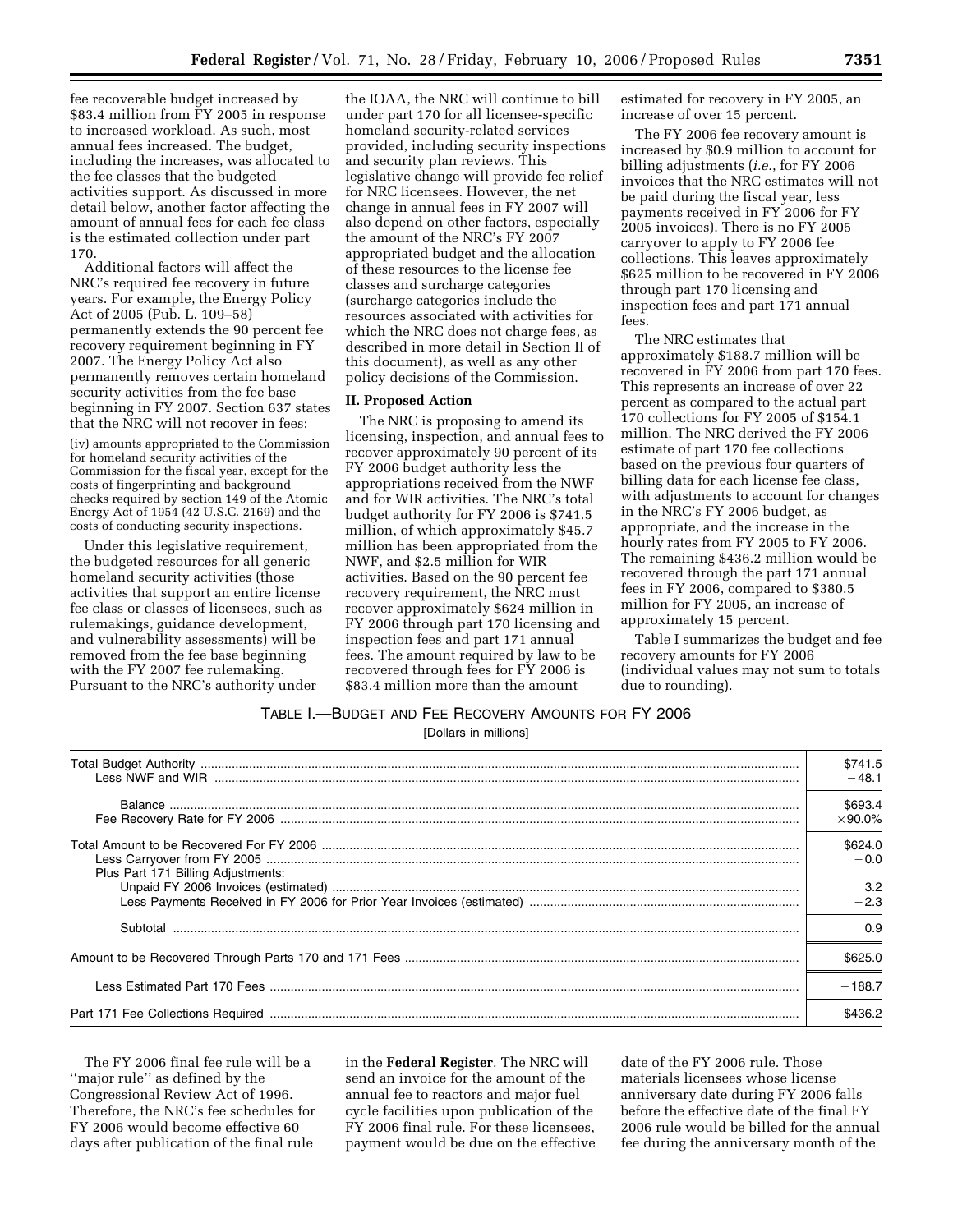license at the FY 2005 annual fee rate. Those materials licensees whose license anniversary date falls on or after the effective date of the final FY 2006 rule would be billed for the annual fee at the FY 2006 annual fee rate during the anniversary month of the license, and payment would be due on the date of the invoice.

As a matter of courtesy, the NRC plans to continue mailing the proposed fee rule to all licensees, although, as a cost saving measure, in accordance with its FY 1998 announcement, the NRC has discontinued mailing the final fee rule to all licensees. Accordingly, the NRC does not plan to routinely mail the FY 2006 final fee rule or future final fee rules to licensees.

However, the NRC will send the final rule to any licensee or other person upon specific request. To request a copy, contact the License Fee Team, Division of Financial Management, Office of the Chief Financial Officer, at 301–415–7554, or e-mail *fees@nrc.gov.*  The NRC plans to publish the final fee rule no later than June 2006. In addition to publication in the **Federal Register**, the final rule will be available on the Internet at *http://ruleforum.llnl.gov* for at least 90 days after the effective date of the final rule.

The NRC is proposing to make changes to 10 CFR parts 170 and 171 as discussed in Sections A and B of this document.

*A. Amendments to 10 CFR Part 170: Fees for Facilities, Materials, Import and Export Licenses, and Other Regulatory Services Under the Atomic Energy Act of 1954, As Amended* 

The NRC is proposing to establish hourly rates to recover the full cost of activities under part 170, and to use these rates to calculate ''flat'' application fees. Additionally, the NRC is proposing to charge Federal agencies part 170 fees (with the exception of certain Federally-owned test and research reactors); clarify that the tracking and monitoring of shipments necessary for certain licensing actions is subject to full cost fees under part 170; establish additional import/export fee categories (subclasses); and make minor administrative changes for purposes of

clarification, consistency, and to eliminate redundancy.

The NRC is proposing the following changes:

#### 1. Hourly Rates

The NRC is proposing to establish in § 170.20 two professional hourly rates for NRC staff time. These proposed rates would be based on the number of FY 2006 direct program full time equivalents (FTEs) and the NRC's FY 2006 fee recoverable budget, excluding direct program support costs. These rates are used in assessing full cost fees for specific services provided, as well as flat fees for certain application reviews. The proposed rate for the Nuclear Reactor Safety (Reactor) Program is \$217 per hour. This rate would be applicable to all activities for which fees are assessed under § 170.21 of the fee regulations (with the exception of reactor decommissioning and import/ export licensing activities). The proposed rate for the Nuclear Materials and Waste Safety (Materials) Program is \$215 per hour. This rate would be applicable to all activities for which fees are assessed under § 170.31 of the fee regulations, as well as the reactor decommissioning and import/export activities under § 170.21. In the FY 2005 final fee rule, the Reactor and Materials Program rates were \$205 and \$197, respectively. The increases to the Reactor and Materials Program rates are due to the recent Government-wide pay raise and to the more accurate allocation of agency overhead to these Programs and fee-exempt activities.

The hourly rate is derived by dividing the sum of budgeted resources for (1) direct labor, (2) allocated program overhead, and (3) allocated agency overhead, by budgeted direct hours. This calculation is performed for both the Reactor and Materials Programs, and excludes the budgeted resources and associated overhead for fee exempt activities. The specific method used to determine the two professional hourly rates is as follows:

a. Direct program budgeted FTE, as well as all associated program overhead (FTE and contracts), are allocated at the planned activity level to the fee classes and surcharge (*i.e.*, fee exempt) categories based on who benefits from

these activities. Direct contract support, which is the use of contract or other services in support of the line organization's mission-direct program, is excluded from the calculation of the hourly rates because the costs for direct contract support are recovered directly through either part 170 or 171 fees.

b. All management and support budgeted resources (FTE and contracts), including resources associated with the Office of the Inspector General, are allocated to each fee class and surcharge category based on the percent of the total budgeted resources allocated to each fee class and surcharge category in step a.

c. The hourly rate for the Reactor Program is calculated by dividing the total budgeted resources (calculated in steps a. and b.) allocated to the power reactor and test and research reactor fee classes by the direct hours allocated to those classes. Similarly, the hourly rate for the Materials Program is calculated by dividing the total budgeted resources allocated to the spent fuel/reactor decommissioning, fuel facility, transportation, materials users, uranium recovery, rare earth, and import/export fee classes by the direct hours allocated to those fee classes. An hourly rate for surcharge activities is not needed, however, the appropriate allocation of budgeted resources (including all associated overhead) and hours to the surcharge categories is calculated to ensure that these budgeted resources and hours are excluded from the Reactor and Materials Program hourly rates.

The direct hours used in the denominator of this hourly rate calculation continue to be calculated based on an estimate of 1,446 direct hours worked per direct FTE per year, as established in the FY 2005 fee rule (70 FR 30526; May 26, 2005). As explained in the FY 2005 fee rule, this estimate is based on data from the NRC's time and labor system. The NRC continues to believe this estimate appropriately reflects the direct time expended per direct FTE.

Table II shows the results of this hourly rate calculation methodology. Due to rounding, adding the individual numbers in the table may result in a total that is slightly different than the one shown.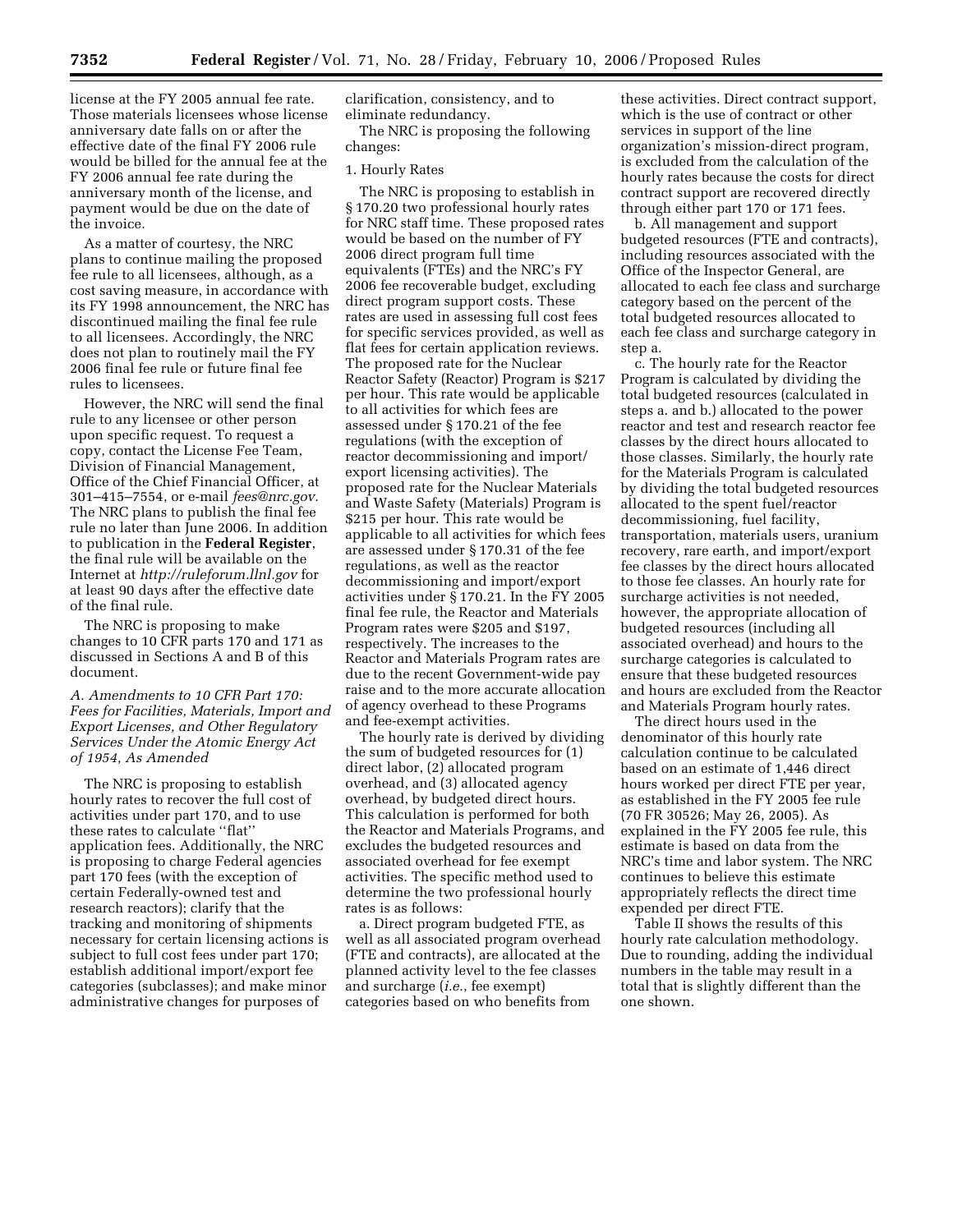|                                                                                                          | Reactor<br>program          | Materials<br>program      |
|----------------------------------------------------------------------------------------------------------|-----------------------------|---------------------------|
|                                                                                                          | \$182.4M<br>81.9M<br>151.5M | \$41.4M<br>18.0M<br>34.0M |
|                                                                                                          | 415.7M<br>$-0.1M$           | 93.4M<br>$-0.0M$          |
| Professional Hourly Rate (Total Budget Included in Hourly Rate divided by Program Direct FTE times 1,446 | \$415.6M<br>1.322.8         | \$93.4M<br>300.6          |
| hours)                                                                                                   | \$217                       |                           |

TABLE II.—FY 2006 BUDGET AUTHORITY TO BE INCLUDED IN HOURLY RATES

As shown in Table II, dividing the \$415.6 million budgeted amount (rounded) included in the hourly rate for the Reactor Program by the Reactor Program direct hours (1,322.8 FTE times 1,446 hours) results in an hourly rate of \$217 for the Reactor Program for FY 2006. Similarly, dividing the \$93.4 million budgeted amount (rounded) included in the hourly rate for the Materials Program by the program direct hours (300.6 FTE times 1,446 hours) results in an hourly rate of \$215 for the Materials Program in FY 2006. These hourly rates are rounded to the nearest whole dollar.

#### 2. Fee Adjustments

The NRC is proposing to adjust the current part 170 fees in §§ 170.21 and 170.31 to reflect the changes in the revised hourly rates. The full cost fees assessed under §§ 170.21 and 170.31 would be based on the proposed professional hourly rates and any direct program support (contractual services) costs expended by the NRC. Any professional hours expended on or after the effective date of the final rule would be assessed at the FY 2006 hourly rates.

The fees in §§ 170.21 and 170.31 that are based on the average time to review an application (flat fees) would be adjusted to reflect the change in the Materials Program professional hourly rate from FY 2005. The proposed flat fees are calculated by multiplying the average professional staff hours needed to process the licensing actions by the proposed Materials Program professional hourly rate for FY 2006. The agency estimates the average professional staff hours needed to process licensing actions every other year as part of its biennial review of fees performed in compliance with the Chief Financial Officers Act of 1990 (Pub. L. 101–578). (This review was last performed as part of the FY 2005 fee rulemaking.) The amounts of the materials licensing flat fees are rounded so that the fees would be convenient to

the user and the effects of rounding would be ''*de minimis*.'' Fees under \$1,000 are rounded to the nearest \$10, fees that are greater than \$1,000 but less than \$100,000 are rounded to the nearest \$100, and fees that are greater than \$100,000 are rounded to the nearest \$1,000.

The proposed licensing flat fees are applicable for fee categories K.1 through K.5 of § 170.21, and fee categories 1.C, 1.D, 2.B, 2.C, 3.A through 3.P, 4.B through 9.D, 10.B, 15.A through 15.R, 16, and 17 of § 170.31. The proposed higher hourly rate of \$215 for the Materials Program is the reason for the increases in these proposed licensing fees. Applications filed on or after the effective date of the final rule would be subject to the revised fees in this proposed rule.

#### 3. Charging Part 170 Fees to Federal Agencies/Fees for Research Reactors

The NRC proposes to amend §§ 170.11 and 170.31 to provide that part 170 fees will be assessed to Federal agencies where applicable. Under the Energy Policy Act of 2005 (Section 623), the NRC was granted authority to assess fees for specific services provided to any Federal government agency which applies to the NRC for, or is issued by the NRC, a license or certificate. The NRC currently recovers the costs of licensee-specific activities for non-Federal licensees, applicants, and certificate holders under part 170, but lacked the authority to assess these fees to Federal agencies (other than the Tennessee Valley Authority) until the effective date of the Energy Policy Act.

Because activities such as processing license applications provide a specific benefit to the recipient, the Commission believes it is fair and appropriate to implement this new authority and thereby recover the costs of providing specific services to Federal agencies through part 170 fees. The NRC has provided written notification to Federal agencies, that have an NRC license or

certificate, that the NRC plans to implement this new authority in the FY 2006 final fee rule, so that they may include this cost in their budgets.

The Commission notes that this provision of the Energy Policy Act of 2005 cannot legally be applied to services the NRC provides to Federal agencies that are not NRC licensees, certificate holders, or applicants. Therefore, the NRC is not proposing to charge part 170 fees to Federal agencies for activities that are not subject to NRC licensing. Examples of NRC activities not related to a license or certificate, and therefore not subject to part 170 fees under this proposed rulemaking, include those to support the DOE in its decommissioning of the West Valley site in New York, and technical assistance provided to the Department of Transportation for certain foreign approved transport package designs for import/export (for which NRC does not have regulatory authority).

Under these proposed changes to part 170, Federal agency licensees, certificate holders, and applicants would be assessed fees in the same manner as are non-Federal agency licensees, certificate holders, and applicants. This means that Federal agencies would be required to pay part 170 fees for NRC services provided, including reviews of applications and other licensing actions, inspections, and decommissioning activities. This change does not require the calculation of any new fee amounts or establishment of new fee categories for Federal agencies. The only exception is that the NRC is proposing to establish a new flat application fee of \$17,800 for fee category 17, ''Master materials licenses of broad scope issued to Government agencies,'' under § 170.31. There is currently no application fee listed for this fee category because the only licensees in this fee category are for the Federal government. The proposed flat application fee was calculated in the same manner as other flat application fees; it equals the product of the average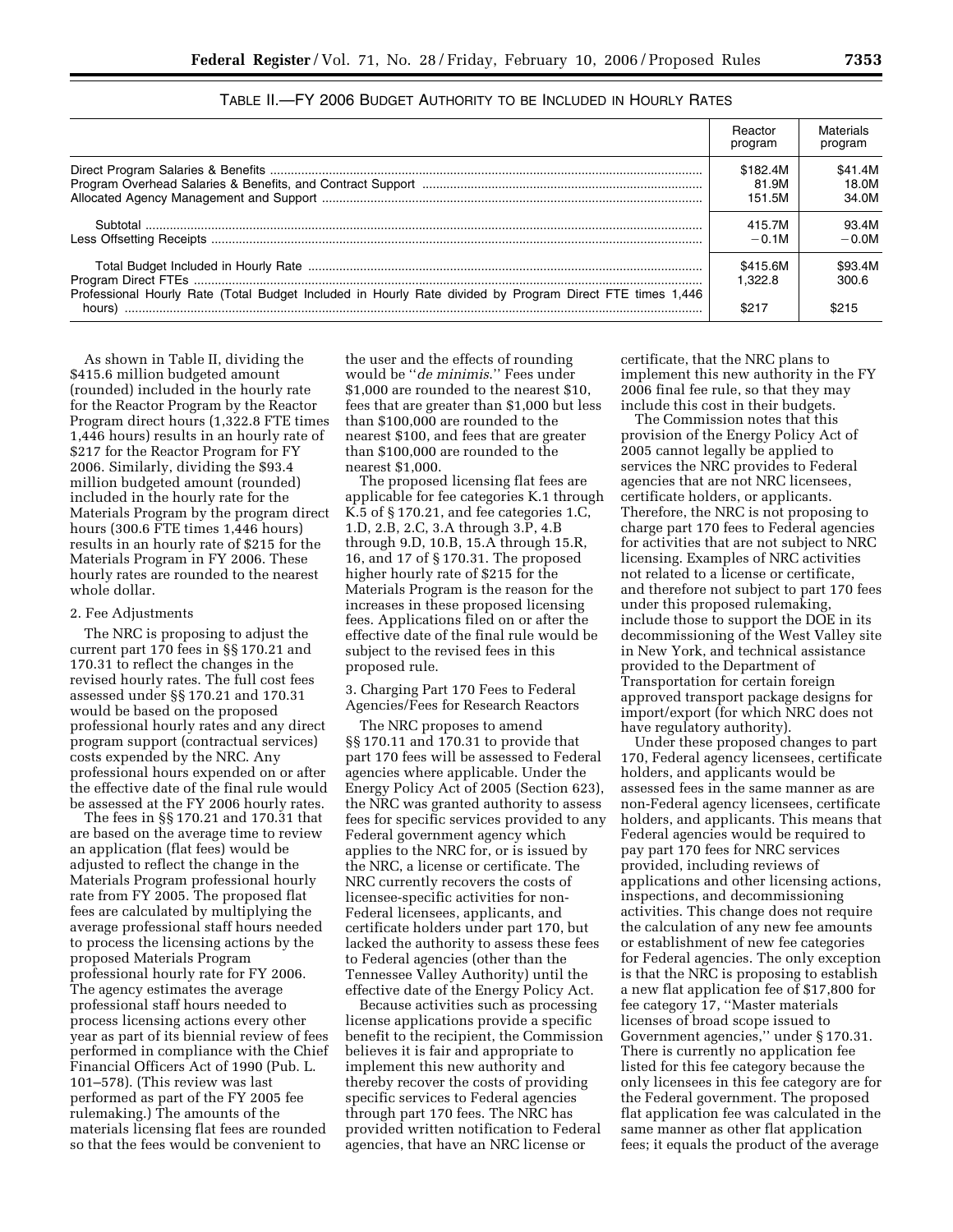hours estimated to process these types of applications and the Materials Program hourly rate. Because of insufficient data on average processing times for these master materials licenses (because there are only three such NRC licensees), the NRC based its estimate of average processing time for master materials licensees on other license applications of similar complexity.

Additionally, to implement this new authority, the NRC is proposing to change fee category 18.A under § 170.31 to specify that full cost fees will be assessed for licensing and inspection activities associated with DOE's part 71 Certificates of Compliance.

The NRC is proposing to exempt from part 170 fees Federally-owned test and research reactors that meet the fee exemption criteria set forth in Section 2903 of the Energy Policy Act of 1992 (Pub. L. 102–486). [These criteria relate to factors such as thermal power level and whether the reactor contains a liquid fuel loading, and are listed under both §§ 170.11(a)(9) and 171.11(a)(2). Three Federally-owned research reactors currently meet this criteria (reactors at the Veteran's Administration Medical Center in Omaha, Nebraska, the U.S. Geological Survey in Denver, Colorado, and the Armed Forces Radiobiological Institute in Bethesda, Maryland)]. As implemented by § 171.11(a)(2), Federally-owned test and research reactors that meet the statutory criteria are already exempt from paying annual fees. At the time Congress enacted this fee exemption, however, Federally-owned reactors (other than the Tennessee Valley Authority) were not subject to part 170 fees. Therefore, the exemption criteria set forth in the Energy Policy Act of 1992 did not specifically address part 170 fees. Now that NRC has the authority to charge part 170 fees to Federally-owned reactors, the NRC believes that it is appropriate as a matter of policy to apply the same criteria to Federallyowned test and research reactors, and exempt those meeting the criteria from part 170 fees. State-owned reactors meeting this same criteria are currently exempt from part 170 fees under § 170.11(a)(9). The Commission explained the rationale for this decision in the FY 1994 fee rule (59 FR 36895; July 20, 1994) by stating that the NRC believed this was ''\* \* \* consistent with the legislative intent of the Energy Policy Act of 1992 that governmentowned research reactors be exempt from fees if they meet the technical design criteria of the exemption and are used primarily for educational training and academic research purposes.'' The Commission continues to believe this is

consistent with the intent of the Energy Policy Act of 1992, and therefore is proposing to exempt these Federallyowned reactors from part 170 fees. However, the NRC will re-evaluate this proposal in formulating its final rule after reviewing any public comments.

Note, as part of the proposed revisions to § 170.11(a)(9), the NRC is clarifying that the fee exemption therein remains in effect even after the reactors meeting this criteria are no longer authorized to operate.

4. Charging Part 170 Fees for Tracking and Monitoring Shipments of Classified Matter

The NRC is proposing to clarify that full cost part 170 fees will be assessed to track and monitor shipments of classified materials (*e.g.*, components of gas centrifuge uranium enrichment facilities). The NRC currently has under review applications to build and operate gas centrifuge uranium enrichment facilities. Because of the sensitive technology, many of the components associated with these facilities are classified as Restricted Data under the Atomic Energy Act of 1954 (Pub. L. 83– 703), as amended. Furthermore, some of these components are voluminous and cannot be transported under the standard classified matter transportation requirements of § 95.39(b) and (c) (*e.g.*, double wrapping, marking, and tracking). In these cases, the NRC requires the licensee or applicant to submit a security plan under § 95.39(e) for transporting this non-standard classified matter. One aspect of classified matter transportation security plans is continuous telemetric position monitoring and tracking of shipments of classified matter, including a capability for notification of local law enforcement officials and the NRC in the case of an emergency.

Because of the inherent national security concerns associated with the transportation of Restricted Data components and the current threat environment, the NRC has not considered permitting licensees to establish their own telemetric position monitoring and tracking capability for shipments of classified matter, nor to contract with a commercial service to meet this requirement. Instead, the NRC intends to require that these shipments be tracked and monitored by a U.S. government owned or operated system (*e.g.*, systems operated by the U.S. Departments of Defense or Energy). As such, the NRC is establishing an interagency agreement and memorandum of understanding and reimbursable agreement with another government agency to provide the

necessary tracking, monitoring, and communications center capabilities. Accordingly, the costs incurred by the NRC from this other government agency in monitoring these shipments will be passed on to the applicable licensee in full. While this is a new activity, the recovery of these costs through part 170 fees is consistent with the NRC's existing full cost recovery policy for licensing activities.

The NRC is proposing to make this clarification by modifying the definition of ''special projects'' in § 170.3 to include this type of activity. This definition currently includes examples of special projects; including this activity as an example would ensure that licensees are informed that these activities are subject to part 170 fees.

#### 5. Revisions to Import/Export Fee Categories

The NRC is proposing to modify the import and export fee categories at § 170.31 to reflect revisions to 10 CFR part 110 that were published on July 1, 2005 (70 FR 37985), effective December 28, 2005. These part 110 revisions take into account provisions in the International Atomic Energy Agency (IAEA) Code of Conduct on the Safety and Security of Radioactive Sources concerning the import and export of radioactive sources, and the supplemental IAEA guidance on the Import and Export of Radioactive Sources.

The specific radioactive material and quantities newly covered by NRC regulations, per the July 1, 2005 revisions, are listed in Table 1 of Appendix P to part 110, and are essentially identical to the list of radioactive materials in Category 1 and Category 2 of the Code of Conduct. The amendments to part 110 require NRC authorization of certain exports and imports by specific license. As a result of these changes, it is necessary to add additional import/export fee categories under § 170.31 to accommodate these new types of licensees.

Therefore, the NRC is proposing to modify fee category 15 at § 170.31 to include separate fee categories for Category 1 Exports (fee categories 15.F through 15.I), Category 2 Exports (fee categories 15.J through 15.L), Category 1 Imports (fee categories 15.M and 15.N), Category 2 Imports (fee category O), Category 1 Imports with Agent and Multiple Licensees (fee categories 15.P and 15.Q), and minor amendments to Category 1 and 2 Exports and Imports (fee category 15.R). As with other flat fees established under § 170.31, the proposed fees associated with each fee category reflect the NRC's estimate of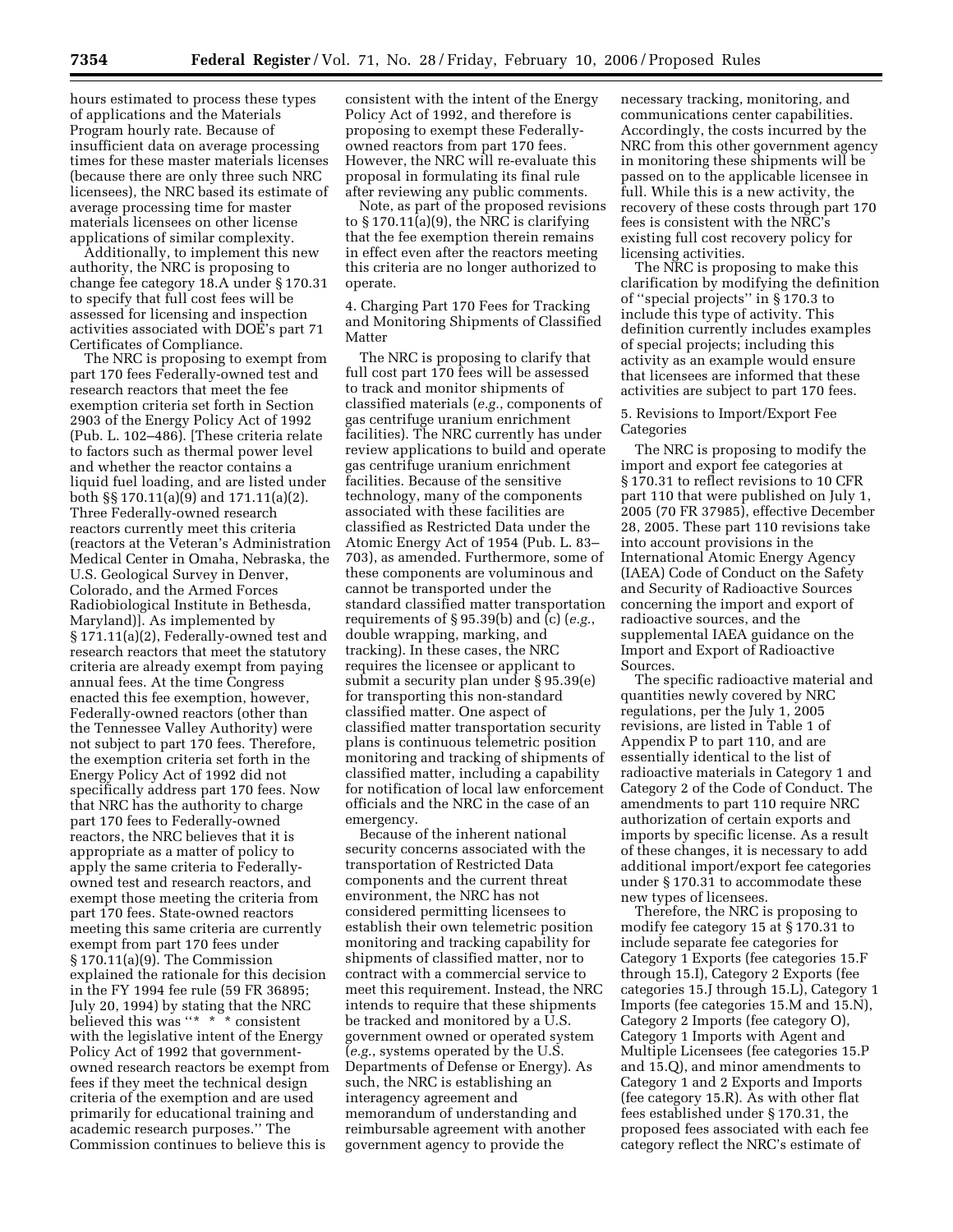average hours required to process the license application, multiplied by the hourly rate. These proposed changes also establish that for a combined import and export license application for material listed in Appendix P to part 110, only the higher of the two applicable fee amounts must be paid. This is because the difference in level of effort associated with processing a combined import and export license versus processing just the export license (for the material listed in Appendix P to part 110, only) is negligible.

#### 6. Administrative Amendments

The NRC is proposing to eliminate the reference to ''route approvals for shipment of radioactive materials'' in the definition of ''special projects'' under § 170.3. This activity is currently covered under § 170.31, fee category 10 C., which establishes full cost recovery for this and other related activities; therefore, the additional reference to this activity as a special project (for which the NRC assesses full cost fees) is redundant.

The NRC is also proposing to modify  $\S 170.11(a)(4)$  to clarify that the fee exemption does not apply if an institution meets at least one of the criteria listed in  $\S 170.11(a)(4)(I)$ —(iv). Currently, these criteria are connected with an "and," rather than an "or," making it unclear whether the fee exemption in § 170.11(a)(4) applies to an institution that meets one of the criteria. This revised language would be consistent with the language used for this same exemption as applied to part 171 fees under § 171.11(a)(1) and would enhance the clarity of this provision.

Additionally, the NRC is proposing to clarify which hourly rate is applicable to which activities. Currently, § 170.20 states that the Reactor Program rate is applicable to § 170.21 activities, and the Materials Program rate is applicable to § 170.31 activities. The NRC is proposing to amend § 170.20 to clarify that (1) the Reactor Program hourly rate would be applicable to all activities for which fees are assessed under § 170.21 of the fee regulations, with the exception of reactor decommissioning and import/export licensing activities, and (2) the Materials Program rate is applicable to all activities for which fees are assessed under § 170.31 of the fee regulations, as well as the reactor decommissioning and import/export activities under § 170.21. This change would better align the applicable hourly rate with the data used to calculate that rate (*i.e.*, reactor decommissioning resources are included in the Materials Program hourly rate).

Finally, the NRC is proposing to create a new fee category under § 170.31, which would effectively split the current fee category 1.A.2.b (''other'' fuel facilities) into two categories, one for gas centrifuge enrichment demonstration facilities and one for hot cell facilities. This change would keep the fee categories under parts 170 and 171 consistent, in light of the same change the NRC is proposing to make to § 171.16. This change would not affect part 170 fee recovery requirements, as each category would be subject to full cost part 170 fees where applicable. This change would result in different annual fees for the existing fee category 1.A.2.b and the new fee category 1.A.2.c, as explained in more detail under Section B.5 of this document.

In summary, the NRC is proposing the following changes to 10 CFR part 170—

1. Establish revised Reactor and Materials Program hourly rates;

2. Revise the licensing fees to be assessed to reflect the Reactor and Materials Program hourly rates;

3. Amend §§ 170.11 and 170.31 to provide that part 170 fees will be assessed to Federal agencies where applicable (except for certain Federallyowned research reactors);

4. Revise § 170.3 to clarify that full cost part 170 fees will be assessed to track and monitor shipments of classified matter;

5. Modify the import and export fee categories under § 170.31; and

6. Make minor administrative changes for purposes of clarification, consistency, and to eliminate redundancy.

#### *B. Amendments to 10 CFR Part 171: Annual Fees for Reactor Licenses and Fuel Cycle Licenses and Materials Licenses, Including Holders of Certificates of Compliance, Registrations, and Quality Assurance Program Approvals and Government Agencies Licensed by the NRC*

The NRC proposes to proceed with a presumption in favor of rebaselining annual fees beginning with the final FY 2006 rule; recover generic transportation costs as part of other existing annual fees; revise the annual fees for FY 2006 to reflect the FY 2006 budget, changes in the number of NRC licensees, and the division of an existing fuel facilities fee category into two categories; eliminate the existing fee payment method exception for Class I and Class II uranium recovery licensees; and make an administrative change to clarify the definition of ''overhead and general and administrative costs.'' The proposed amendments are described below.

#### 1. Rebaselining Annual Fees

The NRC uses one of two methods to determine the amounts of the annual fees established in its fee rule each year. One method is ''rebaselining,'' for which the NRC's budget is analyzed in detail and budgeted resources are allocated to fee classes and categories of licensees. The second method is the ''percent change'' method, for which fees are revised based on the percent change in the total budget, taking into account other adjustments, such as the number of licensees and the projected revenue to be received from part 170 fees.

The NRC is proposing to establish rebaselined annual fees for FY 2006, and to proceed with a presumption in favor of rebaselining when determining annual fees for FY 2007 and beyond. The Commission's previous policy regarding the method of calculating annual fees, made in the statement of consideration of the FY 1995 fee rule (60 FR 32218; June 20, 1995), and further explained in the statement of consideration of the FY 1999 fee rule (64 FR 31448; June 10, 1999), was that annual fees would be rebaselined at least every third year, and more frequently if there was a substantial change in the total NRC budget or in the magnitude of the budget allocated to a specific class of licensees. The NRC is proposing to establish a presumption in favor of rebaselining beginning with the FY 2006 rulemaking because (1) rebaselining is usually appropriate because there is often a substantial change in the total NRC budget or in the magnitude of the budget allocated to a specific class of licensees, and (2) delaying rebaselining can result in larger fee changes in the years when fees are rebaselined. The use of the percent change method would remain an option should there be a year in which there are no significant changes to the total budget or individual programs for fee classes. The NRC expects that in most years, annual fees would be rebaselined.

Until FY 1996, annual fees were determined using the rebaselining method. In an effort to stabilize fees, the NRC decided to adjust annual fees using the percent change method beginning in FY 1996, unless there was a substantial change in the NRC budget or in the magnitude of a specific budget allocation to a class of licensees. Fees were determined using the percent change method in the FYs 1996–1998 fee rules.

The NRC rebaselined fees in the FY 1999 fee rule, and solicited comment on the use and frequency of the percent change method. Some commenters,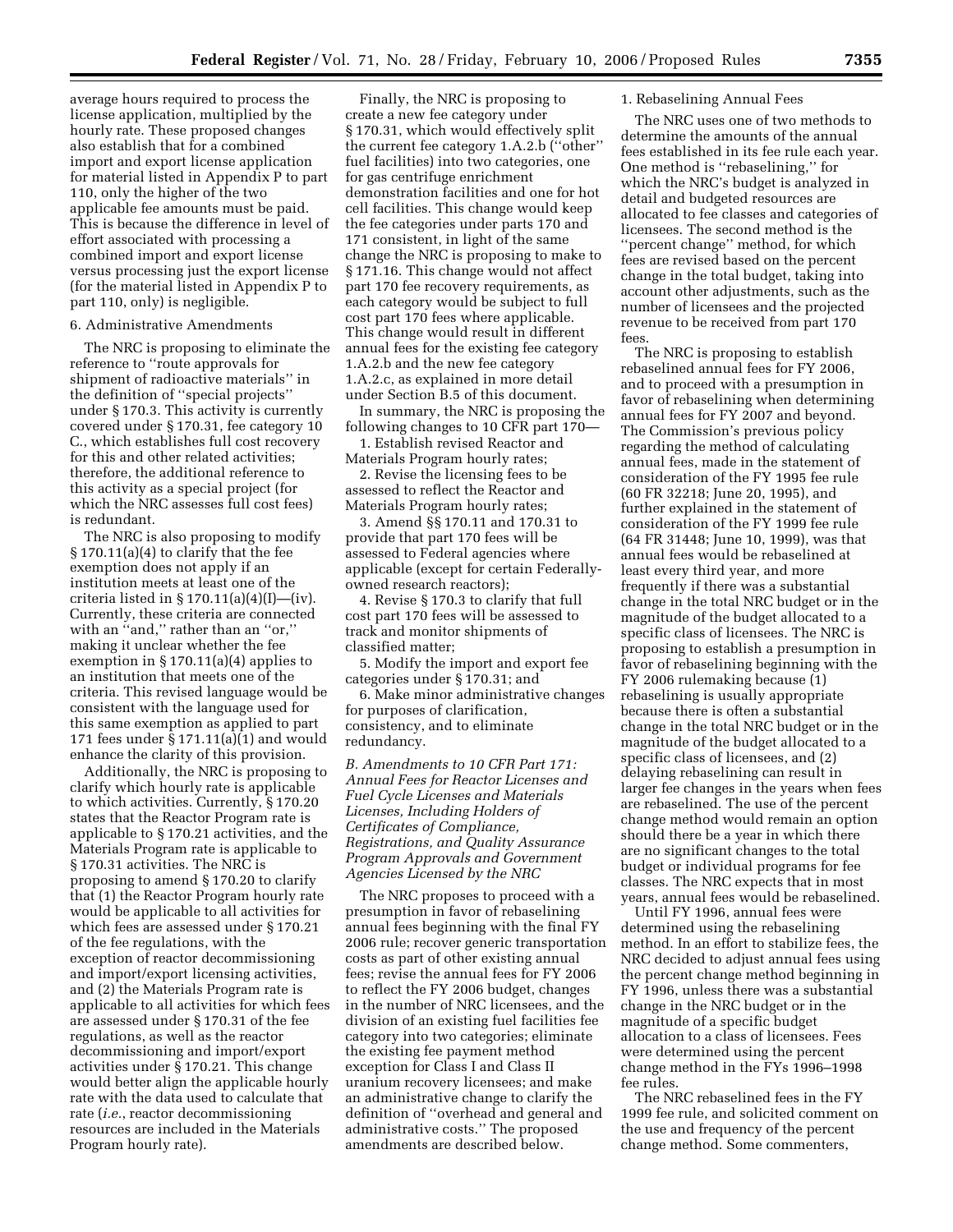such as the Nuclear Energy Institute, supported rebaselining every year, believing that this method best supports the accurate alignment of costs to fee classes and the in-depth review needed to maximize agency efficiency. Other commenters appreciated the fee stability provided by the percent change method. In response to these comments, the Commission determined that annual fees should be rebaselined every three years, or more frequently if there is a substantial change in the total NRC budget or in the magnitude of the budget allocated to a specific class of licensees. Fees were calculated using the percent change method in FY 2000, and were rebaselined in FYs 2001–2005.

As mentioned previously, the NRC believes that it should proceed, in future rulemakings, with a presumption in favor of rebaselining because there is often a substantial change in the total NRC budget or in the magnitude of the budget allocated to a specific class of licensees. Changes occurring in FY 2006 and beyond that warrant a rebaselining of fees include those in the areas of new reactor licensing, homeland security (including the removal of certain homeland security costs from the fee base beginning in FY 2007, per the Energy Policy Act of 2005), and new regulatory authority for naturally occurring and accelerator produced radioactive material. Accordingly, the Commission has concluded that the percent change method should be used infrequently, and therefore, is proposing to proceed with a presumption in favor of rebaselining each year beginning with this fee rule.

2. Recovering Generic Transportation Costs as Part of Other Existing Annual Fees

The NRC is proposing that generic transportation costs unrelated to DOE be recovered as part of existing annual fees for license fee classes, rather than through a separate annual fee for part 71 Quality Assurance (QA) program approval holders (as is the current practice). Under this change, the annual fee for fee categories 10.B.1 and 10.B.2 under § 171.16 would be eliminated; however, the NRC is not proposing to change or eliminate the annual fee under § 171.16, fee category 18.A, for DOE transportation activities, which would continue to be calculated using the current methodology (described further under Section 3.h of this document). This change would enhance the equity of NRC's fees, increase the consistency of 10 CFR parts 71 and 72 fee recovery, and decrease the administrative burden associated with a separate transportation annual fee.

All NRC licensees must perform some activities related to the transportation of radioactive material as a necessary part of their licensed activities. This transportation is authorized by their NRC license (under 10 CFR parts 30, 40, 50, 70, etc.). [10 CFR 71.17 establishes a general license that authorizes NRC licensees to make shipments using packages with an approved Certificate of Compliance (CoC), without further approval.] For example, all licensees receive licensed material at their site, and ship products and waste materials. Because the NRC does not issue separate licenses under part 71 for transportation activities, the NRC currently recovers the cost of all ''generic'' transportation activities (*i.e.*, those activities that are not licensee-specific, and therefore not recovered through part 170 fees) through annual fees for QA program approvals. QA program approvals are required for entities holding NRC approved CoCs for transportation packages and for licensees that ship large (Type B) quantities of radioactive material or fissile material. NRC licensees must also use an approved CoC to transport radioactive material.

The NRC currently charges annual fees for the two types of QA program approvals it issues: (1) Use (approximately 80 programs), and (2) use and fabrication (approximately 40 programs). However, the resources for generic transportation activities—which are recovered through these two annual fees—support many other transportation-related NRC approvals and services, including the issuance of CoCs, route approvals, and evaluations of transportation devices and security plans. (The NRC charges part 170 fees for these specific services, not annual fees for various reasons.)

One reason this approach raises fairness concerns is that a company is required to have only one QA program approval regardless of the number of CoCs it holds. This means companies pay the same annual fee regardless of whether they own one or many CoCs. As industry consolidation has increased over the past decade and the NRC has issued fewer QA program approvals, this equity concern has increased.

The NRC believes generic transportation resources would be recovered more equitably if these costs were included in the existing annual fees for NRC licenses for 10 CFR parts 30, 40, 50, 70, etc. The resources associated with generic transportation activities would be distributed to the license fee classes based on the number of CoCs benefitting (used by) that fee class, as a proxy for the generic transportation resources expended for

each fee class. (This is a method similar to that used to calculate DOE's annual fee for transportation activities under § 171.16 fee category 18.A.) In this way, the annual fee for a license would include the estimated share of transportation resources needed to support that license, similar to the recovery of other types of generic resources such as rulemakings and risk assessments. Note the amount of generic transportation resources distributed to the fee classes does not include the cost of activities associated with fee-exempt entities (*e.g.*, nonprofit educational institutions). Additionally, the distribution of these resources to the fee classes is adjusted to account for the licensees in each fee class that are fee exempt. [For example, if two CoCs benefit the entire test and research reactor class, but only four of 31 test and research reactors are subject to annual fees, the number of CoCs used to determine the proportion of generic transportation resources allocated to test and research reactor annual fees equals  $((4/31)^*2)$ , or 0.26 CoCs.

Under this new approach, reactors would pay approximately 38 percent of these costs in FY 2006, materials users approximately 32 percent, fuel facilities approximately 21 percent, spent fuel/ reactor decommissioning licensees approximately nine percent, and test and research reactors approximately 0.3 percent.

This new approach would also increase the consistency of parts 71 and 72 fee recovery. Part 72 QA programs are approved as part of the CoC approval process, and an annual fee is not assessed for either this QA approval or the CoC. The generic costs associated with spent fuel storage are recovered as part of the annual fee assessed to operating power reactors, decommissioning power reactors, and independent spent fuel storage installation licensees who do not hold a part 50 license.

Finally, an additional benefit of this approach is that it would decrease administrative burden and costs for both NRC and licensees by eliminating a required systems interface for NRC fee billing purposes, as well as reduce the number of NRC bills and accounts receivable transactions.

#### 3. Revised Annual Fees

The annual fees in §§ 171.15 and 171.16 would be revised for FY 2006 to recover approximately 90 percent of the NRC's FY 2006 budget authority, less the estimated amount to be recovered through part 170 fees and the amounts appropriated from the NWF and for WIR activities. The total amount to be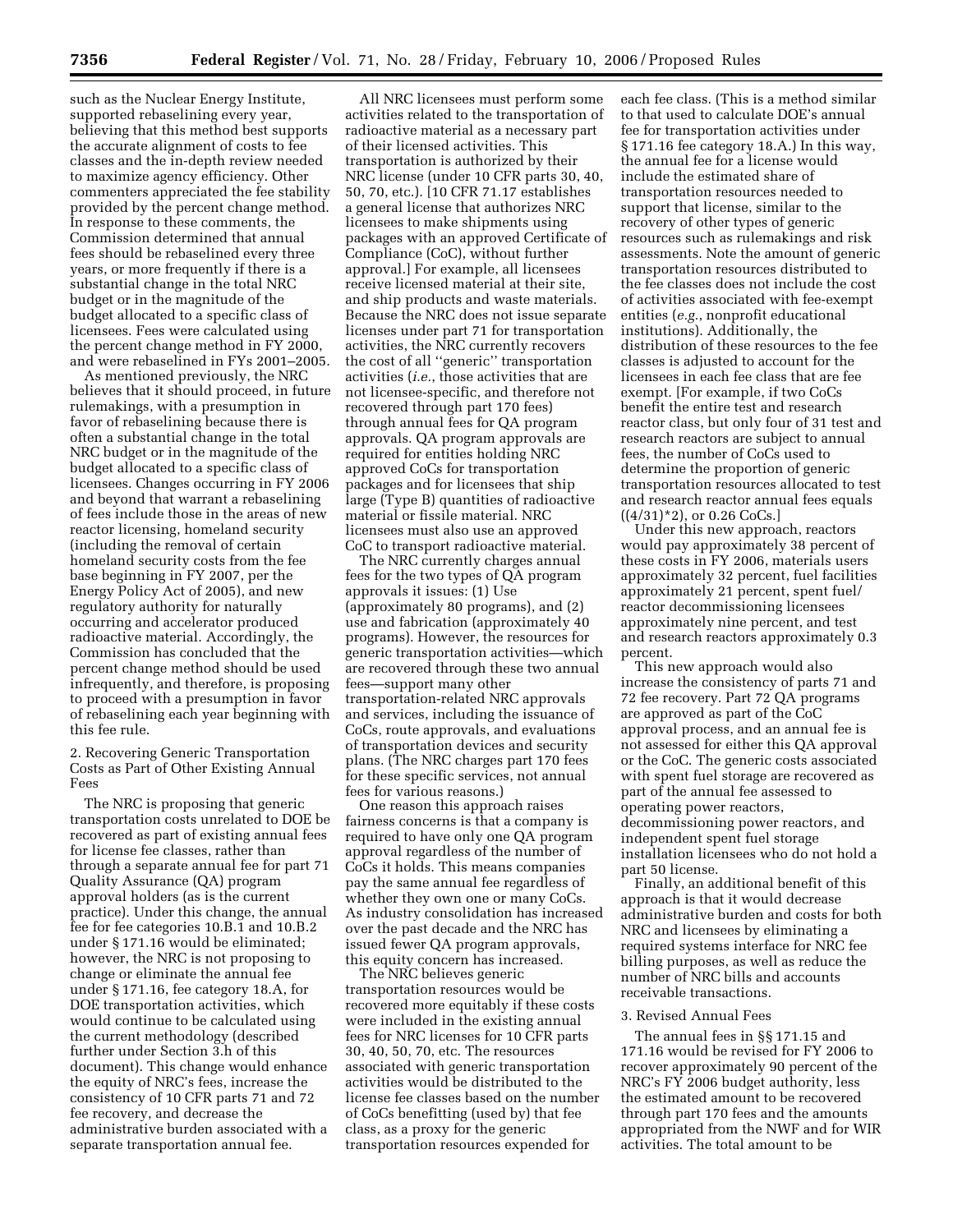recovered through annual fees for FY 2006 is \$436.2 million, compared to \$380.5 million for FY 2005.

Rebaselining fees in FY 2006 would result in increased annual fees compared to FY 2005 for all licensees, with the exception of certain fuel facilities. The proposed increases in annual fees range from less than one percent for certain fuel facilities to approximately 120 percent for uranium recovery facilities. However, most of the annual fee increases are of similar magnitude to the percentage increase in total required fee recovery of approximately 15 percent. The annual fee for certain medical licensees (fee category 7C) and industrial users of nuclear material (fee category 3P), which are the two fee categories with the largest number of licensees (with a combined total of over 3,300 of the NRC's approximately 4,500 materials users licensees), would increase by approximately 18 percent and 16 percent, respectively.

As mentioned previously, the most significant factor affecting the changes to the annual fee amounts is the increase in the NRC's fee recoverable budget in FY 2006. The NRC's fee recoverable budget, as mandated by law,

is \$83.4 million larger in FY 2006 as compared to FY 2005, an increase of over 15 percent. Much of this increase is for the additional workload demand in areas such as new plant licensing and security. Other factors include adjustments in the distribution of budgeted costs to the different classes of licenses (based on the specific activities NRC will perform in FY 2006) and the estimated part 170 collections for the various classes of licenses. The percentage of the NRC's budget not subject to fee recovery remained unchanged at ten percent from FY 2005 to FY 2006.

Note that the NRC's total estimated part 170 fee collections increased by over 22 percent in FY 2006 (compared to FY 2005 actual part 170 collections), so that the percent of total fees collected under part 170 is estimated to be 30.2 percent in FY 2006, versus 29 percent for FY 2005. This increase is mainly due to the increase in the FY 2005 hourly rates as compared to the FY 2004 hourly rates. As discussed in the FY 2005 rulemaking, the higher hourly rates established in FY 2005 would increase part 170 fee collections beginning in FY 2006. (These rates took effect near the end of FY 2005, and the NRC began

collecting receipts from these higher rates as of the beginning of FY 2006.) Because costs not recovered under part 170 are recovered through part 171 annual fees, an increase in total part 170 fee collections results in a reduction in total annual fees by the same amount. Because of the higher hourly rates and resulting higher part 170 fee collections in FY 2006, the FY 2006 annual fees are lower than they would have been had NRC not established higher hourly rates in FY 2005.

Note the annual fees shown in this section are proposed annual fees based on the latest information available during the development of this proposed rule. Annual fees may change between the FY 2006 proposed and final fee rules in light of revised projections of part 170 fee collections for each fee class, which are based on the latest available data on part 170 activities. Annual fees may also change if there are significant changes in the allocation of the budget to planned activities.

Table III shows the proposed rebaselined annual fees for FY 2006 for a representative list of categories of licenses. The FY 2005 fee is also shown for comparative purposes.

#### TABLE III.—REBASELINED ANNUAL FEES FOR FY 2006

| Class/category of licenses                                                                 |             | FY 2006<br>annual fee |
|--------------------------------------------------------------------------------------------|-------------|-----------------------|
| Operating Power Reactors (including Spent Fuel Storage/Reactor Decommissioning annual fee) | \$3.155.000 | \$3,655,000           |
|                                                                                            | 159.000     | 168.000               |
|                                                                                            | 59.500      | 76.300                |
|                                                                                            | 5.449.000   | 5.579.000             |
|                                                                                            | 1.632.000   | 1.643.000             |
|                                                                                            | 699,000     | 1.076.000             |
|                                                                                            | 30.200      | 66.400                |
| <b>Typical Materials Users:</b>                                                            |             |                       |
|                                                                                            | 12.800      | 15.300                |
|                                                                                            | 4.100       | 4.700                 |
|                                                                                            | 2.500       | 2.900                 |
|                                                                                            | 27,300      | 32.600                |

The annual fees assessed to each class of licenses include a surcharge to recover those NRC budgeted costs that are not directly or solely attributable to the classes of licenses, but must be recovered from licensees to comply with the requirements of OBRA–90, as

amended. Based on the FY 2006 EWDAA, which amended OBRA–90 to require that the NRC recover 90 percent of its budget in FY 2006, the total surcharge costs for FY 2006 will be reduced by approximately \$69.3 million. The total FY 2006 budgeted

costs for these activities and the reduction in the total surcharge amount for fee recovery purposes are shown in Table IV (individual values may not sum to totals due to rounding).

## TABLE IV.—SURCHARGE COSTS

[Dollars in millions]

| Category of costs                                                                | FY 2006<br>budgeted<br>costs |
|----------------------------------------------------------------------------------|------------------------------|
| 1. Activities not attributable to an existing NRC licensee or class of licensee: | \$14.1<br>8.0                |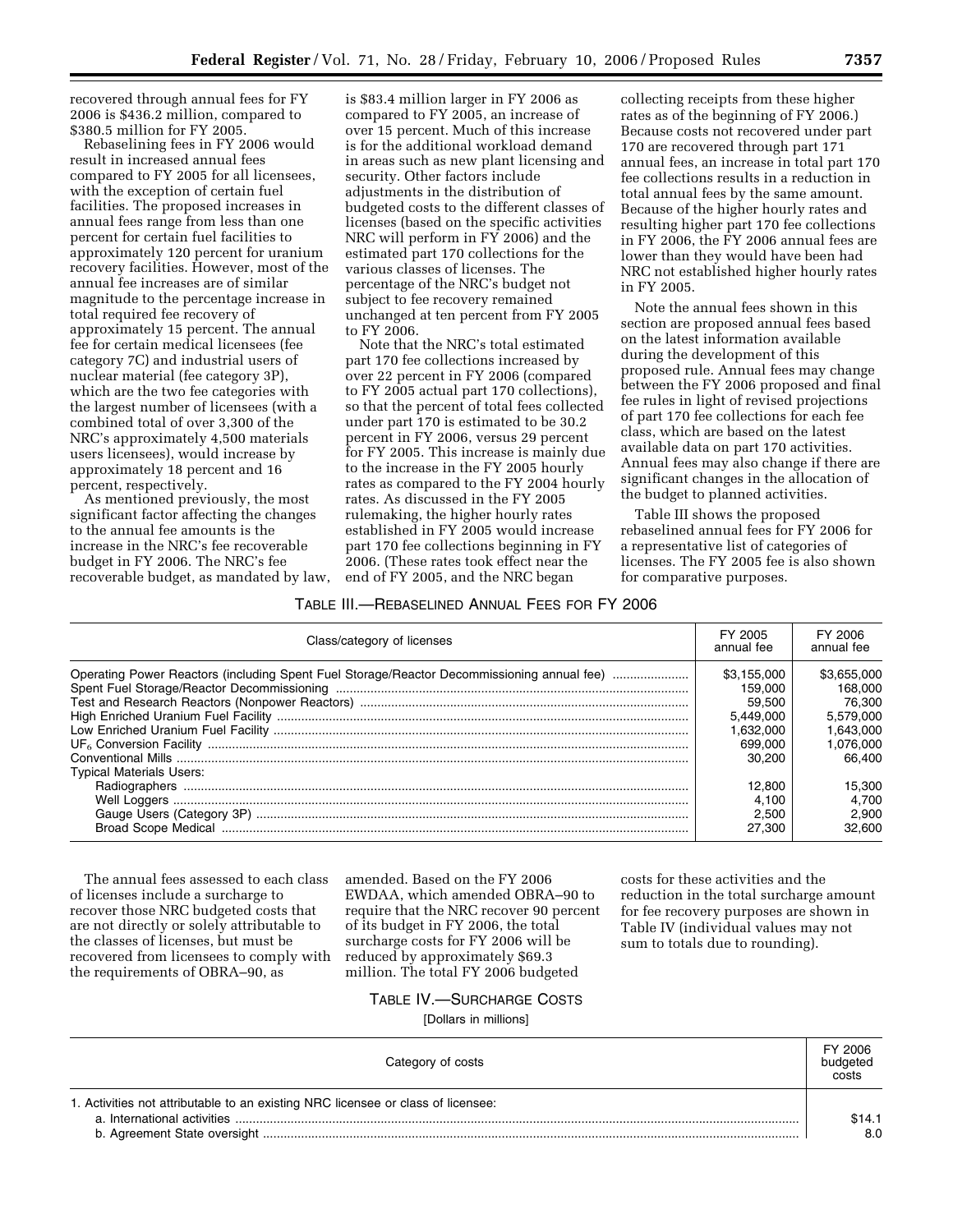## TABLE IV.—SURCHARGE COSTS—Continued

[Dollars in millions]

| Category of costs                                                                                                                                                                                                                                               | FY 2006<br>budgeted<br>costs |
|-----------------------------------------------------------------------------------------------------------------------------------------------------------------------------------------------------------------------------------------------------------------|------------------------------|
| c. Activities for unlicensed sites (includes decommissioning costs associated with unlicensed sites, formerly referred to as site<br>decommissioning management plan activities not recovered under part 170; also includes activities associated with unregis- | 5.4                          |
| 2. Activities not assessed part 170 licensing and inspection fees or part 171 annual fees based on existing law or Commission<br>policy:                                                                                                                        |                              |
|                                                                                                                                                                                                                                                                 | 11.9                         |
|                                                                                                                                                                                                                                                                 | 1.4                          |
|                                                                                                                                                                                                                                                                 | 5.7                          |
| 3. Activities supporting NRC operating licensees and others:                                                                                                                                                                                                    |                              |
|                                                                                                                                                                                                                                                                 | 20.2                         |
|                                                                                                                                                                                                                                                                 | 6.5                          |
|                                                                                                                                                                                                                                                                 | 73.1                         |
|                                                                                                                                                                                                                                                                 | $-69.3$                      |
|                                                                                                                                                                                                                                                                 | 3.7                          |

1This estimate includes the costs of homeland security activities associated with sources in Agreement States, even though regulatory authority remains with the NRC for these activities. However, fees are not assessed to sources in Agreement States for these activities, therefore these costs are included in this surcharge category. Additionally, this estimate includes some costs associated with establishing a regulatory infrastructure for naturally occurring and accelerator produced radioactive material because this infrastructure will further the future regulation of these sources by both NRC and Agreement States.

As shown in Table IV, \$3.7 million would be the total net surcharge cost allocated to the various classes of licenses for FY 2006 (i.e., that portion of the total surcharge not covered by the NRC's 10 percent fee relief). The NRC would continue to allocate these surcharge costs to each class of licenses based on the percent of the budget for

that fee class compared to the NRC's total budget. The proposed surcharge costs allocated to each class would be included in the annual fee assessed to each licensee. The proposed FY 2006 surcharge costs (and the percent of total surcharge costs) allocated to each class of licenses, are shown in Table V (individual amounts may not sum to

TABLE V.—ALLOCATION OF SURCHARGE

totals due to rounding). Separately, the NRC would continue to allocate the low-level waste (LLW) surcharge costs based on the volume of LLW disposal of certain classes of licenses. For FY 2006, the LLW surcharge costs are \$3.5 million.

|                 | LLW surcharge |     | Non-LLW surcharge |     | Total<br>surcharge |
|-----------------|---------------|-----|-------------------|-----|--------------------|
|                 | Percent       | \$Μ | Percent           | \$M | \$Μ                |
|                 | 74            | 2.6 | 83.5              | 3.1 | 5.7                |
|                 |               |     | 4.4               | 0.2 | 0.2                |
|                 |               |     | 0.1               |     |                    |
|                 |               | 0.3 | 6.8               | 0.3 | 0.5                |
|                 | 18            | 0.6 | 4.2               | 0.2 | 0.8                |
|                 |               |     | 0.4               |     |                    |
|                 |               |     |                   |     |                    |
|                 |               |     | 0.4               |     |                    |
| Total Surcharge | 100           | 3.5 | 100.0             | 3.7 | 7.2                |

The budgeted costs allocated to each class of licenses and the calculations of the rebaselined fees are described in paragraphs a. through h. below. The workpapers which support this proposed rule show in detail the allocation of NRC's budgeted resources for each class of licenses and how the fees are calculated. The Commission notes that it is providing improved summary documentation of the fee calculations used in this rulemaking as part of the publicly available

documents, and believes that these new reports will enhance the transparency of the fee calculations and provide additional explanation of any changes in fees. These reports summarize the FY 2006 budgeted FTE and contract dollars, at the planned activity and program level, allocated to each fee class and surcharge category, and compares these allocations to those used to develop final FY 2005 fees. The workpapers are available electronically at the NRC's Electronic Reading Room on the Internet

at Web site address *http://www.nrc.gov/ reading-rm/adams.html*. During the 30 day public comment period, the workpapers may also be examined at the NRC Public Document Room located at One White Flint North, Room O–1F22, 11555 Rockville Pike, Rockville, MD 20852–2738.

Note all budgeted resources and annual fee amounts presented in this document reflect an increase in the full cost of an FTE. This increase occurred due to the Government-wide pay raise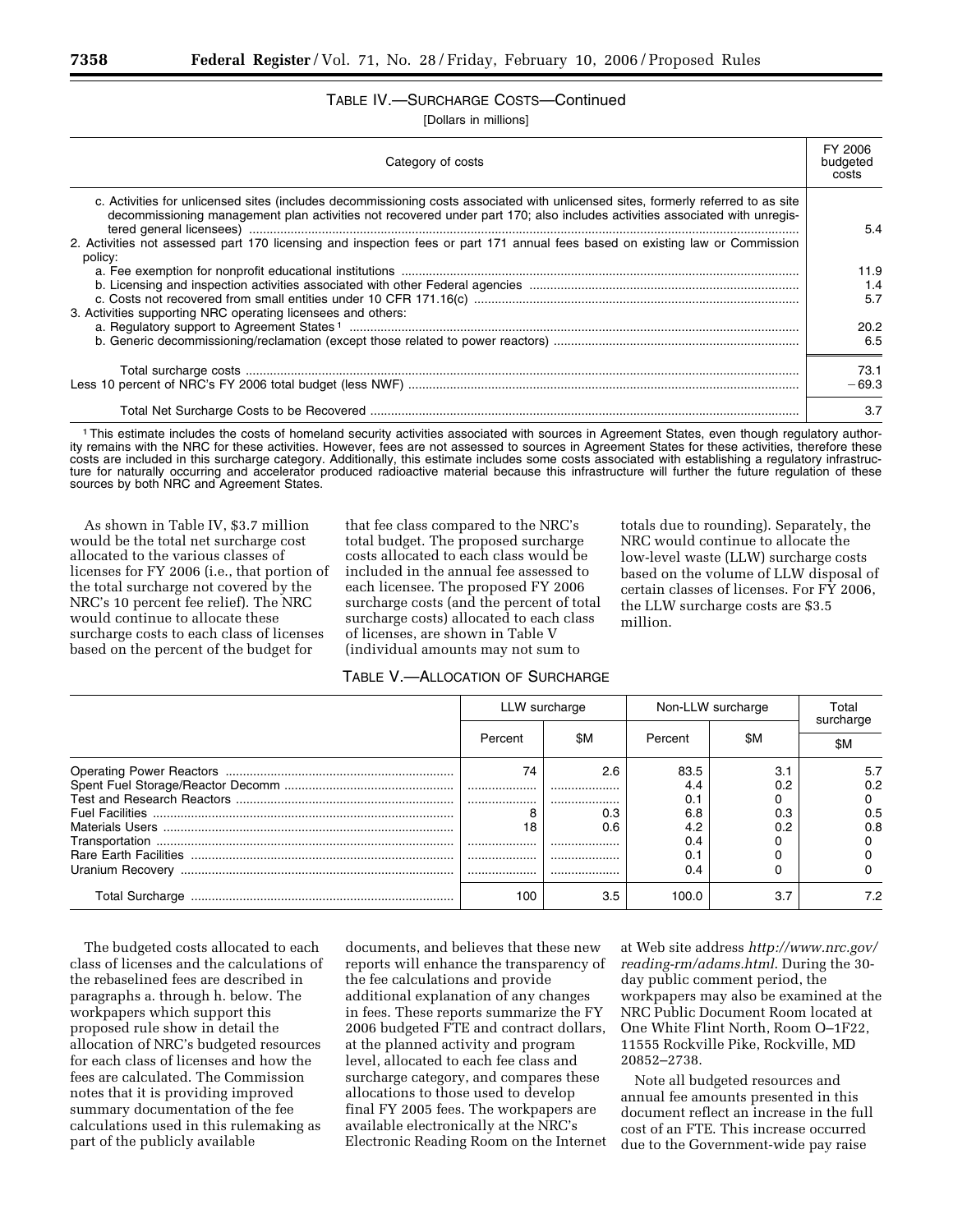and the more accurate allocation of overhead to the FTEs supporting fee classes versus surcharge categories, which increased the full cost of FTEs supporting fee classes. (As a percent of total fee-based budgeted resources, the resources associated with NRC's overhead actually declined from FY 2005 to FY 2006). As such, some fee classes reflect a small increase in the dollar value of allocated budgeted

resources, even while the number of FTE and value of contract dollars allocated to that fee class declined slightly.

a. *Fuel Facilities.* The FY 2006 budgeted cost to be recovered in the annual fees assessment to the fuel facility class of licenses is approximately \$25.5 million. This value is derived based on the full cost of budgeted resources associated with all

activities that support this fee class, which is reduced by estimated part 170 collections and adjusted to reflect the net allocated surcharge, any allocated generic transportation resources, and billing adjustments. The summary calculations used to derive this value are presented in Table VI for FY 2006, with FY 2005 values shown for comparison purposes (individual values may not sum to totals due to rounding):

## TABLE VI.—ANNUAL FEE SUMMARY CALCULATIONS FOR FUEL FACILITIES

[Dollars in millions]

| Summary fee calculations fuel facility fee class | FY 2005<br>final | FY 2006<br>proposed |
|--------------------------------------------------|------------------|---------------------|
|                                                  | \$38.2           | \$41.0              |
|                                                  | $-14.3$          | $-16.9$             |
|                                                  | 24.0             | 24.1                |
|                                                  | $+ N/A$          | $+0.8$              |
|                                                  | $+0.4$           | $+0.5$              |
|                                                  | $-0.2$           | $+0.0$              |
|                                                  | 24.1             | 25.5                |

The increase in total fuel facilities annual fees is partly attributable to a small increase in the value of total budgeted resources supporting this fee class, which is due mostly to an increase in the full cost of an FTE (as explained previously), along with the addition of allocated transportation resources.

The total required annual fee recovery amount is allocated to the individual fuel facility licensees based on the effort/fee determination matrix established in the FY 1999 final fee rule (64 FR 31448; June 10, 1999). In the matrix (which is included in the NRC workpapers that are publicly available), licensees are grouped into categories according to their licensed activities (*i.e.*, nuclear material enrichment, processing operations, and material form) and according to the level, scope, depth of coverage, and rigor of generic regulatory programmatic effort applicable to each category from a safety and safeguards perspective. This methodology can be applied to determine fees for new licensees, current licensees, licensees in unique license situations, and certificate holders.

This methodology is adaptable to changes in the number of licensees or certificate holders, licensed or certified material and/or activities, and total programmatic resources to be recovered through annual fees. When a license or certificate is modified, it may result in a change of category for a particular fuel facility licensee as a result of the

methodology used in the fuel facility effort/fee matrix. Consequently, this change may also have an effect on the fees assessed to other fuel facility licensees and certificate holders. For example, if a fuel facility licensee amends its license/certificate in such a way (*e.g.*, decommissioning or license termination) that results in it not being subject to part 171 costs applicable to the fee class, then the budgeted costs for the safety and/or safeguards components will be spread among the remaining fuel facility licensees/ certificate holders.

The methodology is applied as follows. First, a fee category is assigned based on the nuclear material and activity authorized by license or certificate. Although a licensee/ certificate holder may elect not to fully use a license/certificate, the license/ certificate is still used as the source for determining authorized nuclear material possession and use/activity. Next, the category and license/certificate information are used to determine where the licensee/certificate holder fits into the matrix. The matrix depicts the categorization of licensees/certificate holders by authorized material types and use/activities.

Once the structure of the matrix is established, the NRC's fuel facility project managers and regulatory analysts determine the level of effort associated with regulating each of these facilities. This is done by assigning, for each fuel facility, separate effort factors for the safety and safeguards activities

associated with each type of regulatory activity. The matrix includes ten types of regulatory activities, including enrichment and scrap/waste related activities (see the workpapers for the complete list). Effort factors are assigned as follows: zero (no regulatory effort), one (low regulatory effort), five (moderate regulatory effort), and ten (high regulatory effort). These effort factors are then totaled for each fee category, such that each fee category has a total effort factor for safety activities and a total effort factor for safeguards activities.

The budgeted resources for safety activities are then allocated to each fee category based on its percent of the total regulatory effort for safety activities. For example, if the total effort factor for safety activities for all fuel facilities is 100, and the total effort factor for safety activities for a given fee category is ten, that fee category will be allocated ten percent of the total budgeted resources for safety activities. Similarly, the budgeted resources for safeguards activities are allocated to each fee category based on its percent of the total regulatory effort for safeguards activities.

The proposed effort factors for the various fuel facility fee categories are summarized in Table VII. The value of the effort factors shown, as well as the percent of the total effort factor for all fuel facilities, reflects the total for each fee category (not per facility). Note this table includes the addition of a new fee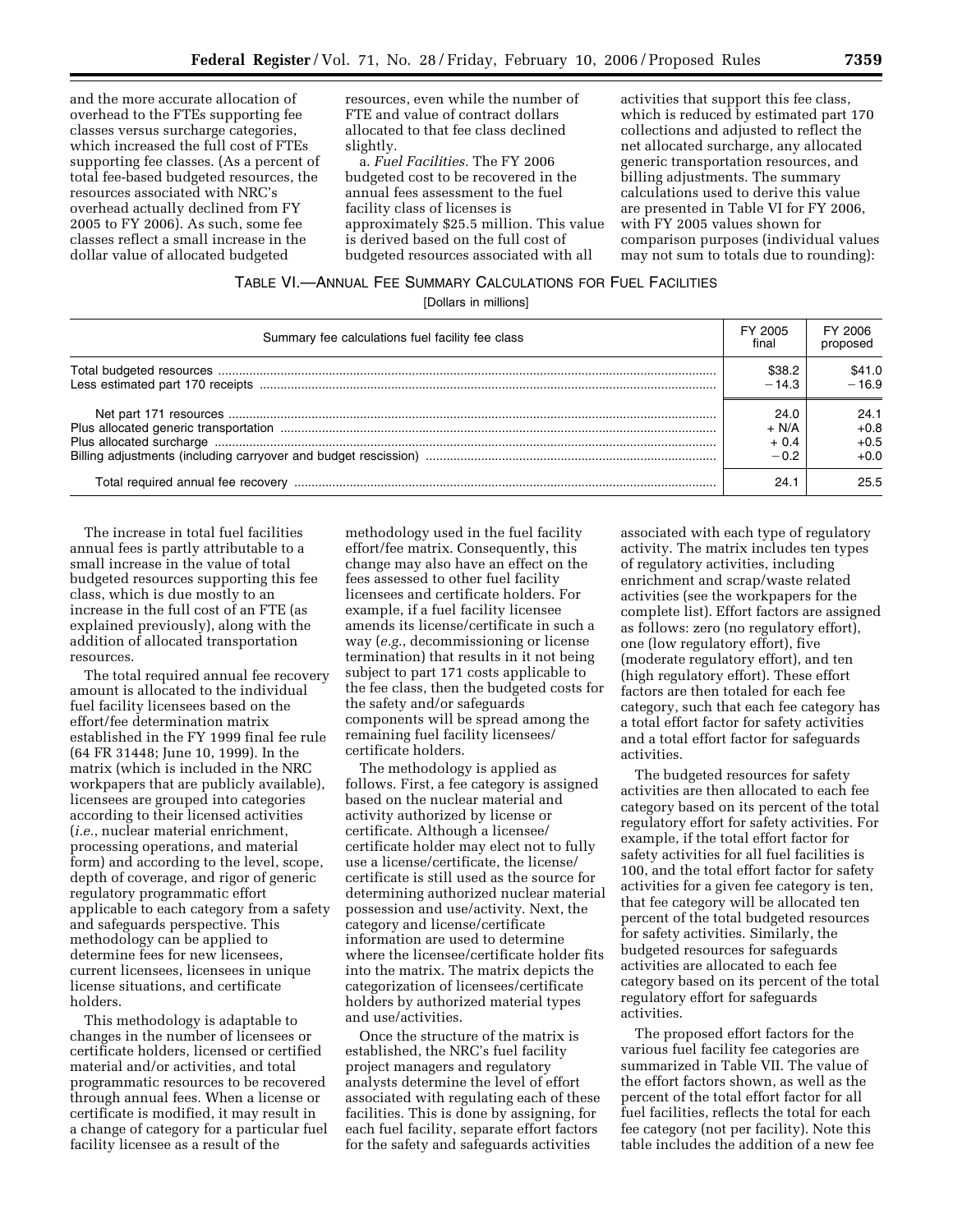category, as discussed immediately following the table.

| Table VII.—Effort Factors for Fuel Facilities |
|-----------------------------------------------|
|-----------------------------------------------|

| Facility type (fee category) | Number of<br>facilities | <b>Effort factors</b><br>(percent of total) |            |
|------------------------------|-------------------------|---------------------------------------------|------------|
|                              |                         | Safetv                                      | Safeguards |
|                              |                         | 101 (38.0)                                  | 96(52.2)   |
|                              |                         | 70 (26.3)                                   | 40(21.7)   |
|                              | C                       | 66 (24.8)                                   | 21(11.4)   |
|                              |                         | 12(4.5)                                     | 70 (3.8)   |
|                              |                         | 8(3.0)                                      | 3(1.6)     |
|                              |                         | 3(1.1)                                      | 15(8.2)    |
| Hot Cell                     |                         | 6(2.3)                                      | 2(1.1)     |

The NRC is proposing to divide fee category 1.A.2.b under § 170.31 into two categories, and use the existing fee methodology to establish separate annual fees for these two categories. Currently, fee category 1.A.2.b captures all fuel facility licensees that do not fall into other fee categories. There are currently two licensees in this fee category; one is a gas centrifuge enrichment demonstration facility, and one is a hot cell facility. The NRC provides significantly different levels of regulatory support for these facilities; for example, the gas centrifuge enrichment demonstration facility

generates and requires the safe management of significantly greater amounts of sensitive information. For this reason, the NRC proposes to divide this fee category into two categories to separately establish annual fees for these two types of facilities based on the NRC's resources (*i.e.*, level of effort) specifically associated with regulating each type of facility. This would better align the NRC's budgeted resources with the fees assessed to these two facilities.

Applying the FY 2006 proposed effort factors (as summarized in Table VII) to the safety, safeguards, and surcharge components of the \$25.5 million total

#### annual fee amount for the fuel facility class results in annual fees for each licensee within the categories of this class summarized in Table VIII. Note that the proposed annual fees for the gas centrifuge enrichment demonstration and UF<sub>6</sub> conversion facilities are higher than the FY 2005 annual fees because the safeguards effort factors for these facilities have been raised. These revised factors better reflect the effort levels associated with safeguards activities for these facilities, including those associated with interim compensatory measures and the handling of sensitive information.

## TABLE VIII.—ANNUAL FEES FOR FUEL FACILITIES

| Facility type (fee category) | FY 2006<br>annual fee |
|------------------------------|-----------------------|
|                              | \$5,579,000           |
|                              | 3.115.000             |
|                              | 1.643.000             |
|                              | 1.076.000             |
|                              | 1.019.000             |
|                              | 623.000               |
|                              | 453.000               |

As mentioned previously, the NRC is currently reviewing applications to build and operate gas centrifuge uranium enrichment facilities. If these facilities are licensed to operate, they will be subject to an annual fee in accordance with the methodology

described previously. The NRC's current plans are to establish a separate fee category for these facilities.

b. *Uranium Recovery Facilities.* The total proposed FY 2006 budgeted cost to be recovered through annual fees assessed to the uranium recovery class

is approximately \$1.1 million. The derivation of this value is shown below, with FY 2005 values shown for comparison purposes. (Individual values may not sum to totals due to rounding.)

#### TABLE IX.—ANNUAL FEE SUMMARY CALCULATIONS FOR URANIUM RECOVERY FACILITIES

[Dollars in millions]

| Summary fee calculations uranium recovery fee class | FY 2005<br>final | FY 2006<br>proposed |
|-----------------------------------------------------|------------------|---------------------|
|                                                     | \$2.01           | \$2.34              |
|                                                     | $-1.30$          | $-1.29$             |
|                                                     | 0.71             | 1.05                |
|                                                     | $+N/A$           | $+N/A$              |
|                                                     | $+0.01$          | $+\$0.01$           |
|                                                     | $-0.01$          | $+\$0.00$           |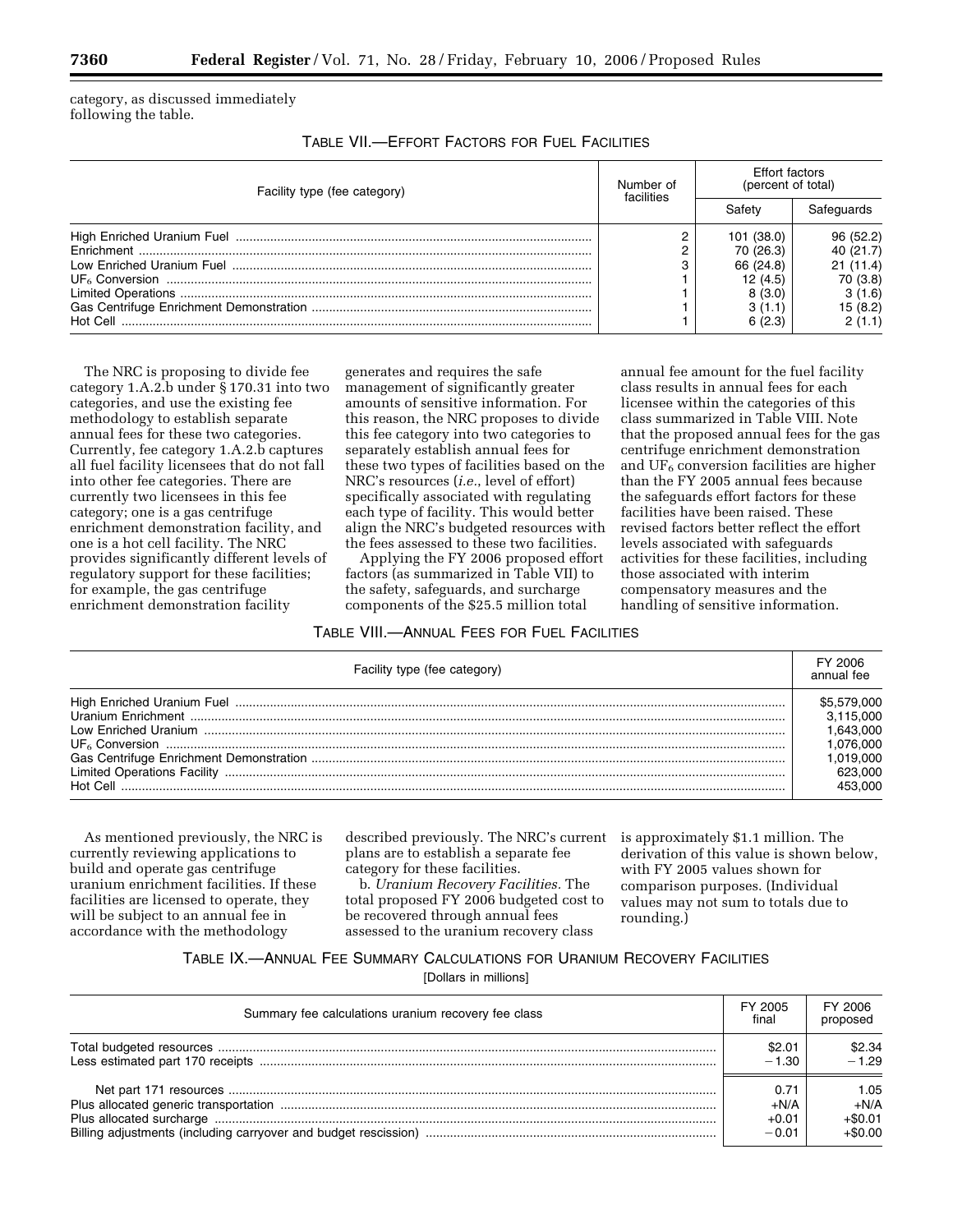#### TABLE IX.—ANNUAL FEE SUMMARY CALCULATIONS FOR URANIUM RECOVERY FACILITIES—Continued  $[$ Dollars in  $]$

| Summary fee calculations uranium recovery fee class |      | FY 2006<br>proposed |
|-----------------------------------------------------|------|---------------------|
| Total required annual fee recovery                  | 0.70 | .07                 |

The increase in budgeted resources reflects the reallocation of existing NRC FTE to uranium recovery licensing and inspection activities from other activities (*e.g.*, Agreement State oversight). The part 170 estimate (as shown above) reflects an increase, over historical actual part 170 collections, to fully account for these additional activities. The FY 2006 part 170 estimate is not much different than the FY 2005 part 170 estimate because the FY 2005 estimate was higher than the actual part 170 collections.

Of the required annual fee collections, approximately \$736,000 would be assessed to DOE. The remaining \$332,000 would be recovered through annual fees assessed to conventional mills, in-situ leach solution mining facilities, and 11e.(2) mill tailings disposal facilities (incidental to existing tailings sites).

Consistent with the change in methodology adopted in the FY 2002 final fee rule (67 FR 42612; June 24, 2002), the total annual fee amount, less the amounts specifically budgeted for Title I activities, is allocated equally

between Title I and Title II licensees. This would result in an annual fee being assessed to DOE to recover the costs specifically budgeted for NRC's Title I activities plus 50 percent of the remaining annual fee amount, including the surcharge and generic/other costs, for the uranium recovery class. The remaining 50 percent of the surcharge and generic/other costs are assessed to the NRC Title II program licensees that are subject to annual fees. The costs to be recovered through annual fees assessed to the uranium recovery class are shown in Table X.

TABLE X.—COSTS RECOVERED THROUGH ANNUAL FEES; URANIUM RECOVERY FEE CLASS

| DOE Annual Fee Amount [Uranium Mill Tailings Radiation Control Act (UMTRCA) Title I and Title II general licenses]: | \$403.825<br>324.808<br>7.010 |
|---------------------------------------------------------------------------------------------------------------------|-------------------------------|
| Annual Fee Amount for UMTRCA Title II Specific Licenses:                                                            | 736.000                       |
|                                                                                                                     | 324.808<br>7.010              |
|                                                                                                                     | 331.818                       |

The matrix used to allocate the costs of various categories of Title II specific licensees has been reviewed and proposes to continue to equally weight, as in FY 2005, the effort levels for each category of uranium recovery facilities, in accordance with the NRC's FY 2006 budgeted activities. As such, each non-DOE uranium recovery licensee would be assessed an equal share of the total annual fee amount for UMTRCA Title II specific licenses. Additionally, the NRC is proposing to maintain the existing approach for establishing part 171 annual fees for Title II uranium recovery licensees (established in the FY 1995 fee rule; 60 FR 32218, June 20, 1995). This approach is as follows:

(1) The methodology identifies three categories of licenses: conventional uranium mills (Class I facilities), uranium solution mining facilities

(Class II facilities), and mill tailings disposal facilities (11e.(2) disposal facilities). Each category benefits from the generic uranium recovery program efforts (*e.g.*, rulemakings, staff guidance documents);

(2) The matrix relates the category and the level of benefit by program element and subelement;

(3) The two major program elements of the generic uranium recovery program are activities related to facility operations and facility closure;

(4) Each of the major program elements was further divided into three subelements; and

(5) The three major subelements of generic activities associated with uranium facility operations are regulatory efforts related to the operation of mills, handling and disposal of waste, and prevention of

groundwater contamination. The three major subelements of generic activities associated with uranium facility closure are regulatory efforts related to decommissioning of facilities and land clean-up, reclamation and closure of tailings impoundments, and groundwater clean-up. Weighted values were assigned to each program element and subelement considering health and safety implications and the associated effort to regulate these activities. The applicability of the generic program in each subelement to each uranium recovery category was qualitatively estimated as either significant, some, minor, or none.

The relative weighted factors per facility type for the various categories of specifically licensed Title II uranium recovery licensees are as follows: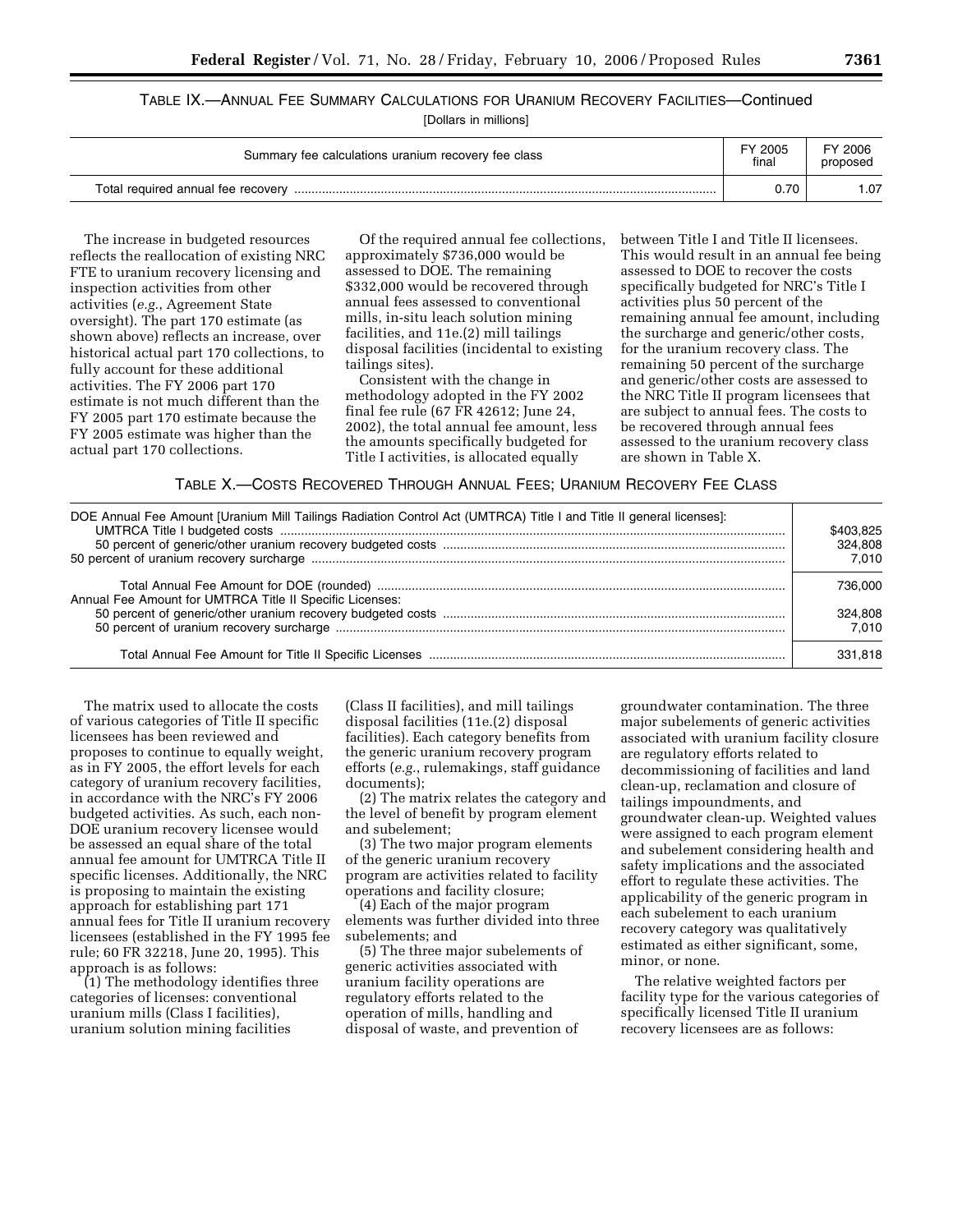| Facility type | Number of<br>facilities | Category<br>weight | Level of benefit total<br>weight |                                |
|---------------|-------------------------|--------------------|----------------------------------|--------------------------------|
|               |                         |                    | Value                            | Percent                        |
|               |                         | 800<br>800<br>800  | 800<br>2.400<br>800              | 20<br>60<br>$\mathbf{0}$<br>20 |

## TABLE XI.—WEIGHTED FACTORS FOR URANIUM RECOVERY LICENSES

Applying these factors to the approximately \$332,000 in budgeted costs to be recovered from Title II

specific licensees results in the following revised annual fees:

#### TABLE XII.—ANNUAL FEES FOR TITLE II SPECIFIC LICENSES

| <b>Facility type</b> | FY 2006<br>annual fee |
|----------------------|-----------------------|
|                      | \$66,400              |
|                      | 66,400                |
|                      | N/A                   |
|                      | 66,400                |

Note because there are no longer any 11e.(2) disposal facilities under the NRC's regulatory jurisdiction, the NRC has not allocated any budgeted resources for these facilities, and therefore has not established an annual fee for this fee category. If NRC issues a license for this fee category in the future, then the Commission will establish the appropriate annual fee.

As discussed in section 2. ''Eliminating the Existing Fee Payment Exception for Uranium Recovery Licensees,'' the NRC is proposing that all Title II facilities be subject to the billing provisions of § 171.19(c), which state that annual fees that are less than \$100,000 are billed on the anniversary date of the license.

c. *Operating Power Reactors.* The approximately \$362.7 million in budgeted costs proposed to be recovered through FY 2006 annual fees assessed to the power reactor class was calculated as shown in Table XIII. (FY 2005 values shown for comparison purposes; individual amounts may not sum to totals due to rounding.)

TABLE XIII.—ANNUAL FEE SUMMARY CALCULATIONS FOR OPERATING POWER REACTORS [Dollars in millions]

| Summary fee calculations operating power reactors fee class | FY 2005<br>final | FY 2006<br>proposed |
|-------------------------------------------------------------|------------------|---------------------|
|                                                             | \$440.7          | \$513.4             |
|                                                             | $-130.5$         | $-158.2$            |
|                                                             | 310.2            | 355.2               |
|                                                             | $+ N/A$          | $+1.5$              |
|                                                             | $+4.0$           | $+$ \$5.7           |
|                                                             | $-2.6$           | $+0.2$              |
|                                                             | 311.6            | 362.                |

The budgeted costs to be recovered through annual fees to power reactors, including those for homeland security activities related to power reactors, is divided equally among the 104 power reactors licensed to operate. This results in a FY 2006 annual fee of \$3,487,000 per reactor. Additionally, each power reactor licensed to operate will be assessed the FY 2006 spent fuel storage/ reactor decommissioning annual fee of \$168,000. This results in a total FY 2006 annual fee of \$3,655,000 for each power reactor licensed to operate.

The proposed annual fee for power reactors increases due to an increase in budgeted resources for a number of activities, including regulatory infrastructure for new reactor licensing activities, preparations for future combined license applications, homeland security-related mitigating strategies, licensing tasks related to the aging of reactor systems and components, and evaluating and resolving operational issues. As shown previously, the NRC estimates an increase in part 170 collections of approximately 21 percent from

operating power reactors; these collections offset the required annual fee recovery amount by a total of over \$158 million.

d. *Spent Fuel Storage/Reactor Decommissioning.* For FY 2006, budgeted costs of approximately \$20.5 million for spent fuel storage/reactor decommissioning are proposed to be recovered through annual fees assessed to part 50 power reactors, and to part 72 licensees who do not hold a part 50 license. Those reactor licensees that have ceased operations and have no fuel onsite are not subject to these annual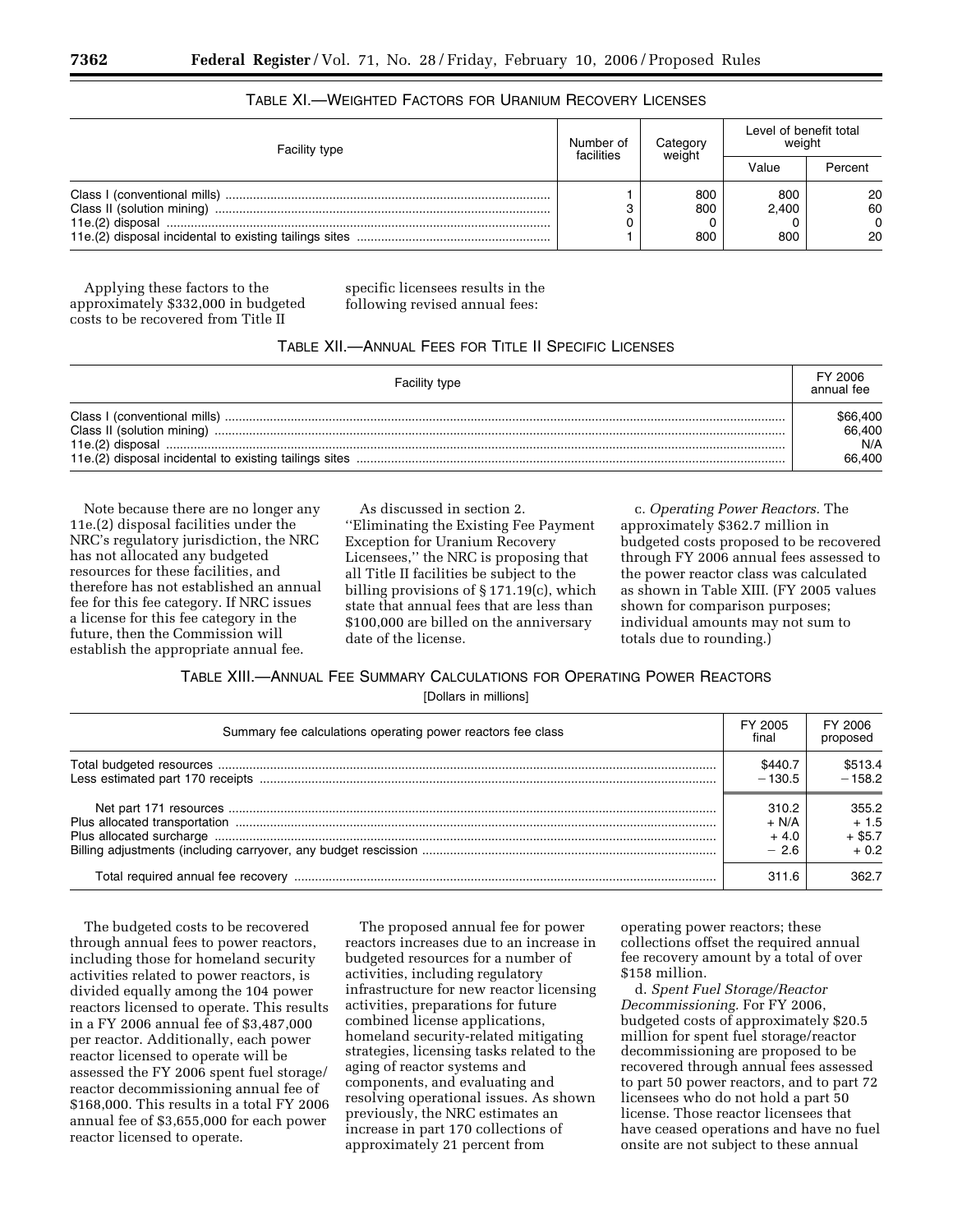fees. Table XIV below shows the calculation of this annual fee amount. (FY 2005 values shown for comparison purposes; individual values may not sum to totals due to rounding.)

#### TABLE XIV.—ANNUAL FEE SUMMARY CALCULATIONS FOR THE SPENT FUEL STORAGE/REACTOR DECOMMISSIONING FEE **CLASS**

[Dollars in millions]

| Summary fee calculations spent fuel storage/reactor decommissioning fee class | FY 2005<br>final | FY 2006<br>proposed |
|-------------------------------------------------------------------------------|------------------|---------------------|
|                                                                               | \$25.1           | \$27.0              |
|                                                                               | $-5.7$           | $-70$               |
|                                                                               | 19.4             | 20.0                |
|                                                                               | $+ N/A$          | $+0.4$              |
|                                                                               | $+0.1$           | $+0.2$              |
|                                                                               | $-0.1$           | 0.0                 |
|                                                                               | 19.4             | 20.5                |

The required annual fee recovery amount is divided equally among the 122 licensees, resulting in a proposed FY 2006 annual fee of \$168,000 per licensee. The value of total budgeted resources for this fee class increases due to an increase in contracts allocated for homeland security and licensing/

certification activities, and the allocation of generic transportation resources. An increase of approximately 23 percent in estimated part 170 collections essentially offsets the required annual fee recovery amount for this fee class. e. *Test and Research Reactors* 

*(Nonpower Reactors).* Approximately

\$305,000 in budgeted costs is proposed to be recovered through annual fees assessed to the test and research reactor class of licenses for FY 2006. Table XV summarizes the annual fee calculation for test and research reactors for FY 2006 (as compared to FY 2005).

#### TABLE XV.—ANNUAL FEE SUMMARY CALCULATIONS FOR TEST AND RESEARCH REACTORS

[Dollars in millions]

| Summary fee calculations/test and research reactors fee class |         | FY 2006<br>proposed |
|---------------------------------------------------------------|---------|---------------------|
|                                                               | \$0.52  | \$0.88              |
|                                                               | $-0.28$ | $-0.59$             |
|                                                               | 0.24    | $-0.29$             |
|                                                               | N/A     | $+0.01$             |
|                                                               | 0.00    | $+0.01$             |
|                                                               | 0.00    | 0.00                |
|                                                               | 0.24    | 0.31                |

This required annual fee recovery amount is divided equally among the four test and research reactors subject to annual fees, and results in a proposed FY 2006 annual fee of \$76,300 for each licensee. This increase is due to a relatively large increase in budgeted resources for licensing activities for test and research reactors, which is part of an initiative to reduce a backlog of reactor licensing actions. Although the

NRC estimates that much of this increase will result in an increase in estimated part 170 collections (which is factored into the part 170 estimates above), some of these resources are projected to be associated with nonlicensee specific activities, and therefore will need to be recovered under part 171.

f. *Rare Earth Facilities.* The FY 2006 budgeted costs of \$97,900 for rare earth

facilities to be recovered through annual fees would be assessed to the one licensee who has a specific license for receipt and processing of source material, resulting in a FY 2006 annual fee of \$97,900. Table XVI summarizes the annual fee calculation for the rare earth fee class for FY 2006 (as compared to FY 2005). (Individual values may not sum to totals due to rounding.)

## TABLE XVI.—ANNUAL FEE SUMMARY CALCULATIONS FOR RARE EARTH FACILITIES

[Dollars in millions]

| Summary fee calculations rare earth fee class | FY 2005<br>final    | FY 2006<br>proposed |
|-----------------------------------------------|---------------------|---------------------|
|                                               | \$0.875<br>$-0.800$ | \$0.832<br>$-0.740$ |
|                                               | 0.075               | 0.092               |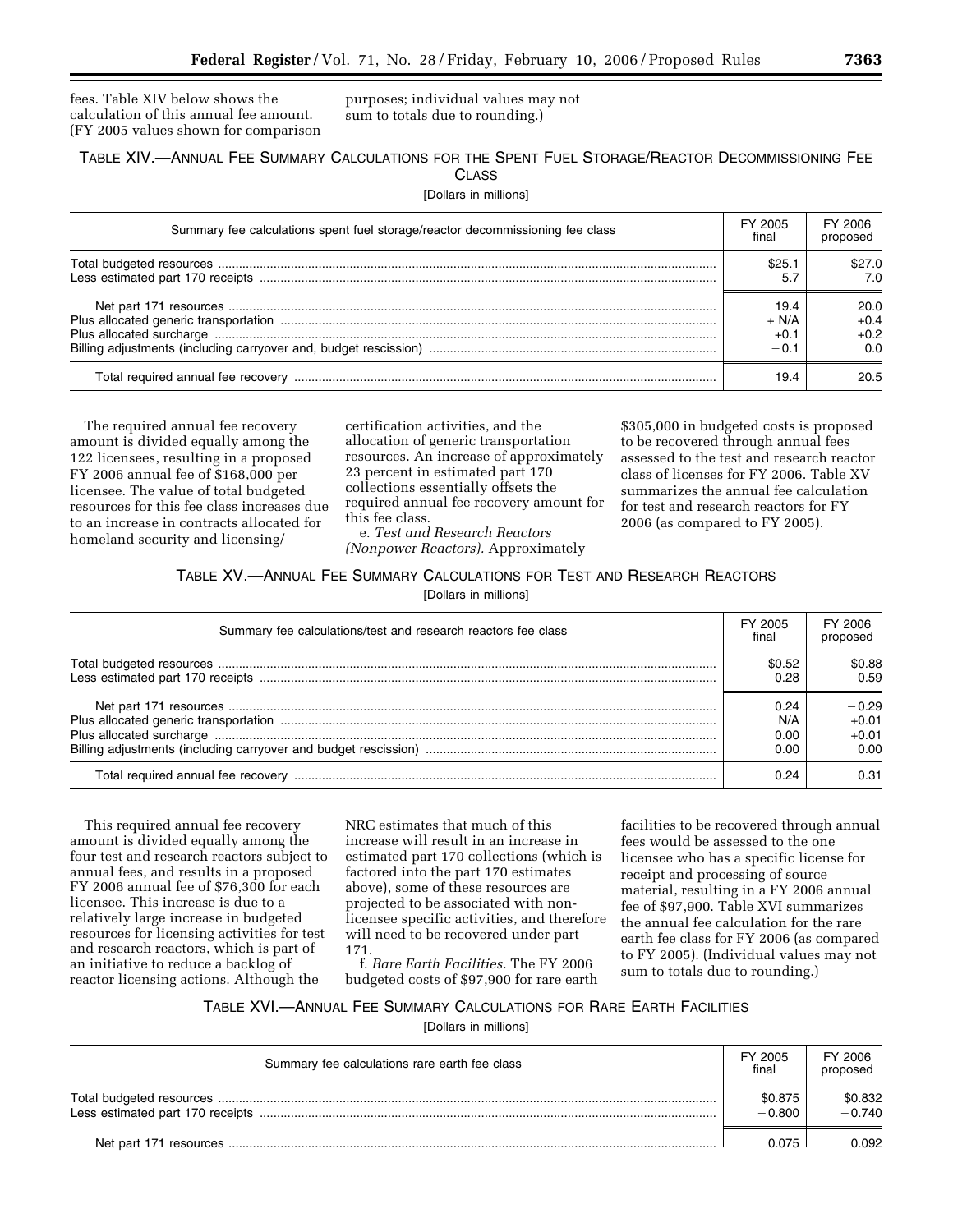## TABLE XVI.—ANNUAL FEE SUMMARY CALCULATIONS FOR RARE EARTH FACILITIES—Continued

[Dollars in millions]

| Summary fee calculations rare earth fee class | FY 2005<br>final               | FY 2006<br>proposed              |
|-----------------------------------------------|--------------------------------|----------------------------------|
|                                               | $+N/A$<br>$+0.000$<br>$-0.000$ | $+N/A$<br>$+0.005$<br>$+\$0.000$ |
|                                               | 0.074                          | 0.098                            |

The total allocated resources for this fee class decrease slightly in FY 2006, but the annual fee increases due to lower estimated part 170 collections.

g. *Materials Users.* Table XVII below shows the calculation of the proposed FY 2006 annual fee amount for materials users licensees. (FY 2005

values shown for comparison purposes; individual values may not sum to totals due to rounding.)

#### TABLE XVII.—ANNUAL FEE SUMMARY CALCULATIONS FOR MATERIALS USERS

[Dollars in millions]

| Summary fee calculations/materials users fee class | FY 2005<br>final | FY 2006<br>proposed |
|----------------------------------------------------|------------------|---------------------|
|                                                    | \$27.5           | \$30.5              |
|                                                    | $-1.9$           | $-21$               |
|                                                    | 25.6             | 28.4                |
|                                                    | $+N/A$           | $+1.3$              |
|                                                    | $+0.6$           | $+0.8$              |
|                                                    | $-0.1$           | $+0.0$              |
|                                                    | 26.0             | 30.5                |

To equitably and fairly allocate the \$30.5 million in FY 2006 budgeted costs to be recovered in annual fees assessed to the approximately 4,500 diverse materials users and registrants, the NRC has continued to base the annual fees for each fee category within this class on the part 170 application fees and estimated inspection costs for each fee category. Because the application fees and inspection costs are indicative of the complexity of the license, this approach continues to provide a proxy for allocating the generic and other regulatory costs to the diverse categories of licenses based on how much it costs the NRC to regulate each category. The fee calculation also continues to consider the inspection frequency (priority), which is indicative of the safety risk and resulting regulatory costs associated with the categories of licenses.

The annual fee for these categories of materials users licenses is developed as follows:

Annual fee =  $Constant \times [Application$ Fee + (Average Inspection Cost divided by Inspection Priority)]+ Inspection Multiplier x (Average Inspection Cost divided by Inspection Priority) + Unique Category Costs.

The constant is the multiple necessary to recover approximately \$22.3 million in general costs (including allocated generic transportation costs) and is 1.22 for FY 2006. The inspection multiplier is the multiple necessary to recover approximately \$7.2 million in inspection costs, and is 1.51 for FY 2006. The unique category costs are any special costs that the NRC has budgeted for a specific category of licenses. For FY 2006, approximately \$116,000 in budgeted costs for the implementation of revised 10 CFR part 35, Medical Use of Byproduct Material (unique costs), has been allocated to holders of NRC human use licenses.

The annual fee assessed to each licensee also includes a share of the \$158,000 in surcharge costs allocated to the materials user class of licenses and, for certain categories of these licenses, a share of the approximately \$631,000 in LLW surcharge costs allocated to the class. The annual fee for each fee category is shown in § 171.16(d).

The proposed annual fees for materials licensees increase in FY 2006 mainly because of an increase in budgeted resources for activities relating to information technology/tracking systems for these types of licensees (including tracking that relates to homeland security purposes), increases

for inspection activities, and the allocation of generic transportation resources. Increases in annual fees for materials users licensees (other than master materials licenses, for which the annual fee increased 47 percent) range from approximately five percent to approximately 21 percent. These changes reflect the overall increase of over 17 percent in budgeted resources to be recovered through annual fees to this fee class; the actual percentage increase for different fee categories varies mainly because of the difference in how inspection versus other types of resources are distributed to the fee categories. For example, the inspection resources to be recovered through annual fees increased more than noninspection resources from FY 2005 to FY 2006. Those fee categories that receive a relatively larger share of these inspection budgeted costs (due to their higher average hours per inspection), have proposed annual fees that increase somewhat more than other fee categories, as compared to FY 2005.

h. *Transportation*. Table XVIII shows the calculation of the proposed FY 2006 generic transportation budgeted resources to be recovered through annual fees. (FY 2005 values shown for comparison purposes.)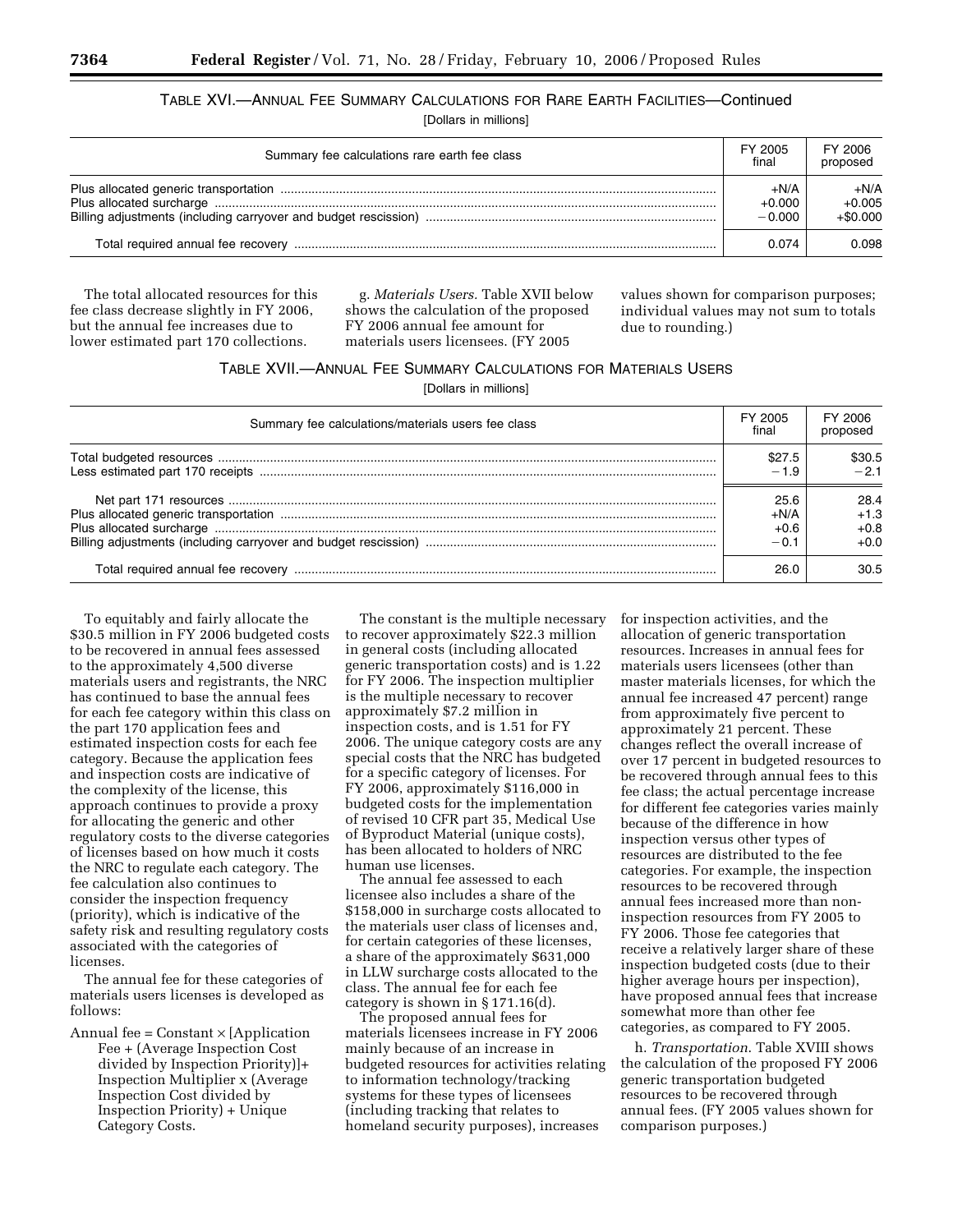## TABLE XVIII.—ANNUAL FEE SUMMARY CALCULATIONS FOR TRANSPORTATION

[Dollars in millions]

| Summary fee calculations/transportation fee class | FY 2005<br>Ffinal | FY 2006<br>proposed |
|---------------------------------------------------|-------------------|---------------------|
|                                                   | \$5.4<br>$-1.1$   | \$6.6<br>$-1.3$     |
|                                                   | 4.3               | 5.3                 |

As discussed previously in more detail, the NRC is proposing to recover generic transportation costs unrelated to DOE as part of existing annual fees for license fee classes. Under this approach, the annual fee for fee categories 10.B.1 and 10.B.2 under § 171.16 would be eliminated, but the NRC would continue to assess a separate annual fee under § 171.16, fee category 18.A, for DOE transportation activities.

The total FY 2006 budgeted resources for generic transportation activities, including those to support DOE CoCs, is

\$5.3 million. [Generic transportation resources associated with fee-exempt entities are not included in this total; these costs are included in the appropriate surcharge category (e.g., the surcharge category for nonprofit educational institutions).] These resources are distributed to DOE (to be included in its annual fee under fee category 18.A of § 171.16) and each license fee class based on the CoCs used by DOE and each fee class, as a proxy for the generic resources expended for each fee class. (Note the number of CoCs

used by fee class is adjusted to take into account the percentage of licensees in that fee class subject to annual fees, as explained previously.) As such, the amount of the generic resources allocated is calculated by multiplying the percentage of total CoCs used by each fee class (and DOE) by the total generic transportation resources to be recovered. The distribution of these resources to the license fee classes and DOE is as follows (individual values may not sum to total due to rounding):

| TABLE XIX.- DISTRIBUTION OF GENERIC TRANSPORTATION RESOURCES, FY 2006 |  |  |  |  |
|-----------------------------------------------------------------------|--|--|--|--|
|-----------------------------------------------------------------------|--|--|--|--|

#### [Dollars in millions]

| License fee class/DOE | Number of<br>CoCs bene-<br>fitting fee<br>class (or<br>DOE <sup>®</sup> | Percentage<br>of total<br>$CoCs*$ | Allocated<br>generic<br>transpor-<br>tation re-<br>sources |
|-----------------------|-------------------------------------------------------------------------|-----------------------------------|------------------------------------------------------------|
|                       | 39                                                                      | 29.0                              | \$1.54                                                     |
|                       |                                                                         | 6.7                               | 0.36                                                       |
|                       | 0.3                                                                     | 0.2                               | 0.01                                                       |
|                       | 21                                                                      | 15.6                              | 0.83                                                       |
|                       | 32                                                                      | 23.9                              | 1.27                                                       |
| DOE.                  | 33                                                                      | 24.6                              | 1.30                                                       |
| Total                 | 134                                                                     | 100                               | 5.31                                                       |

\* Note the percentages presented here are somewhat different than those presented above under Section 2, ''Recovering Generic Transportation Costs as Part of Other Existing Annual Fees'' because DOE is included in the totals in this Section.

The NRC proposes to continue to assess DOE an annual fee based on the part 71 CoCs it holds. The NRC is not proposing to allocate these DOE-related resources to other licensees' annual fees because these resources specifically support DOE; hence the current fee recovery methodology for these resources remains efficient and equitable. Note that DOE's annual fee includes a portion of the surcharge, resulting in a total annual fee of \$1,321,000 for FY 2006. This fee increases from last year due to budgeted increases for safeguards and licensing/ certification activities.

4. Eliminating the Existing Fee Payment Exception for Uranium Recovery Licensees

Under the payment provisions of § 171.19, the NRC currently bills

licensees' part 171 fees annually if their annual fees are less than \$100,000, and quarterly if their annual fees are \$100,000 or more. However, the NRC bills Class I and Class II uranium recovery licensees quarterly in accordance with § 171.19(b), regardless of the amount of their annual fee. The NRC established this payment exception for Class I and Class II uranium recovery licensees in the FY 2001 final rule (66 FR 32452; June 14, 2001) because the annual fees for these licensees had been fluctuating just above or below \$100,000. Since then, uranium recovery license fees have been well below \$100,000. Because this billing exception is no longer needed and is administratively burdensome to implement with the current fee billing system, the NRC is proposing to eliminate the billing exception for Class

I and Class II uranium recovery licensees. These licensees would become subject to the same payment provisions as all other licensees, as described above.

#### 5. Agreement State Activities

By letter dated July 6, 2004, Governor Tim Pawlenty of Minnesota requested that the NRC enter into an Agreement with the State as authorized by Section 274 of the Atomic Energy Act of 1954, as amended. The NRC staff has evaluated the Minnesota request and application and has proceeded with the processing of the application. The comment period on the draft assessment of the Minnesota proposed program closed on December 9, 2005, and the staff is proceeding through the process with an effective date for the Agreement of March 31, 2006.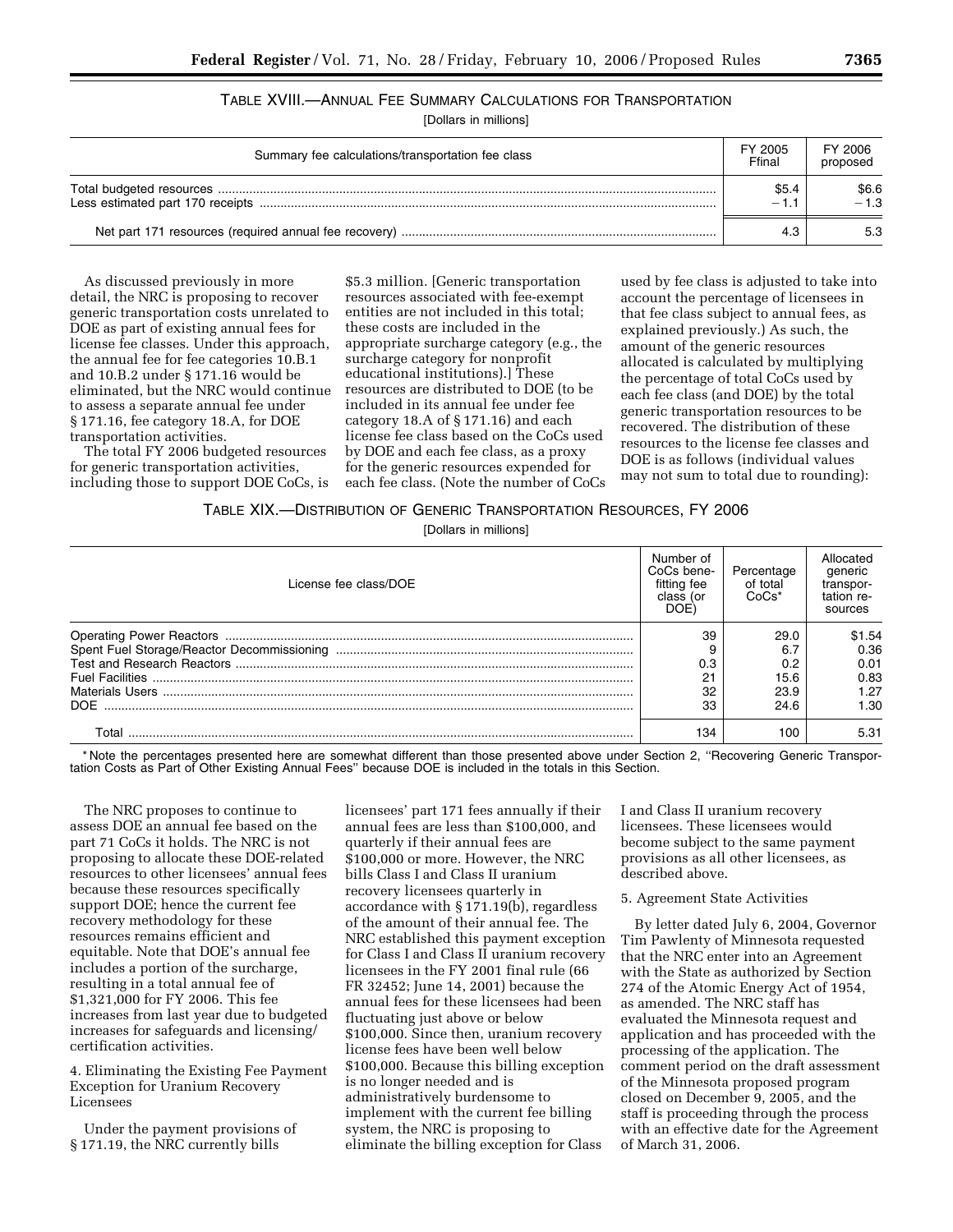The Commission approved this Agreement on January 26, 2006, and is proceeding with the signing process which should be completed in February 2006. Approximately 150 licenses will be transferred by the effective date of March 31, 2006 to the State of Minnesota from the NRC. Note that in accordance with § 171.17(b), materials licenses transferred to a new Agreement State during the fiscal year are considered terminated by the NRC; as such, the annual fees associated with these licenses are adjusted accordingly (i.e., a license will be assessed a 50 percent prorated annual fee if it terminates between October 1 and March 31, and a full annual fee if it terminates between April 1 and September 30). The continuing costs of Agreement State regulatory support and oversight for Minnesota, as for any other Agreement State, will be recovered through the surcharge (as reduced by the ten percent of its budget that the NRC receives in appropriations each year for these types of activities), consistent with existing policy.

The fees in this proposed rule do not reflect the transfer of licensees to the State of Minnesota because the Agreement has not yet been signed (as of the signature date of this rule). The final fee rule will reflect this change which should occur before its publication.

#### 6. Administrative Amendments

The NRC is proposing to clarify the definition of ''overhead and general and administrative costs'' under § 171.5. This definition provides examples of organizations that are included as ''indirect costs.'' The NRC would like to clarify that certain costs of some of these organizations are not considered to be indirect; therefore, in these instances, these costs are not included in overhead and general and administrative costs. For example, the Atomic Safety and Licensing Board Panel is listed as an indirect office in this definition. There are instances in which this Panel performs direct mission-related work, and the budgeted resources for these activities are considered to be direct in the fee calculations (consistent with the categorization of these resources in the NRC's budget). The NRC believes this clarification will better reflect the most recent data on the types of budgeted resources associated with these offices. Additionally, this definition would be revised to eliminate reference to an organization within the agency that no longer exists.

In summary, the NRC is proposing to—

1. Proceed with the presumption in favor of rebaselining beginning with the FY 2006 fee rule;

2. Recover generic transportation costs as part of other existing annual fees;

3. Revise the annual fees to reflect the FY 2006 budget and other changes;

4. Eliminate the existing fee payment exception for Class I and Class II uranium recovery licensees;

5. Revise the number of NRC licensees if Minnesota becomes an Agreement State before the publication of the FY 2006 final fee rule; and

6. Make an administrative change to clarify the definition of ''overhead and general and administrative costs.''

#### **III. Plain Language**

The Presidential Memorandum dated June 1, 1998, entitled, ''Plain Language in Government Writing'' directed that the Government's writing be in plain language. This memorandum was published on June 10, 1998 (63 FR 31883). The NRC requests comments on this proposed rule specifically with respect to the clarity and effectiveness of the language used. Comments should be sent to the address listed under the heading **ADDRESSES** above.

#### **IV. Voluntary Consensus Standards**

The National Technology Transfer and Advancement Act of 1995, Public Law 104–113, requires that Federal agencies use technical standards that are developed or adopted by voluntary consensus standards bodies unless using these standards is inconsistent with applicable law or is otherwise impractical. In this proposed rule, the NRC would amend the licensing, inspection, and annual fees charged to its licensees and applicants as necessary to recover approximately 90 percent of its budget authority in FY 2006 as required by the Omnibus Budget Reconciliation Act of 1990, as amended. This action does not constitute the establishment of a standard that contains generally applicable requirements.

#### **V. Environmental Impact: Categorical Exclusion**

The NRC has determined that this proposed rule is the type of action described in categorical exclusion 10 CFR 51.22(c)(1). Therefore, neither an environmental assessment nor an environmental impact statement has been prepared for the proposed regulation. By its very nature, this regulatory action does not affect the environment and, therefore, no environmental justice issues are raised.

#### **VI. Paperwork Reduction Act Statement**

This proposed rule does not contain information collection requirements and, therefore, is not subject to the requirements of the Paperwork Reduction Act of 1995 (44 U.S.C. 3501 *et seq.*).

#### **VII. Regulatory Analysis**

With respect to 10 CFR part 170, this proposed rule was developed under Title V of the Independent Offices Appropriation Act of 1952 (IOAA) (31 U.S.C. 9701) and the Commission's fee guidelines. When developing these guidelines the Commission took into account guidance provided by the U.S. Supreme Court on March 4, 1974, in *National Cable Television Association, Inc.* v. *United States*, 415 U.S. 36 (1974) and *Federal Power Commission* v. *New England Power Company*, 415 U.S. 345 (1974). In these decisions, the Court held that the IOAA authorizes an agency to charge fees for special benefits rendered to identifiable persons measured by the ''value to the recipient'' of the agency service. The meaning of the IOAA was further clarified on December 16, 1976, by four decisions of the U.S. Court of Appeals for the District of Columbia: *National Cable Television Association* v. *Federal Communications Commission*, 554 F.2d 1094 (D.C. Cir. 1976); *National Association of Broadcasters* v. *Federal Communications Commission*, 554 F.2d 1118 (D.C. Cir. 1976); *Electronic Industries Association* v. *Federal Communications Commission*, 554 F.2d 1109 (D.C. Cir. 1976); and *Capital Cities Communication, Inc.* v. *Federal Communications Commission*, 554 F.2d 1135 (D.C. Cir. 1976). The Commission's fee guidelines were developed based on these legal decisions.

The Commission's fee guidelines were upheld on August 24, 1979, by the U.S. Court of Appeals for the Fifth Circuit in *Mississippi Power and Light Co.* v. *U.S. Nuclear Regulatory Commission*, 601 F.2d 223 (5th Cir. 1979), *cert. denied*, 444 U.S. 1102 (1980). This court held that—

(1) The NRC had the authority to recover the full cost of providing services to identifiable beneficiaries;

(2) The NRC could properly assess a fee for the costs of providing routine inspections necessary to ensure a licensee's compliance with the Atomic Energy Act and with applicable regulations;

(3) The NRC could charge for costs incurred in conducting environmental reviews required by NEPA;

(4) The NRC properly included the costs of uncontested hearings and of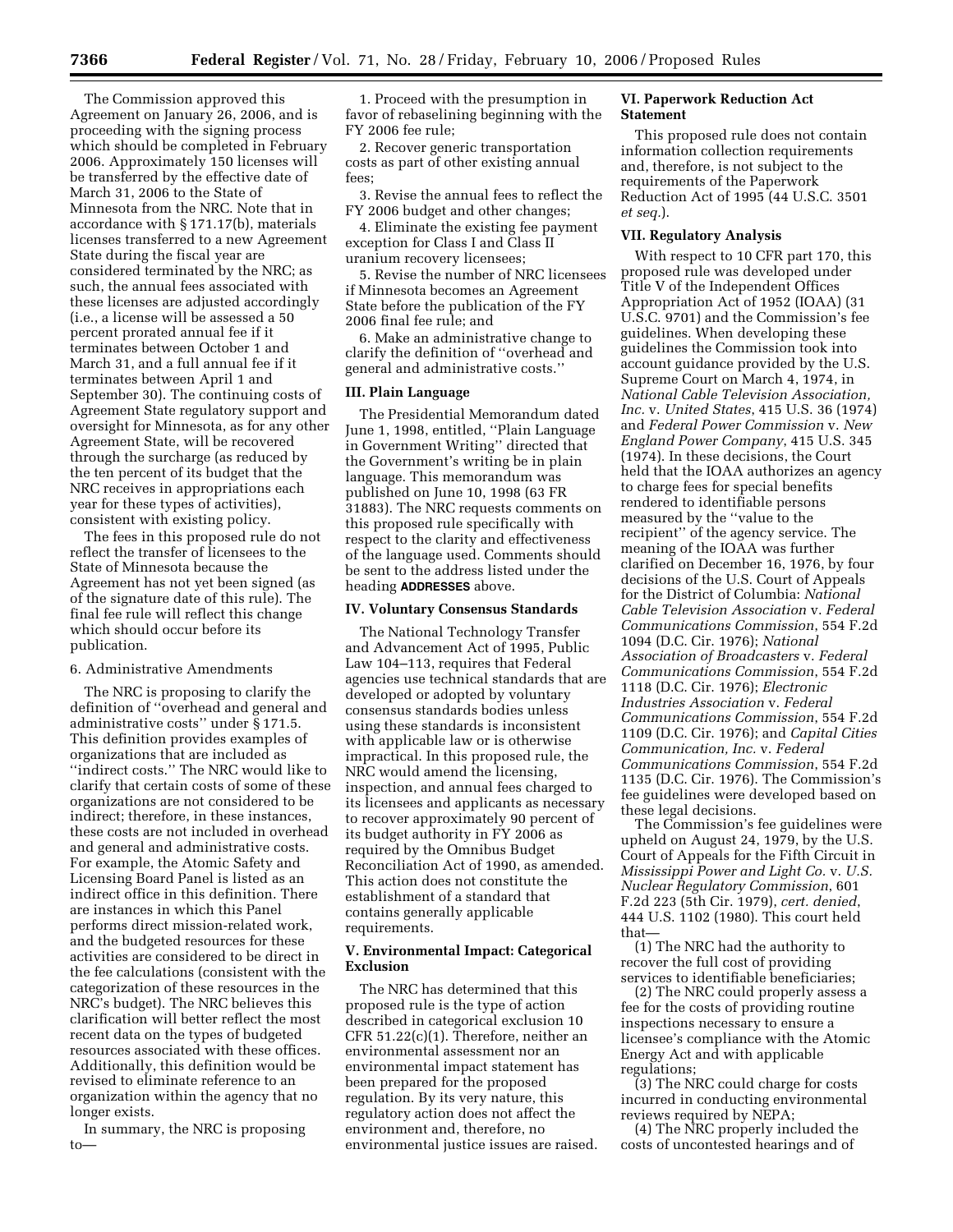administrative and technical support services in the fee schedule;

(5) The NRC could assess a fee for renewing a license to operate a lowlevel radioactive waste burial site; and

(6) The NRC's fees were not arbitrary or capricious.

With respect to 10 CFR part 171, on November 5, 1990, the Congress passed OBRA–90, which required that, for FYs 1991 through 1995, approximately 100 percent of the NRC budget authority be recovered through the assessment of fees. OBRA–90 was subsequently amended to extend the 100 percent fee recovery requirement through FY 2000. As mentioned previously, the FY 2001 EWDAA amended OBRA–90 to decrease the NRC's fee recovery amount by 2 percent per year beginning in FY 2001, until the fee recovery amount is 90 percent in FY 2005. The FY 2006 EWDAA extended this 90 percent fee recovery requirement through FY 2006. As a result, the NRC is required to recover approximately 90 percent of its FY 2006 budget authority, less the amounts appropriated from the NWF and for WIR activities, through fees. To comply with this statutory requirement and in accordance with § 171.13, the NRC is publishing the amount of the FY 2006 annual fees for reactor licensees, fuel cycle licensees, materials licensees, and holders of Certificates of Compliance, registrations of sealed source and devices, and Government agencies. OBRA–90, consistent with the accompanying Conference Committee Report, and the amendments to OBRA– 90, provides that—

(1) The annual fees be based on approximately 90 percent of the Commission's FY 2006 budget of \$741.5 million less the funds directly appropriated from the NWF to cover the NRC's high-level waste program and for WIR activities, and less the amount of funds collected from part 170 fees;

(2) The annual fees shall, to the maximum extent practicable, have a reasonable relationship to the cost of regulatory services provided by the Commission; and

(3) The annual fees be assessed to those licensees the Commission, in its discretion, determines can fairly, equitably, and practicably contribute to their payment.

10 CFR part 171, which established annual fees for operating power reactors effective October 20, 1986 (51 FR 33224; September 18, 1986), was challenged and upheld in its entirety in *Florida Power and Light Company* v. *United States*, 846 F.2d 765 (D.C. Cir. 1988), cert. denied, 490 U.S. 1045 (1989). Further, the NRC's FY 1991 annual fee rule methodology was upheld by the

D.C. Circuit Court of Appeals in *Allied Signal* v. *NRC*, 988 F.2d 146 (D.C. Cir. 1993).

#### **VIII. Regulatory Flexibility Analysis**

The NRC is required by the Omnibus Budget Reconciliation Act of 1990, as amended, to recover approximately 90 percent of its FY 2006 budget authority through the assessment of user fees. This Act further requires that the NRC establish a schedule of charges that fairly and equitably allocates the aggregate amount of these charges among licensees.

This proposed rule would establish the schedules of fees that are necessary to implement the Congressional mandate for FY 2006. The proposed rule would result in increases in the annual fees charged to certain licensees and holders of certificates, registrations, and approvals, and decreases in annual fees for others. Licensees affected by the annual fee increases and decreases include those that qualify as a small entity under NRC's size standards in 10 CFR 2.810. The Regulatory Flexibility Analysis, prepared in accordance with 5 U.S.C. 604, is included as Appendix A to this proposed rule.

The Congressional Review Act of 1996 requires all Federal agencies to prepare a written compliance guide for each rule for which the agency is required by 5 U.S.C. 604 to prepare a regulatory flexibility analysis. Therefore, in compliance with the law, Attachment 1 to the Regulatory Flexibility Analysis is the small entity compliance guide for FY 2006.

#### **IX. Backfit Analysis**

The NRC has determined that the backfit rule, 10 CFR 50.109, does not apply to this proposed rule and that a backfit analysis is not required for this proposed rule. The backfit analysis is not required because these amendments do not require the modification of, or additions to systems, structures, components, or the design of a facility, or the design approval or manufacturing license for a facility, or the procedures or organization required to design, construct, or operate a facility.

#### **List of Subjects**

#### *10 CFR Part 170*

Byproduct material, Import and export licenses, Intergovernmental relations, Non-payment penalties, Nuclear materials, Nuclear power plants and reactors, Source material, Special nuclear material.

#### *10 CFR Part 171*

Annual charges, Byproduct material, Holders of certificates, registrations,

approvals, Intergovernmental relations, Non-payment penalties, Nuclear materials, Nuclear power plants and reactors, Source material, Special nuclear material.

For the reasons set out in the preamble and under the authority of the Atomic Energy Act of 1954, as amended; the Energy Reorganization Act of 1974, as amended; and 5 U.S.C. 553, the NRC is proposing to adopt the following amendments to 10 CFR parts 170 and 171.

#### **PART 170—FEES FOR FACILITIES, MATERIALS, IMPORT AND EXPORT LICENSES, AND OTHER REGULATORY SERVICES UNDER THE ATOMIC ENERGY ACT OF 1954, AS AMENDED**

1. The authority citation for part 170 continues to read as follows:

**Authority:** Sec. 9701, Pub. L. 97–258, 96 Stat. 1051 (31 U.S.C. 9701); sec. 301, Pub. L. 92–314, 86 Stat. 227 (42 U.S.C. 2201w); sec. 201, Pub. L. 93–438, 88 Stat. 1242, as amended (42 U.S.C. 5841); sec. 205a, Pub. L. 101–576, 104 Stat. 2842, as amended (31 U.S.C. 901, 902); sec. 1704, 112 Stat. 2750 (44 U.S.C. 3504 note), sec. 623, Pub. L. 109–58, 119 Stat. 783, (42 U.S.C. 2201(w)).

2. In § 170.3, the definition of special projects is revised to read as follows:

#### **§ 170.3 Definitions.**

\* \* \* \* \*

*Special projects* means those requests submitted to the Commission for review for which fees are not otherwise specified in this chapter and contested hearings on licensing actions directly related to U.S. Government national security initiatives, as determined by the NRC. Examples of special projects include, but are not limited to, contested hearings on licensing actions directly related to Presidentially directed national security programs, topical report reviews, early site reviews, waste solidification facilities, activities related to the tracking and monitoring of shipment of classified matter, services provided to certify licensee, vendor, or other private industry personnel as instructors for part 55 reactor operators, reviews of financial assurance submittals that do not require a license amendment, reviews of responses to Confirmatory Action Letters, reviews of uranium recovery licensees' land-use survey reports, and reviews of 10 CFR 50.71 final safety analysis reports. Special projects does not include those contested hearings for which a fee exemption is granted in § 170.11(a)(2),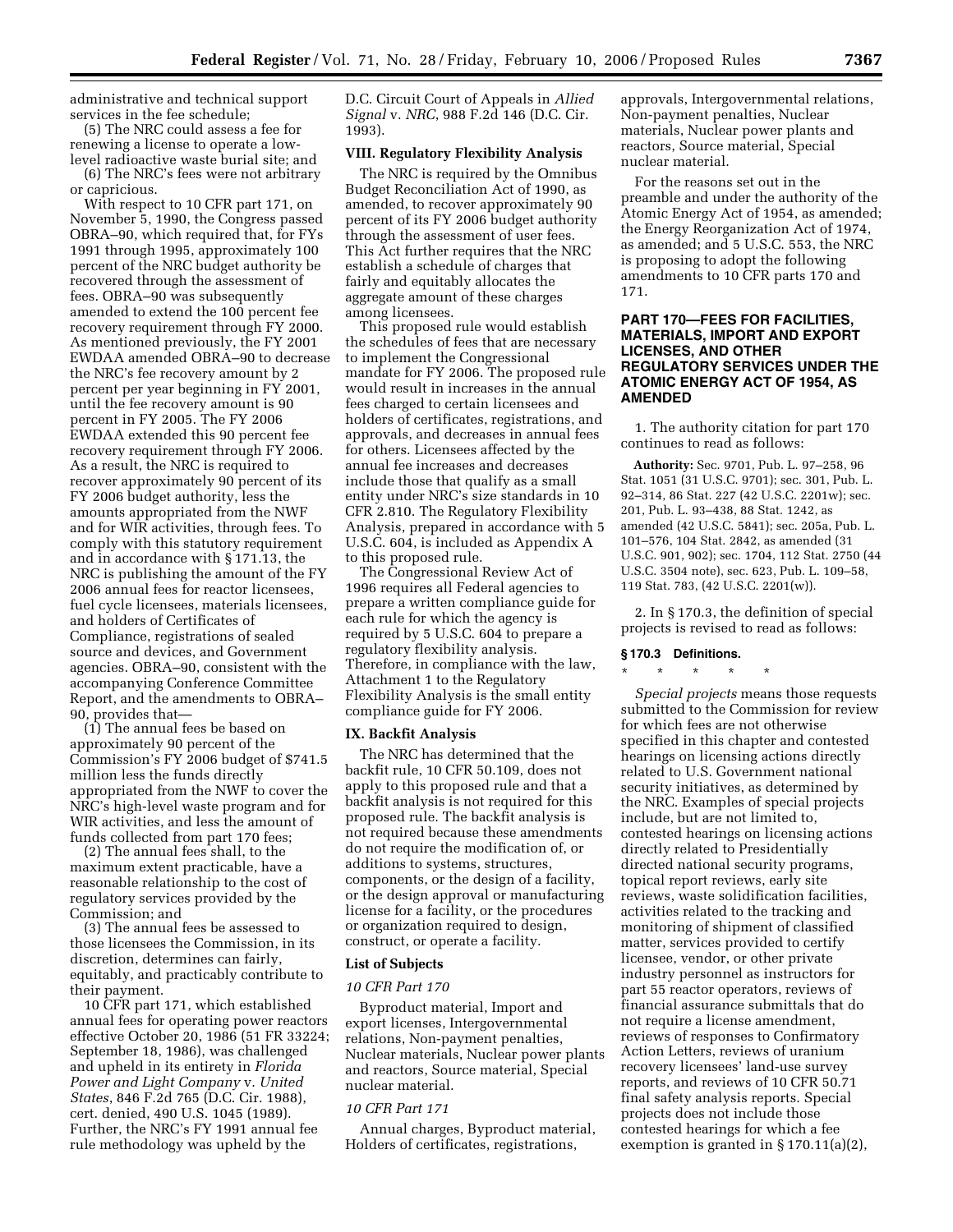including those related to individual plant security modifications.

\* \* \* \* \* 3. In § 170.11, paragraph (a)(5) is removed and reserved, and paragraphs  $(a)(4)(iii)$ ,  $(a)(9)$  introductory text,  $(i)$ , and (ii) are revised as follows:

#### **§ 170.11 Exemptions.**

- $(a) * * * *$
- $(4) * * * *$

(iii) Distribution of byproduct material, source material, or special nuclear material or products containing byproduct material, source material or special nuclear material; or

\* \* \* \* \*

(9) Federally-owned and State-owned research reactors used primarily for educational training and academic research purposes. For purposes of this

exemption, the term research reactor means a nuclear reactor that—

(i) Is licensed by the Nuclear Regulatory Commission under section 104c. of the Atomic Energy Act of 1954 (42 U.S.C. 2134 (c)) at a thermal power level of 10 megawatts or less; and

(ii) If so licensed at a thermal power level of more than 1 megawatt, does not contain—

\* \* \* \* \*

4. Section 170.20 is revised to read as follows:

#### **§ 170.20 Average cost per professional staff-hour.**

Fees for permits, licenses, amendments, renewals, special projects, part 55 re-qualification and replacement examinations and tests, other required reviews, approvals, and inspections under §§ 170.21 and 170.31 will be

#### SCHEDULE OF FACILITY FEES

calculated using the following applicable professional staff-hour rates:

(a) Reactor Program (§ 170.21 Activities, excluding reactor decommissioning and import/export licensing activities): \$217 per hour

(b) Nuclear Materials and Nuclear Waste Program (§ 170.31 Activities, as well as the reactor decommissioning and import/export licensing activities covered under § 170.21): \$215 per hour

5. In § 170.21, Category K and footnotes 1 and 4 in the table are revised to read as follows:

**§ 170.21 Schedule of fees for production and utilization facilities, review of standard referenced design approvals, special projects, inspections and import and export licenses.** 

\* \* \* \* \*

|                                                                                                                                             |  |                                      | [See footnotes at end of table] |  |  |                    |
|---------------------------------------------------------------------------------------------------------------------------------------------|--|--------------------------------------|---------------------------------|--|--|--------------------|
|                                                                                                                                             |  | Facility categories and type of fees |                                 |  |  | Fees <sup>12</sup> |
|                                                                                                                                             |  |                                      |                                 |  |  |                    |
| K. Import and export licenses:                                                                                                              |  |                                      |                                 |  |  |                    |
| Licenses for the import and export only of production and utilization facilities or the export only of components for produc-               |  |                                      |                                 |  |  |                    |
| tion and utilization facilities issued under 10 CFR Part 110.                                                                               |  |                                      |                                 |  |  |                    |
| 1. Application for import or export of production and utilization facilities <sup>4</sup> (including reactors and other facilities) and ex- |  |                                      |                                 |  |  |                    |
| ports of components requiring Commission and Executive Branch review, for example, actions under 10 CFR                                     |  |                                      |                                 |  |  |                    |
| $110.40(b)$ .                                                                                                                               |  |                                      |                                 |  |  |                    |
| 2. Application for export of reactor and other components requiring Executive Branch review only, for example, those                        |  |                                      |                                 |  |  | \$14,000           |
| actions under 10 CFR $110.41(a)(1)$ –(8).                                                                                                   |  |                                      |                                 |  |  |                    |
|                                                                                                                                             |  |                                      |                                 |  |  | 8,200              |
| 3. Application for export of components requiring the assistance of the Executive Branch to obtain foreign government                       |  |                                      |                                 |  |  |                    |
| assurances.                                                                                                                                 |  |                                      |                                 |  |  |                    |
|                                                                                                                                             |  |                                      |                                 |  |  | 2,600              |
| 4. Application for export of facility components and equipment (examples provided in 10 CFR part 110, Appendix A,                           |  |                                      |                                 |  |  |                    |
| Items (5) through (9)) not requiring Commission or Executive Branch review, or obtaining foreign government assur-<br>ances.                |  |                                      |                                 |  |  |                    |
|                                                                                                                                             |  |                                      |                                 |  |  | 1.700              |
| 5. Minor amendment of any active export or import license, for example, to extend the expiration date, change domes-                        |  |                                      |                                 |  |  |                    |
| tic information, or make other revisions which do not involve any substantive changes to license terms or conditions                        |  |                                      |                                 |  |  |                    |
| or to the type of facility or component authorized for export and therefore, do not require in-depth analysis or review                     |  |                                      |                                 |  |  |                    |
| or consultation with the Executive Branch, U.S. host state, or foreign government authorities.                                              |  |                                      |                                 |  |  |                    |
|                                                                                                                                             |  |                                      |                                 |  |  | 320                |

1Fees will not be charged for orders related to civil penalties or other civil sanctions issued by the Commission under § 2.202 of this chapter or for amendments resulting specifically from the requirements of these orders. For orders unrelated to civil penalties or other civil sanctions, fees will be charged for any resulting licensee-specific activities not otherwise exempted from fees under this chapter. Fees will be charged for approvals issued under a specific exemption provision of the Commission's regulations under Title 10 of the Code of Federal Regulations (*e.g.*, 10 CFR 50.12, 73.5) and any other sections in effect now or in the future, regardless of whether the approval is in the form of a license amendment, letter of approval, safety evaluation report, or other form. Fees for licenses in this schedule that are initially issued for less than full power are based on review through the issuance of a full power license (generally full power is considered 100 percent of the facility's full rated power). Thus, if a licensee received a low power license or a temporary license for less than full power and subsequently receives full power authority (by way of license amendment or otherwise), the total costs for the license will be determined through that period when authority is granted for full power operation. If a situation arises in which the Commission determines that full operating power for a particular facility should be less than 100 percent of full rated power, the total costs for the license will be at that determined lower operating power level and not at the 100 percent

capacity.<br><sup>2</sup> Full cost fees will be determined based on the professional staff time and appropriate contractual support services expended. For applications currently on file and for which fees are determined based on the full cost expended for the review, the professional staff hours expended for the review of the application up to the effective date of the final rule will be determined at the professional rates in effect at the time the service was provided. For those applications currently on file for which review costs have reached an applicable fee ceiling established by the June 20, 1984, and July 2, 1990, rules, but are still pending completion of the review, the cost incurred after any applicable ceiling was reached through January 29, 1989, will not be billed to the applicant. Any professional staff-hours expended above those ceilings on or after January 30, 1989, will be assessed at the applicable rates established by § 170.20, as appropriate, except for topical reports whose costs exceed \$50,000. Costs which exceed \$50,000 for any topical report, amendment, revision or supplement to a topical report completed or under review from January 30, 1989, through August 8, 1991, will not be billed to the applicant. Any professional hours expended on or after August 9, 1991, will be assessed at the applicable rate established in § 170.20. \* \* \* \* \* \* \*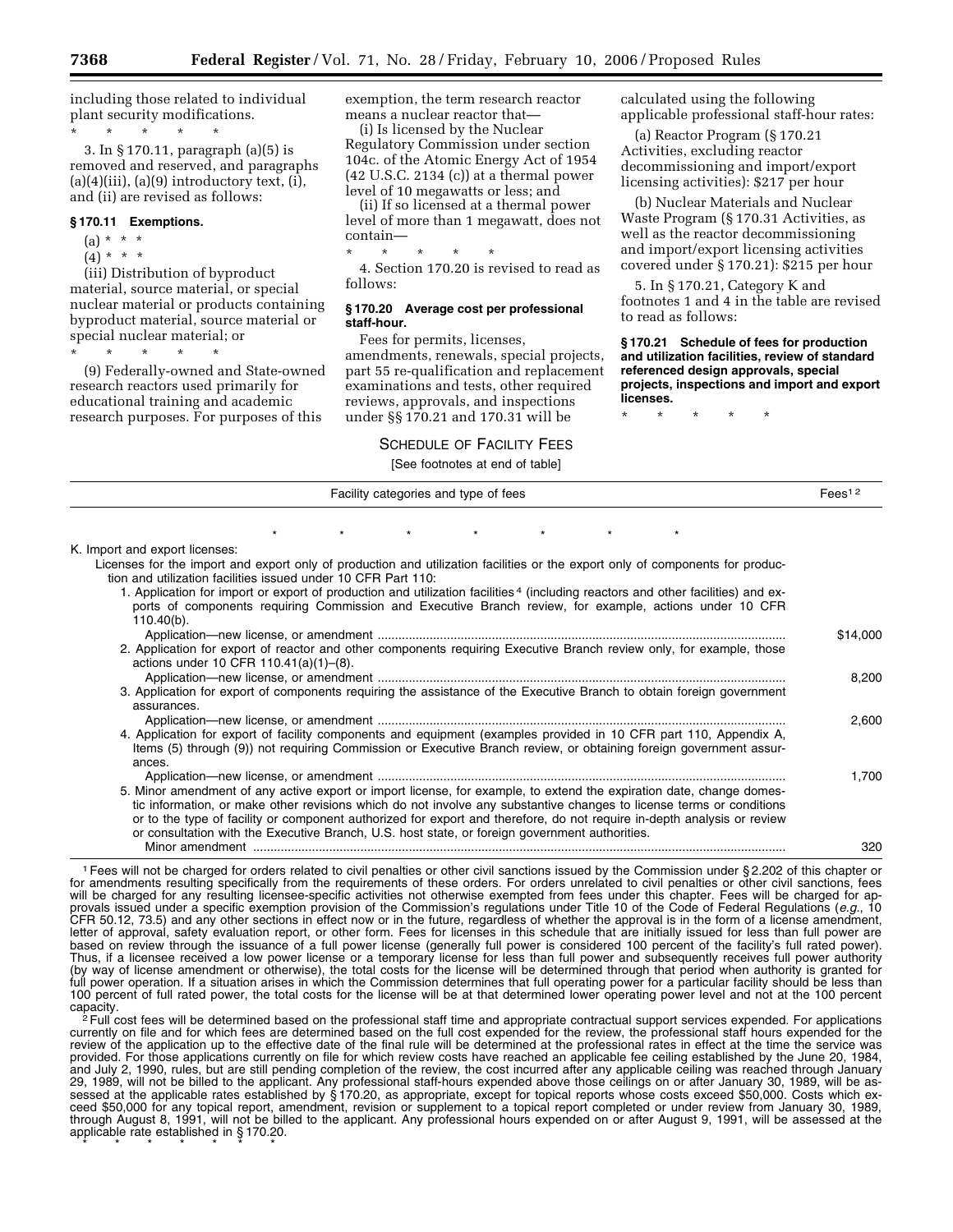4 Imports only of major components for end-use at NRC-licensed reactors are now authorized under NRC general import license.

6. Section 170.31 is revised to read as follows:

#### **§ 170.31 Schedule of fees for materials licenses and other regulatory services, including inspections, and import and export licenses.**

Applicants for materials licenses, import and export licenses, and other regulatory services, and holders of

materials licenses or import and export licenses shall pay fees for the following categories of services. For those fee categories identified to be subject to full cost fees, full cost fees will be assessed for all licensing and inspection activities, unless otherwise indicated.

## SCHEDULE OF MATERIALS FEES

[See footnotes at end of table]

| Category of materials licenses and type of fees 1                                                                               | Fee $23$   |
|---------------------------------------------------------------------------------------------------------------------------------|------------|
| 1. Special nuclear material:                                                                                                    |            |
| A.(1) Licenses for possession and use of U-235 or plutonium for fuel fabrication activities.                                    |            |
|                                                                                                                                 | Full Cost. |
|                                                                                                                                 | Full Cost. |
| (2) All other special nuclear materials licenses not included in Category 1.A.(1) which are licensed for fuel cycle activities. |            |
|                                                                                                                                 | Full Cost. |
|                                                                                                                                 | Full Cost. |
|                                                                                                                                 | Full Cost. |
| B. Licenses for receipt and storage of spent fuel and reactor-related Greater than Class C (GTCC) waste at an independent       | Full Cost. |
| spent fuel storage installation (ISFSI).                                                                                        |            |
| C. Licenses for possession and use of special nuclear material in sealed sources contained in devices used in industrial        |            |
| measuring systems, including x-ray fluorescence analyzers: 4                                                                    |            |
|                                                                                                                                 | \$990.     |
| D. All other special nuclear material licenses, except licenses authorizing special nuclear material in unsealed form in com-   |            |
| bination that would constitute a critical quantity, as defined in §150.11 of this chapter, for which the licensee shall pay the |            |
| same fees as those for Category 1A: 4                                                                                           |            |
|                                                                                                                                 | \$2,000.   |
|                                                                                                                                 | Full Cost. |
| 2. Source material:                                                                                                             |            |
| A.(1) Licenses for possession and use of source material for refining uranium mill concentrates to uranium hexafluoride         | Full Cost. |
| (2) Licenses for possession and use of source material in recovery operations such as milling, in-situ leaching, heap-leach-    |            |
| ing, ore buying stations, ion exchange facilities and in processing of ores containing source material for extraction of met-   |            |
| als other than uranium or thorium, including licenses authorizing the possession of byproduct waste material (tailings) from    |            |
| source material recovery operations, as well as licenses authorizing the possession and maintenance of a facility in a          |            |
| standby mode.                                                                                                                   |            |
|                                                                                                                                 | Full Cost. |
|                                                                                                                                 | Full Cost. |
|                                                                                                                                 | Full Cost. |
| (3) Licenses that authorize the receipt of byproduct material, as defined in Section 11e.(2) of the Atomic Energy Act, from     | Full Cost. |
| other persons for possession and disposal, except those licenses subject to the fees in Category 2A(2) or Category 2A(4).       |            |
| (4) Licenses that authorize the receipt of byproduct material, as defined in Section 11e.(2) of the Atomic Energy Act, from     | Full Cost. |
| other persons for possession and disposal incidental to the disposal of the uranium waste tailings generated by the licens-     |            |
| ee's milling operations, except those licenses subject to the fees in Category 2A(2).                                           |            |
| B. Licenses which authorize the possession, use, and/or installation of source material for shielding:                          |            |
|                                                                                                                                 | \$240.     |
| C. All other source material licenses:                                                                                          |            |
|                                                                                                                                 | \$8,400.   |
| 3. Byproduct material:                                                                                                          |            |
| A. Licenses of broad scope for the possession and use of byproduct material issued under parts 30 and 33 of this chapter        |            |
| for processing or manufacturing of items containing byproduct material for commercial distribution:                             |            |
|                                                                                                                                 | \$10,100.  |
| B. Other licenses for possession and use of byproduct material issued under part 30 of this chapter for processing or manu-     |            |
| facturing of items containing byproduct material for commercial distribution:                                                   |            |
|                                                                                                                                 | \$3,800.   |
| C. Licenses issued under §§ 32.72 and/or 32.74 of this chapter that authorize the processing or manufacturing and distribu-     |            |
| tion or redistribution of radiopharmaceuticals, generators, reagent kits, and/or sources and devices containing byproduct       |            |
| material. This category does not apply to licenses issued to nonprofit educational institutions whose processing or manu-       |            |
| facturing is exempt under $\S 170.11(a)(4)$ . These licenses are covered by fee Category 3D.                                    |            |
|                                                                                                                                 | \$5,200.   |
| D. Licenses and approvals issued under §§ 32.72 and/or 32.74 of this chapter authorizing distribution or redistribution of      |            |
| radiopharmaceuticals, generators, reagent kits, and/or sources or devices not involving processing of byproduct material.       |            |
| This category includes licenses issued under §§ 32.72 and/or 32.74 of this chapter to nonprofit educational institutions        |            |
| whose processing or manufacturing is exempt under $\S 170.11(a)(4)$ .                                                           |            |
|                                                                                                                                 | \$3,700.   |
| E. Licenses for possession and use of byproduct material in sealed sources for irradiation of materials in which the source is  |            |
| not removed from its shield (self-shielded units):                                                                              |            |
|                                                                                                                                 |            |

e.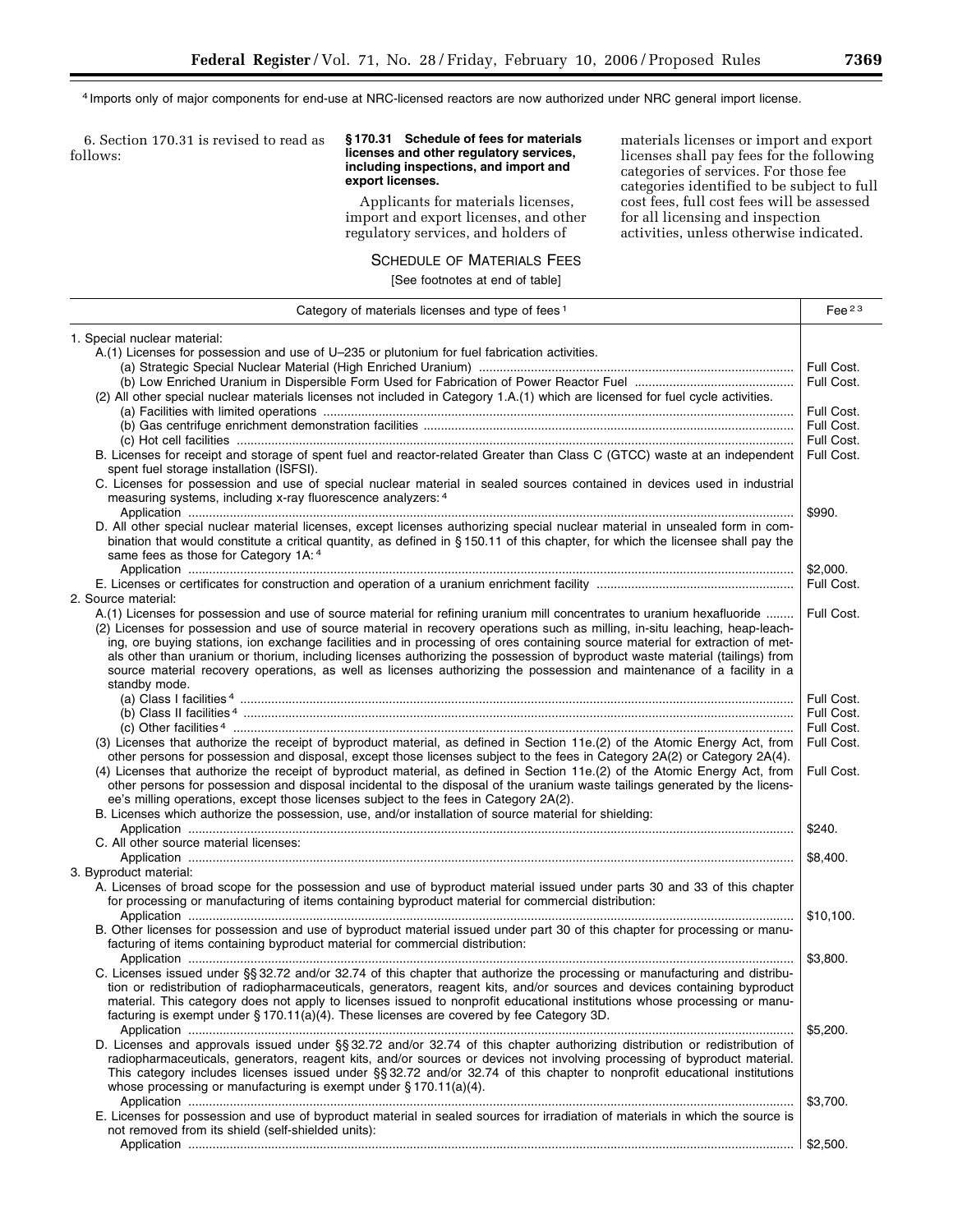$\equiv$ 

 $\overline{a}$ 

## SCHEDULE OF MATERIALS FEES—Continued

[See footnotes at end of table]

| Category of materials licenses and type of fees <sup>1</sup>                                                                                                                                                                                                                                                                                                                                                                                                                                                                                                                                                                                                                                                                          | Fee $^{23}$        |
|---------------------------------------------------------------------------------------------------------------------------------------------------------------------------------------------------------------------------------------------------------------------------------------------------------------------------------------------------------------------------------------------------------------------------------------------------------------------------------------------------------------------------------------------------------------------------------------------------------------------------------------------------------------------------------------------------------------------------------------|--------------------|
| F. Licenses for possession and use of less than 10,000 curies of byproduct material in sealed sources for irradiation of ma-<br>terials in which the source is exposed for irradiation purposes. This category also includes underwater irradiators for irra-<br>diation of materials where the source is not exposed for irradiation purposes.                                                                                                                                                                                                                                                                                                                                                                                       | \$5,000.           |
| G. Licenses for possession and use of 10,000 curies or more of byproduct material in sealed sources for irradiation of mate-<br>rials in which the source is exposed for irradiation purposes. This category also includes underwater irradiators for irradia-<br>tion of materials where the source is not exposed for irradiation purposes.                                                                                                                                                                                                                                                                                                                                                                                         |                    |
| H. Licenses issued under Subpart A of part 32 of this chapter to distribute items containing byproduct material that require<br>device review to persons exempt from the licensing requirements of part 30 of this chapter. The category does not include<br>specific licenses authorizing redistribution of items that have been authorized for distribution to persons exempt from the li-<br>censing requirements of part 30 of this chapter:                                                                                                                                                                                                                                                                                      | \$12,000.          |
| I. Licenses issued under Subpart A of part 32 of this chapter to distribute items containing byproduct material or quantities of<br>byproduct material that do not require device evaluation to persons exempt from the licensing requirements of part 30 of<br>this chapter. This category does not include specific licenses authorizing redistribution of items that have been authorized<br>for distribution to persons exempt from the licensing requirements of part 30 of this chapter:                                                                                                                                                                                                                                        | \$14,600.          |
| J. Licenses issued under Subpart B of part 32 of this chapter to distribute items containing byproduct material that require<br>sealed source and/or device review to persons generally licensed under part 31 of this chapter. This category does not in-<br>clude specific licenses authorizing redistribution of items that have been authorized for distribution to persons generally li-<br>censed under part 31 of this chapter:                                                                                                                                                                                                                                                                                                | \$8,700.           |
| K. Licenses issued under Subpart B of part 32 of this chapter to distribute items containing byproduct material or quantities<br>of byproduct material that do not require sealed source and/or device review to persons generally licensed under part 31<br>of this chapter. This category does not include specific licenses authorizing redistribution of items that have been author-<br>ized for distribution to persons generally licensed under part 31 of this chapter:                                                                                                                                                                                                                                                       | \$1,500.           |
| L. Licenses of broad scope for possession and use of byproduct material issued under parts 30 and 33 of this chapter for re-<br>search and development that do not authorize commercial distribution:.                                                                                                                                                                                                                                                                                                                                                                                                                                                                                                                                | \$880.             |
| M. Other licenses for possession and use of byproduct material issued under part 30 of this chapter for research and devel-<br>opment that do not authorize commercial distribution:                                                                                                                                                                                                                                                                                                                                                                                                                                                                                                                                                  | \$8,400.           |
| N. Licenses that authorize services for other licensees, except:<br>(1) Licenses that authorize only calibration and/or leak testing services are subject to the fees specified in fee Category<br>3P; and                                                                                                                                                                                                                                                                                                                                                                                                                                                                                                                            | \$3,400.           |
| (2) Licenses that authorize waste disposal services are subject to the fees specified in fee Categories 4A, 4B, and 4C:<br>O. Licenses for possession and use of byproduct material issued under part 34 of this chapter for industrial radiography op-                                                                                                                                                                                                                                                                                                                                                                                                                                                                               | \$3,800.           |
| erations:<br>P. All other specific byproduct material licenses, except those in Categories 4A through 9D:                                                                                                                                                                                                                                                                                                                                                                                                                                                                                                                                                                                                                             | \$3,500.           |
| Q. Registration of a device(s) generally licensed under part 31 of this chapter:                                                                                                                                                                                                                                                                                                                                                                                                                                                                                                                                                                                                                                                      | \$1,200.<br>\$730. |
| 4. Waste disposal and processing:                                                                                                                                                                                                                                                                                                                                                                                                                                                                                                                                                                                                                                                                                                     |                    |
| A. Licenses specifically authorizing the receipt of waste byproduct material, source material, or special nuclear material from<br>other persons for the purpose of contingency storage or commercial land disposal by the licensee; or licenses authorizing<br>contingency storage of low-level radioactive waste at the site of nuclear power reactors; or licenses for receipt of waste<br>from other persons for incineration or other treatment, packaging of resulting waste and residues, and transfer of packages<br>to another person authorized to receive or dispose of waste material.<br>B. Licenses specifically authorizing the receipt of waste byproduct material, source material, or special nuclear material from | Full Cost.         |
| other persons for the purpose of packaging or repackaging the material. The licensee will dispose of the material by trans-<br>fer to another person authorized to receive or dispose of the material:                                                                                                                                                                                                                                                                                                                                                                                                                                                                                                                                |                    |
| C. Licenses specifically authorizing the receipt of prepackaged waste byproduct material, source material, or special nuclear<br>material from other persons. The licensee will dispose of the material by transfer to another person authorized to receive<br>or dispose of the material:                                                                                                                                                                                                                                                                                                                                                                                                                                            | \$2,600.           |
| 5. Well logging:                                                                                                                                                                                                                                                                                                                                                                                                                                                                                                                                                                                                                                                                                                                      | \$3,900.           |
| A. Licenses for possession and use of byproduct material, source material, and/or special nuclear material for well logging,<br>well surveys, and tracer studies other than field flooding tracer studies:                                                                                                                                                                                                                                                                                                                                                                                                                                                                                                                            | \$1,400.           |
| B. Licenses for possession and use of byproduct material for field flooding tracer studies:                                                                                                                                                                                                                                                                                                                                                                                                                                                                                                                                                                                                                                           | Full Cost.         |
| 6. Nuclear laundries:<br>A. Licenses for commercial collection and laundry of items contaminated with byproduct material, source material, or special<br>nuclear material:                                                                                                                                                                                                                                                                                                                                                                                                                                                                                                                                                            |                    |
| 7. Medical licenses:                                                                                                                                                                                                                                                                                                                                                                                                                                                                                                                                                                                                                                                                                                                  | \$17,100.          |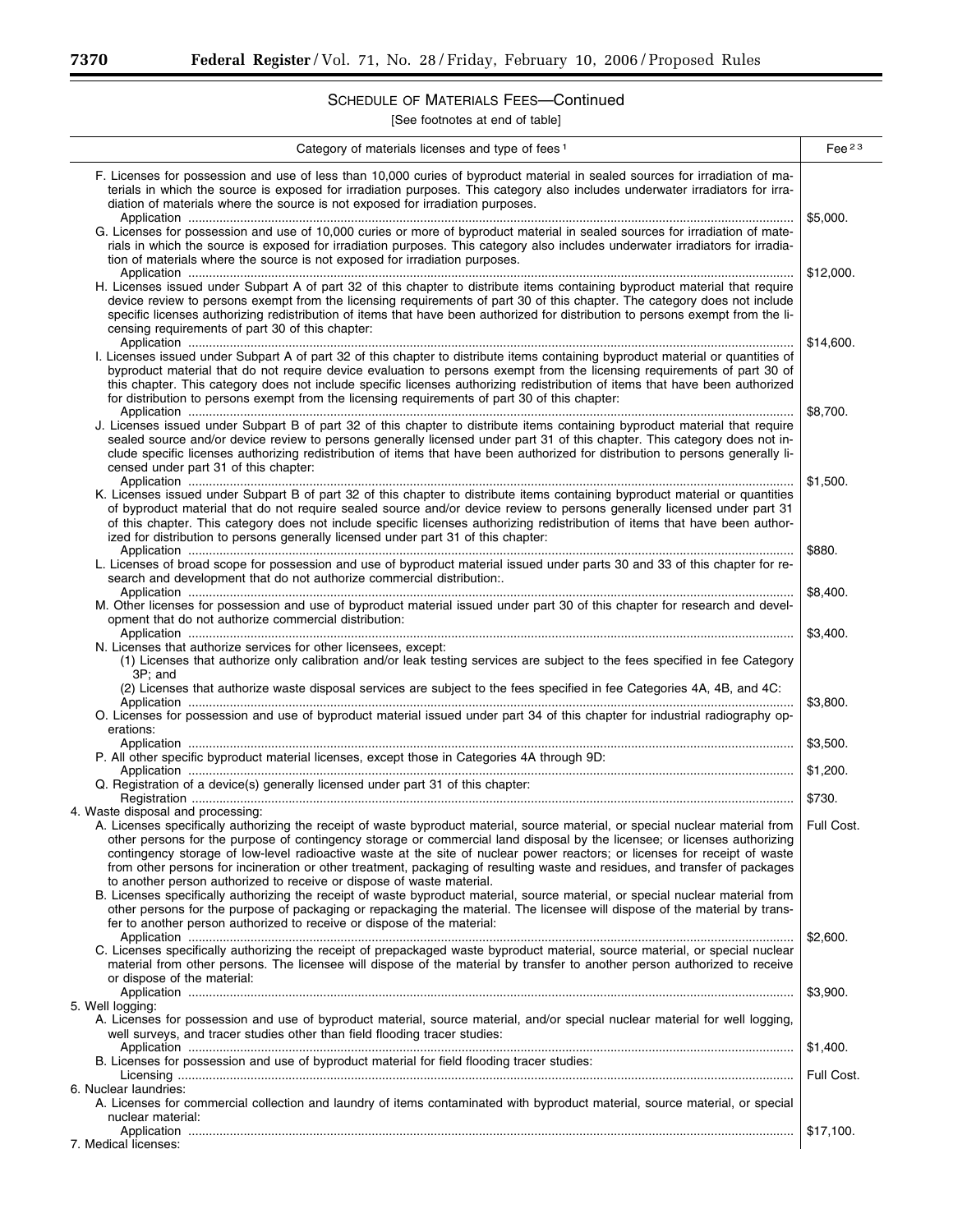## SCHEDULE OF MATERIALS FEES—Continued

[See footnotes at end of table]

| Category of materials licenses and type of fees <sup>1</sup>                                                                                                                                                                                                                                                                                                             | Fee $^{23}$ |
|--------------------------------------------------------------------------------------------------------------------------------------------------------------------------------------------------------------------------------------------------------------------------------------------------------------------------------------------------------------------------|-------------|
| A. Licenses issued under parts 30, 35, 40, and 70 of this chapter for human use of byproduct material, source material, or<br>special nuclear material in sealed sources contained in teletherapy devices:                                                                                                                                                               | \$9,400.    |
| B. Licenses of broad scope issued to medical institutions or two or more physicians under parts 30, 33, 35, 40, and 70 of<br>this chapter authorizing research and development, including human use of byproduct material, except licenses for byprod-<br>uct material, source material, or special nuclear material in sealed sources contained in teletherapy devices: | \$6,700.    |
| C. Other licenses issued under parts 30, 35, 40, and 70 of this chapter for human use of byproduct material, source mate-<br>rial, and/or special nuclear material, except licenses for byproduct material, source material, or special nuclear material in<br>sealed sources contained in teletherapy devices:                                                          |             |
| 8. Civil defense:                                                                                                                                                                                                                                                                                                                                                        | \$2.300.    |
| A. Licenses for possession and use of byproduct material, source material, or special nuclear material for civil defense activi-<br>ties:                                                                                                                                                                                                                                |             |
|                                                                                                                                                                                                                                                                                                                                                                          | \$490.      |
| 9. Device, product, or sealed source safety evaluation:<br>A. Safety evaluation of devices or products containing byproduct material, source material, or special nuclear material, ex-<br>cept reactor fuel devices, for commercial distribution.                                                                                                                       |             |
| B. Safety evaluation of devices or products containing byproduct material, source material, or special nuclear material manu-<br>factured in accordance with the unique specifications of, and for use by, a single applicant, except reactor fuel devices:                                                                                                              | \$21,000.   |
| C. Safety evaluation of sealed sources containing byproduct material, source material, or special nuclear material, except re-<br>actor fuel, for commercial distribution:                                                                                                                                                                                               | \$21,000.   |
| D. Safety evaluation of sealed sources containing byproduct material, source material, or special nuclear material, manufac-<br>tured in accordance with the unique specifications of, and for use by, a single applicant, except reactor fuel:                                                                                                                          | \$2,400.    |
| 10. Transportation of radioactive material:                                                                                                                                                                                                                                                                                                                              | \$820.      |
| A. Evaluation of casks, packages, and shipping containers:                                                                                                                                                                                                                                                                                                               | Full Cost.  |
|                                                                                                                                                                                                                                                                                                                                                                          | Full Cost.  |
| B. Quality assurance program approvals issued under part 71 of this chapter.                                                                                                                                                                                                                                                                                             |             |
| 1. Users and Fabricators                                                                                                                                                                                                                                                                                                                                                 |             |
|                                                                                                                                                                                                                                                                                                                                                                          | \$5,600.    |
| 2. Users                                                                                                                                                                                                                                                                                                                                                                 | Full Cost.  |
|                                                                                                                                                                                                                                                                                                                                                                          | \$5,600.    |
|                                                                                                                                                                                                                                                                                                                                                                          | Full Cost.  |
| C. Evaluation of security plans, route approvals, route surveys, and transportation security devices (including immobilization<br>devices).                                                                                                                                                                                                                              | Full Cost.  |
|                                                                                                                                                                                                                                                                                                                                                                          | Full Cost.  |
| 12. Special projects:                                                                                                                                                                                                                                                                                                                                                    |             |
|                                                                                                                                                                                                                                                                                                                                                                          | Full Cost.  |
|                                                                                                                                                                                                                                                                                                                                                                          | Full Cost.  |
| 14. A. Byproduct, source, or special nuclear material licenses and other approvals authorizing decommissioning, decontamina-                                                                                                                                                                                                                                             | Full Cost.  |
| tion, reclamation, or site restoration activities under parts 30, 40, 70, 72, and 76 of this chapter.<br>B. Site-specific decommissioning activities associated with unlicensed sites, regardless of whether or not the sites have been                                                                                                                                  | Full Cost.  |
| previously licensed. Part 170 fees for these activities will not be charged until July 25, 2006.<br>15. Import and Export licenses:                                                                                                                                                                                                                                      |             |
| Licenses issued under part 110 of this chapter for the import and export only of special nuclear material, source material, trit-                                                                                                                                                                                                                                        |             |
| ium and other byproduct material, and the export only of heavy water, or nuclear grade graphite (fee categories 15.A<br>through $15.E$ ).<br>A. Application for export or import of nuclear materials, including radioactive waste requiring Commission and Executive                                                                                                    |             |
| Branch review, for example, those actions under 10 CFR 110.40(b).                                                                                                                                                                                                                                                                                                        |             |
| B. Application for export or import of nuclear material, including radioactive waste, requiring Executive Branch review,                                                                                                                                                                                                                                                 | \$14,000.   |
| but not Commission review. This category includes applications for the export and import of radioactive waste and re-<br>quires NRC to consult with domestic host state authorities, Low-Level Radioactive Waste Compact Commission, the                                                                                                                                 |             |
| U.S. Environmental Protection Agency, etc.                                                                                                                                                                                                                                                                                                                               | \$8,200.    |
| C. Application for export of nuclear material, for example, routine reloads of low enriched uranium reactor fuel and/or<br>natural uranium source material requiring the assistance of the Executive Branch to obtain foreign government assur-<br>ances.                                                                                                                |             |
|                                                                                                                                                                                                                                                                                                                                                                          | \$2,600.    |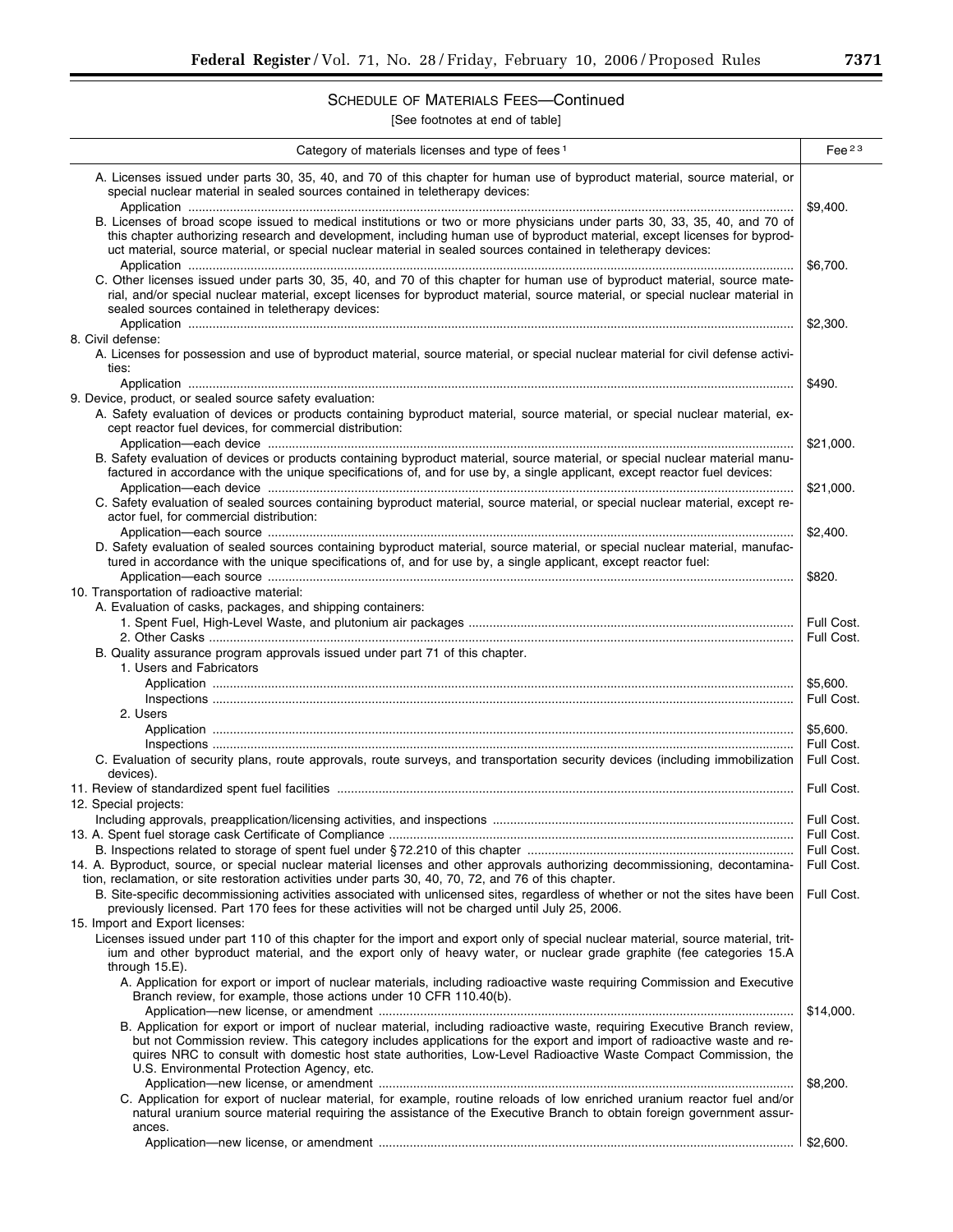## SCHEDULE OF MATERIALS FEES—Continued

[See footnotes at end of table]

| Category of materials licenses and type of fees <sup>1</sup>                                                                                                                                                                                                                                                                                                                                                                                                                                                                                                                                                                        | Fee $^{23}$           |
|-------------------------------------------------------------------------------------------------------------------------------------------------------------------------------------------------------------------------------------------------------------------------------------------------------------------------------------------------------------------------------------------------------------------------------------------------------------------------------------------------------------------------------------------------------------------------------------------------------------------------------------|-----------------------|
| D. Application for export or import of nuclear material, including radioactive waste, not requiring Commission or Execu-<br>tive Branch review, or obtaining foreign government assurances. This category includes applications for export or im-<br>port of radioactive waste where the NRC has previously authorized the export or import of the same form of waste to<br>or from the same or similar parties located in the same country, requiring only confirmation from the receiving facility<br>and licensing authorities that the shipments may proceed according to previously agreed understandings and proce-<br>dures. |                       |
| E. Minor amendment of any active export or import license, for example, to extend the expiration date, change domestic<br>information, or make other revisions which do not involve any substantive changes to license terms and conditions or<br>to the type/quantity/chemical composition of the material authorized for export and therefore, do not require in-depth<br>analysis, review, or consultations with other Executive Branch, U.S. host state, or foreign government authorities.                                                                                                                                     | \$1,700.<br>\$320.    |
| Licenses issued under Part 110 of this chapter for the import and export only of Category 1 and Category 2 quantities of ra-<br>dioactive material listed in Appendix P to Part 110 (fee categories 15.F through 15.R). <sup>5</sup><br>Category 1 Exports<br>F. Application for export of Category 1 materials involving an exceptional circumstances review under 10 CFR<br>$110.42(e)(4)$ .                                                                                                                                                                                                                                      |                       |
| G. Application for export of Category 1 materials requiring Executive Branch review, Commission review, and govern-<br>ment to government consent.                                                                                                                                                                                                                                                                                                                                                                                                                                                                                  | \$14,000.             |
| H. Application for export of Category 1 materials requiring Commission review and government to government consent.                                                                                                                                                                                                                                                                                                                                                                                                                                                                                                                 | \$8,200.              |
| I. Application for export of Category 1 material requiring government to government consent.                                                                                                                                                                                                                                                                                                                                                                                                                                                                                                                                        | \$5,200.<br>\$4,300.  |
| Category 2 Exports<br>J. Application for export of Category 2 materials involving an exceptional circumstances review under 10 CFR<br>$110.42(e)(4)$ ).                                                                                                                                                                                                                                                                                                                                                                                                                                                                             |                       |
| K. Applications for export of Category 2 materials requiring Executive Branch review and Commission review.                                                                                                                                                                                                                                                                                                                                                                                                                                                                                                                         | \$14,000.             |
| L. Application for the export of Category 2 materials.                                                                                                                                                                                                                                                                                                                                                                                                                                                                                                                                                                              | \$8,200.              |
| Category 1 Imports                                                                                                                                                                                                                                                                                                                                                                                                                                                                                                                                                                                                                  | \$3,900.              |
| M. Application for the import of Category 1 material requiring Commission review.<br>N. Application for the import of Category 1 material.                                                                                                                                                                                                                                                                                                                                                                                                                                                                                          | \$4,100.              |
| Category 2 Imports<br>O. Application for the import of Category 2 material.                                                                                                                                                                                                                                                                                                                                                                                                                                                                                                                                                         | \$3,400.              |
| Category 1 Imports with Agent and Multiple Licensees<br>P. Application for the import of Category 1 material with agent and multiple licensees requiring Commission review.                                                                                                                                                                                                                                                                                                                                                                                                                                                         | \$3,000.              |
| Q. Application for the import of Category 1 material with agent and multiple licensees.                                                                                                                                                                                                                                                                                                                                                                                                                                                                                                                                             | \$4,700.              |
| Minor Amendments (Category 1 and 2 Export and Imports)<br>R. Minor amendment of any active export or import license, for example, to extend the expiration date, change domestic                                                                                                                                                                                                                                                                                                                                                                                                                                                    | \$3,900.              |
| information, or make other revisions which do not involve any substantive changes to license terms and conditions or<br>to the type/quantity/chemical composition of the material authorized for export and therefore, do not require in-depth<br>analysis, review, or consultations with other Executive Branch, U.S. host state, or foreign authorities.                                                                                                                                                                                                                                                                          |                       |
| 16. Reciprocity:<br>Agreement State licensees who conduct activities under the reciprocity provisions of 10 CFR 150.20.                                                                                                                                                                                                                                                                                                                                                                                                                                                                                                             | \$320.                |
|                                                                                                                                                                                                                                                                                                                                                                                                                                                                                                                                                                                                                                     | \$1,900.<br>\$17,800. |
| 18. Department of Energy<br>A. Certificates of Compliance. Evaluation of casks, packages, and shipping containers (including spent fuel, high-level waste,                                                                                                                                                                                                                                                                                                                                                                                                                                                                          | Full Cost.            |
| and other casks, and plutonium air packages).                                                                                                                                                                                                                                                                                                                                                                                                                                                                                                                                                                                       | Full Cost.            |

1*Types of fees*—Separate charges, as shown in the schedule, will be assessed for pre-application consultations and reviews; applications for new licenses, approvals, or license terminations; possession only licenses; issuance of new licenses and approvals; certain amendments and renewals to existing licenses and approvals; safety evaluations of sealed sources and devices; generally licensed device registrations; and certain inspections. The following guidelines apply to these charges:

(a) *Application and registration fees.* Applications for new materials licenses and export and import licenses; applications to reinstate expired, terminated, or inactive licenses except those subject to fees assessed at full costs; applications filed by Agreement State licensees to register under the general license provisions of 10 CFR 150.20; and applications for amendments to materials licenses that would place the license in a higher fee category or add a new fee category must be accompanied by the prescribed application fee for each category.

(1) Applications for licenses covering more than one fee category of special nuclear material or source material must be accompanied by the prescribed application fee for the highest fee category.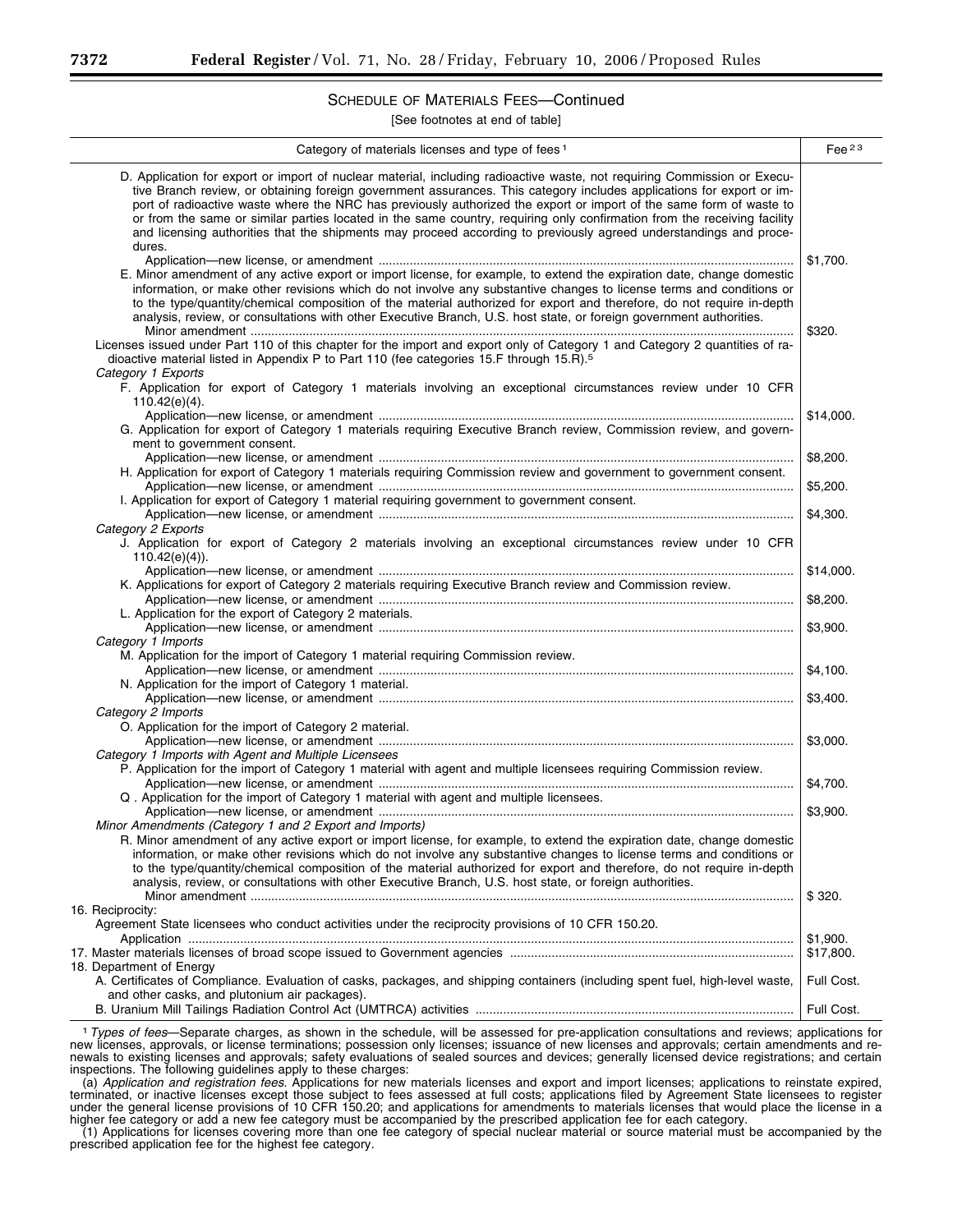(2) Applications for new licenses that cover both byproduct material and special nuclear material in sealed sources for use in gauging devices will pay the appropriate application fee for fee Category 1C only.

(b) *Licensing fees.* Fees for reviews of applications for new licenses and for renewals and amendments to existing licenses, for pre-application consultations and for reviews of other documents submitted to NRC for review, and for project manager time for fee categories subject to full cost fees (fee Categories 1A, 1B, 1E, 2A, 4A, 5B, 10A, 11, 12, 13A, and 14) are due upon notification by the Commission in accordance with § 170.12(b).

(c) *Amendment fees.* Applications for amendments to export and import licenses must be accompanied by the prescribed amendment fee for each license affected. An application for an amendment to a license or approval classified in more than one fee category must be accompanied by the prescribed amendment fee for the category affected by the amendment unless the amendment is applicable to two or more fee categories, in which case the amendment fee for the highest fee category would apply.

(d) *Inspection fees.* Inspections resulting from investigations conducted by the Office of Investigations and non-routine inspections that result from third-party allegations are not subject to fees. Inspection fees are due upon notification by the Commission in accordance with § 170.12(c). (e) *Generally licensed device registrations under 10 CFR 31.5.* Submittals of registration information must be accompanied by the prescribed

fee.<br><sup>2</sup>Fees will not be charged for orders related to civil penalties or other civil sanctions issued by the Commission under 10 CFR 2.202 or for<br>A crisis in penalties or other civil sanctions, fees will amendments resulting specifically from the requirements of these orders. For orders unrelated to civil penalties or other civil sanctions, fees will be charged for any resulting licensee-specific activities not otherwise exempted from fees under this chapter. Fees will be charged for approvals issued under a specific exemption provision of the Commission's regulations under Title 10 of the Code of Federal Regulations (e.g., 10 CFR 30.11, 40.14, 70.14, 73.5, and any other sections in effect now or in the future), regardless of whether the approval is in the form of a license amendment, letter of approval, safety evaluation report, or other form. In addition to the fee shown, an applicant may be assessed an additional<br>fee for sealed source and device evaluations as shown in Categories 9A throug

<sup>3</sup> Full cost fees will be determined based on the professional staff time multiplied by the appropriate professional hourly rate established in 170.20 in effect at the time the service is provided, and the appropriate contractual support services expended. For applications currently on file for which review costs have reached an applicable fee ceiling established by the June 20, 1984, and July 2, 1990, rules, but are still pending completion of the review, the cost incurred after any applicable ceiling was reached through January 29, 1989, will not be billed to the applicant. Any professional staff-hours expended above those ceilings on or after January 30, 1989, will be assessed at the applicable rates established by § 170.20, as appropriate, except for topical reports whose costs exceed \$50,000. Costs which exceed \$50,000 for each topical report, amendment, revision, or supplement to a topical report completed or under review from January 30, 1989, through August 8, 1991, will not be billed to<br>the applicant. Any professional hours expended on or after August 9, 1991, wi

<sup>4</sup> Licensees paying fees under Categories 1A, 1B, and 1E are not subject to fees under Categories 1C and 1D for sealed sources authorized in the same license except for an application that deals only with the sealed sourc

<sup>5</sup> For a combined import and export license application for material listed in Appendix P to part 110, only the higher of the two applicable fee amounts must be paid.

#### **PART 171—ANNUAL FEES FOR REACTOR LICENSES AND FUEL CYCLE LICENSES AND MATERIALS LICENSES, INCLUDING HOLDERS OF CERTIFICATES OF COMPLIANCE, REGISTRATIONS, AND QUALITY ASSURANCE PROGRAM APPROVALS AND GOVERNMENT AGENCIES LICENSED BY THE NRC**

7. The authority citation for part 171 continues to read as follows:

**Authority:** Sec. 7601, Pub. L. 99–272, 100 Stat. 146, as amended by sec. 5601, Pub. L. 100–203, 101 Stat. 1330, as amended by sec. 3201, Pub. L. 101–239, 103 Stat. 2132, as amended by sec. 6101, Pub. L. 101–508, 104 Stat. 1388, as amended by sec. 2903a, Pub. L. 102–486, 106 Stat. 3125 (42 U.S.C. 2213, 2214), and as amended by Title IV, Pub. L. 109–108, 119 Stat. 2283 (42 U.S.C. 2214); sec. 301, Pub. L. 92–314, 86 Stat. 227 (42 U.S.C. 2201w); sec. 201, Pub. L. 93–438, 88 Stat. 1242, as amended (42 U.S.C. 5841); sec. 1704, 112 Stat. 2750 (44 U.S.C. 3504 note).

8. In § 171.5, the definition of Overhead and general and administrative costs is revised to read as follows:

#### **§ 171.5 Definitions.**

\* \* \* \* \* *Overhead and general and* 

*administrative costs means:*  (1) The Government benefits for each employee such as leave and holidays, retirement and disability benefits, health and life insurance costs, and social security costs;

(2) Travel costs;

(3) Direct overhead, *e.g.*, supervision and support staff that directly support the NRC safety mission areas (administrative support costs, *e.g.*, rental of space, equipment, telecommunications and supplies); and

(4) Indirect costs that would include, but not be limited to, NRC central policy direction, legal and executive management services for the Commission and special and independent reviews, investigations, and enforcement and appraisal of NRC programs and operations. Some of the organizations included, in whole or in part, are the Commissioners, Secretary, Executive Director for Operations, General Counsel, Government and Public Affairs (except for international safety and safeguards programs), Inspector General, Investigations, Enforcement, Small and Disadvantaged Business Utilization and Civil Rights, the Technical Training Center, Advisory Committees on Nuclear Waste and Reactor Safeguards, and the Atomic Safety and Licensing Board Panel. The Commission views these budgeted costs as support for all its regulatory services provided to applicants, licensees, and certificate holders, and these costs must be recovered under Pub. L. 101–508.

9. In § 171.15 paragraphs (b), (c), (d), and (e) are revised to read as follows:

#### **§ 171.15 Annual fees: Reactor licenses and independent spent fuel storage licenses.**

\* \* \* \* \*

\* \* \* \* \*

(b)(1) The FY 2005 annual fee for each operating power reactor which must be collected by September 30, 2005, is \$3,655,000.

(2) The FY 2006 annual fee is comprised of a base annual fee for power reactors licensed to operate, a base spent fuel storage/reactor decommissioning annual fee, and associated additional charges (surcharges). The activities comprising the FY 2006 spent storage/reactor decommissioning base annual fee are shown in paragraphs (c)(2)(i) and (ii) of this section. The activities comprising the FY 2006 surcharge are shown in paragraph (d)(1) of this section. The activities comprising the FY 2006 base annual fee for operating power reactors are as follows:

(i) Power reactor safety and safeguards regulation except licensing and inspection activities recovered under part 170 of this chapter and generic reactor decommissioning activities.

(ii) Research activities directly related to the regulation of power reactors, except those activities specifically related to reactor decommissioning.

(iii) Generic activities required largely for NRC to regulate power reactors (*e.g.*, updating part 50 of this chapter, or operating the Incident Response Center). The base annual fee for operating power reactors does not include generic activities specifically related to reactor decommissioning.

(c)(1) The FY 2006 annual fee for each power reactor holding a part 50 license that is in a decommissioning or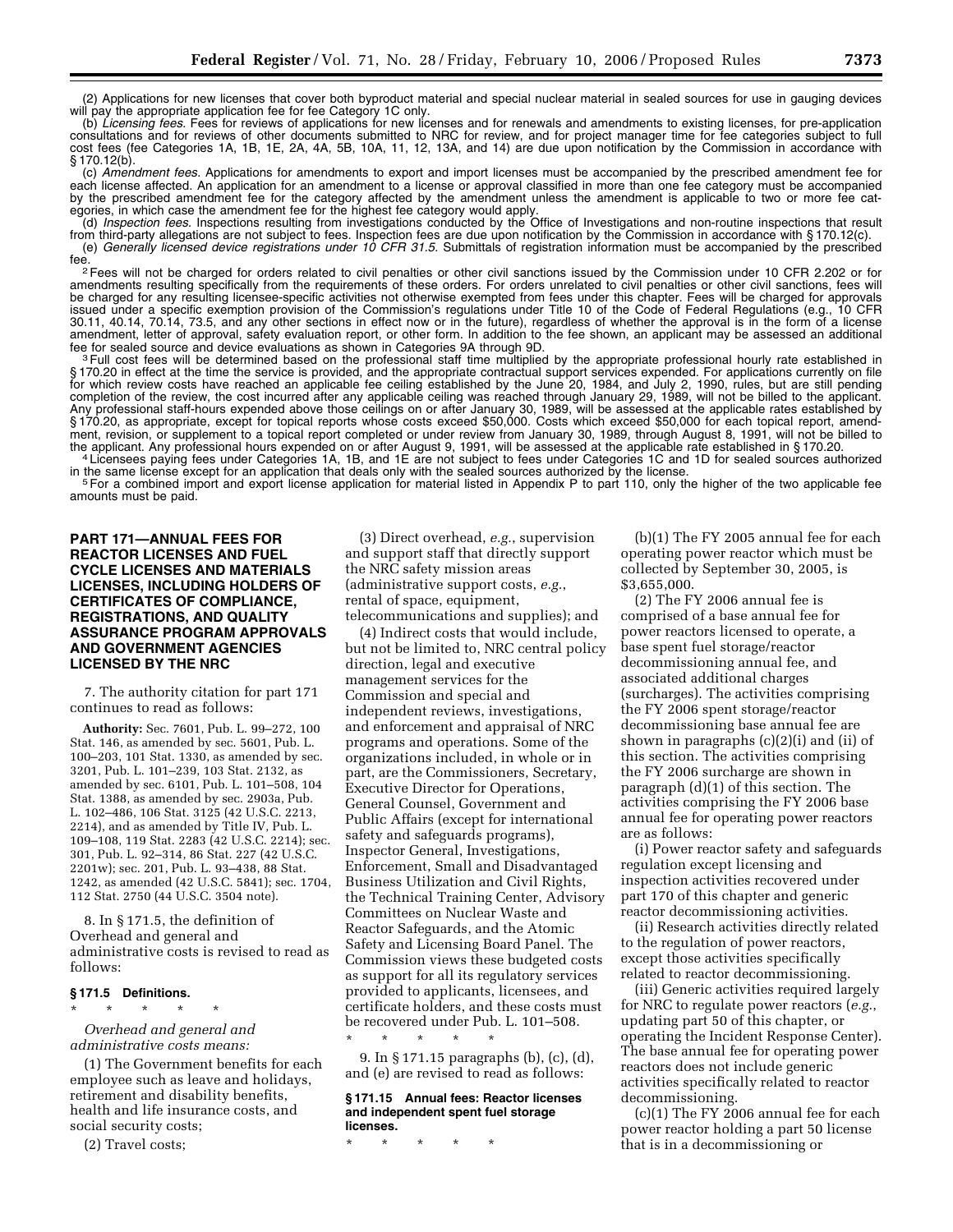possession only status and has spent fuel onsite and each independent spent fuel storage part 72 licensee who does not hold a part 50 license is \$168,000.

 $(2)$  The FY 2006 annual fee is comprised of a base spent fuel storage/ reactor decommissioning annual fee (which is also included in the operating power reactor annual fee shown in paragraph (b) of this section), and an additional charge (surcharge). The activities comprising the FY 2006 surcharge are shown in paragraph (d)(1) of this section. The activities comprising the FY 2006 spent fuel storage/reactor decommissioning rebaselined annual fee are:

(i) Generic and other research activities directly related to reactor decommissioning and spent fuel storage; and

(ii) Other safety, environmental, and safeguards activities related to reactor decommissioning and spent fuel storage, except costs for licensing and inspection activities that are recovered under part 170 of this chapter.

(d)(1) The activities comprising the FY 2006 surcharge are as follows:

(i) Low-level waste disposal generic activities;

(ii) Activities not attributable to an existing NRC licensee or class of licenses (*e.g.*, international cooperative safety program and international safeguards activities, support for the Agreement State program, decommissioning activities for

unlicensed sites, and activities for unregistered general licensees); and

(iii) Activities not currently subject to 10 CFR part 170 licensing and inspection fees based on existing law or Commission policy (*e.g.*, reviews and inspections conducted of nonprofit educational institutions, licensing actions for Federal agencies, and costs that would not be collected from small entities based on Commission policy in accordance with the Regulatory Flexibility Act, 5 U.S.C. 601 *et seq.*).

(2) The total FY 2006 surcharge allocated to the operating power reactor class of licenses is \$5.7 million, not including the amount allocated to the spent fuel storage/reactor decommissioning class. The FY 2006 operating power reactor surcharge to be assessed to each operating power reactor is approximately \$55,000. This amount is calculated by dividing the total operating power reactor surcharge (\$5.7 million) by the number of operating power reactors (104).

(3) The FY 2006 surcharge allocated to the spent fuel storage/reactor decommissioning class of licenses is \$166,000. The FY 2006 spent fuel storage/reactor decommissioning surcharge to be assessed to each operating power reactor, each power reactor in decommissioning or possession only status that has spent fuel onsite, and to each independent spent fuel storage part 72 licensee who

does not hold a part 50 license is approximately \$1,400. This amount is calculated by dividing the total surcharge costs allocated to this class by the total number of power reactor licenses, except those that permanently ceased operations and have no fuel onsite, and part 72 licensees who do not hold a part 50 license.

(e) The FY 2006 annual fees for licensees authorized to operate a test and research (non-power) reactor licensed under part 50 of this chapter, unless the reactor is exempted from fees under § 171.11(a), are as follows:

| Research reactor | \$76,300. |
|------------------|-----------|
|                  | \$76,300. |

10. In § 171.16, paragraph (d) is revised to read as follows:

\* \* \* \* \*

**§ 171.16 Annual fees: materials licensees, holders of certificates of compliance, holders of sealed source and device registrations, holders of quality assurance program approvals, and government agencies licensed by the NRC.** 

(d) The FY 2006 annual fees are comprised of a base annual fee and an additional charge (surcharge). The activities comprising the FY 2006 surcharge are shown for convenience in paragraph (e) of this section. The FY 2006 annual fees for materials licensees and holders of certificates, registrations or approvals subject to fees under this section are shown in the following table:

SCHEDULE OF MATERIALS ANNUAL FEES AND FEES FOR GOVERNMENT AGENCIES LICENSED BY NRC

[See footnotes at end of table]

| Category of materials licenses                                                                                                                                                                                                                           | Annual<br>fees $123$ |
|----------------------------------------------------------------------------------------------------------------------------------------------------------------------------------------------------------------------------------------------------------|----------------------|
| 1. Special nuclear material:                                                                                                                                                                                                                             |                      |
| A. (1) Licenses for possession and use of U-235 or plutonium for fuel fabrication activities.                                                                                                                                                            |                      |
|                                                                                                                                                                                                                                                          | \$5,579,000          |
|                                                                                                                                                                                                                                                          | 1,643,000            |
| (2) All other special nuclear materials licenses not included in Category 1.A.(1) which are licensed for fuel cycle activities.                                                                                                                          |                      |
|                                                                                                                                                                                                                                                          | 623.000              |
|                                                                                                                                                                                                                                                          | 1,019,000            |
|                                                                                                                                                                                                                                                          | 453,000              |
| B. Licenses for receipt and storage of spent fuel and reactor-related Greater than Class C (GTCC) waste at an inde-                                                                                                                                      | 11 N/A               |
| C. Licenses for possession and use of special nuclear material in sealed sources contained in devices used in industrial                                                                                                                                 |                      |
|                                                                                                                                                                                                                                                          | 2,400                |
| D. All other special nuclear material licenses, except licenses authorizing special nuclear material in unsealed form in com-                                                                                                                            |                      |
| bination that would constitute a critical quantity, as defined in §150.11 of this chapter, for which the licensee shall pay                                                                                                                              |                      |
|                                                                                                                                                                                                                                                          | 6,800                |
|                                                                                                                                                                                                                                                          | 3,115,000            |
| 2. Source material:                                                                                                                                                                                                                                      |                      |
| A. (1) Licenses for possession and use of source material for refining uranium mill concentrates to uranium hexafluoride                                                                                                                                 | 1,076,000            |
| (2) Licenses for possession and use of source material in recovery operations such as milling, in-situ leaching, heap-leach-                                                                                                                             |                      |
| ing, ore buying stations, ion exchange facilities and in processing of ores containing source material for extraction of met-<br>als other than uranium or thorium, including licenses authorizing the possession of byproduct waste material (tailings) |                      |
| from source material recovery operations, as well as licenses authorizing the possession and maintenance of a facility in                                                                                                                                |                      |
| a standby mode.                                                                                                                                                                                                                                          |                      |
|                                                                                                                                                                                                                                                          | 66,400               |
|                                                                                                                                                                                                                                                          | 66,400               |
|                                                                                                                                                                                                                                                          | 97,900               |
|                                                                                                                                                                                                                                                          |                      |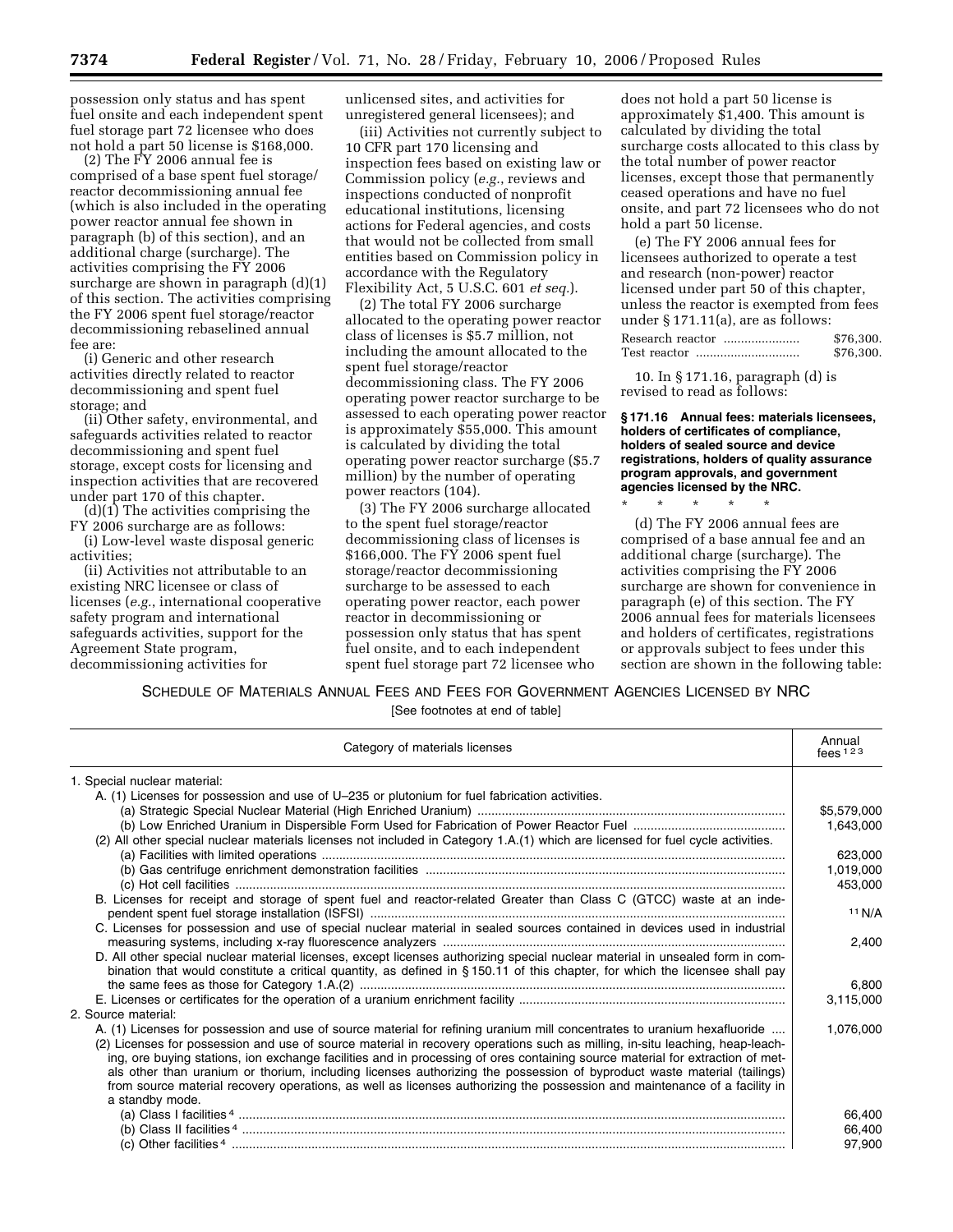## SCHEDULE OF MATERIALS ANNUAL FEES AND FEES FOR GOVERNMENT AGENCIES LICENSED BY NRC—Continued [See footnotes at end of table]

| Category of materials licenses                                                                                                                                                                                                                                                                                                                                                                                                                                                                                 | Annual<br>fees $123$ |
|----------------------------------------------------------------------------------------------------------------------------------------------------------------------------------------------------------------------------------------------------------------------------------------------------------------------------------------------------------------------------------------------------------------------------------------------------------------------------------------------------------------|----------------------|
| (3) Licenses that authorize the receipt of byproduct material, as defined in Section 11e.(2) of the Atomic Energy Act, from<br>other persons for possession and disposal, except those licenses subject to the fees in Category 2A(2) or Category                                                                                                                                                                                                                                                              | <sup>5</sup> N/A     |
| (4) Licenses that authorize the receipt of byproduct material, as defined in Section 11e.(2) of the Atomic Energy Act, from<br>other persons for possession and disposal incidental to the disposal of the uranium waste tailings generated by the li-                                                                                                                                                                                                                                                         | 66,400               |
| 3. Byproduct material:                                                                                                                                                                                                                                                                                                                                                                                                                                                                                         | 880<br>14,800        |
| A. Licenses of broad scope for possession and use of byproduct material issued under parts 30 and 33 of this chapter for                                                                                                                                                                                                                                                                                                                                                                                       | 28,800               |
| B. Other licenses for possession and use of byproduct material issued under part 30 of this chapter for processing or man-<br>C. Licenses issued under §§ 32.72 and/or 32.74 of this chapter authorizing the processing or manufacturing and distribution                                                                                                                                                                                                                                                      | 9,300                |
| or redistribution of radiopharmaceuticals, generators, reagent kits and/or sources and devices containing byproduct mate-<br>rial. This category also includes the possession and use of source material for shielding authorized under part 40 of this<br>chapter when included on the same license. This category does not apply to licenses issued to nonprofit educational in-<br>stitutions whose processing or manufacturing is exempt under $\S 171.11(a)(1)$ . These licenses are covered by fee under |                      |
| D. Licenses and approvals issued under §§ 32.72 and/or 32.74 of this chapter authorizing distribution or redistribution of<br>radiopharmaceuticals, generators, reagent kits and/or sources or devices not involving processing of byproduct material.<br>This category includes licenses issued under §§ 32.72 and 32.74 of this chapter to nonprofit educational institutions<br>whose processing or manufacturing is exempt under $\S 171.11(a)(1)$ . This category also includes the possession and use    | 11,700               |
| of source material for shielding authorized under part 40 of this chapter when included on the same license<br>E. Licenses for possession and use of byproduct material in sealed sources for irradiation of materials in which the source                                                                                                                                                                                                                                                                     | 6,800                |
| F. Licenses for possession and use of less than 10,000 curies of byproduct material in sealed sources for irradiation of ma-<br>terials in which the source is exposed for irradiation purposes. This category also includes underwater irradiators for irra-                                                                                                                                                                                                                                                  | 4,800                |
| G. Licenses for possession and use of 10,000 curies or more of byproduct material in sealed sources for irradiation of ma-<br>terials in which the source is exposed for irradiation purposes. This category also includes underwater irradiators for irra-                                                                                                                                                                                                                                                    | 8,600                |
| H. Licenses issued under Subpart A of part 32 of this chapter to distribute items containing byproduct material that require<br>device review to persons exempt from the licensing requirements of part 30 of this chapter, except specific licenses au-<br>thorizing redistribution of items that have been authorized for distribution to persons exempt from the licensing require-                                                                                                                         | 31,000               |
| I. Licenses issued under Subpart A of part 32 of this chapter to distribute items containing byproduct material or quantities<br>of byproduct material that do not require device evaluation to persons exempt from the licensing requirements of part 30<br>of this chapter, except for specific licenses authorizing redistribution of items that have been authorized for distribution to                                                                                                                   | 19,400               |
| J. Licenses issued under Subpart B of part 32 of this chapter to distribute items containing byproduct material that require<br>sealed source and/or device review to persons generally licensed under part 31 of this chapter, except specific licenses<br>authorizing redistribution of items that have been authorized for distribution to persons generally licensed under part 31                                                                                                                         | 11,800               |
| K. Licenses issued under Subpart B of part 31 of this chapter to distribute items containing byproduct material or quantities<br>of byproduct material that do not require sealed source and/or device review to persons generally licensed under part 31<br>of this chapter, except specific licenses authorizing redistribution of items that have been authorized for distribution to                                                                                                                       | 3,200                |
| L. Licenses of broad scope for possession and use of byproduct material issued under parts 30 and 33 of this chapter for                                                                                                                                                                                                                                                                                                                                                                                       | 1,900                |
| M. Other licenses for possession and use of byproduct material issued under part 30 of this chapter for research and de-                                                                                                                                                                                                                                                                                                                                                                                       | 16,400               |
| N. Licenses that authorize services for other licensees, except: (1) Licenses that authorize only calibration and/or leak test-<br>ing services are subject to the fees specified in fee Category 3P; and (2) Licenses that authorize waste disposal services                                                                                                                                                                                                                                                  | 6,900                |
| O. Licenses for possession and use of byproduct material issued under part 34 of this chapter for industrial radiography op-<br>erations. This category also includes the possession and use of source material for shielding authorized under part 40 of                                                                                                                                                                                                                                                      | 7,300                |
|                                                                                                                                                                                                                                                                                                                                                                                                                                                                                                                | 15,300<br>2,900      |
| 4. Waste disposal and processing:<br>A. Licenses specifically authorizing the receipt of waste byproduct material, source material, or special nuclear material<br>from other persons for the purpose of contingency storage or commercial land disposal by the licensee; or licenses au-<br>thorizing contingency storage of low-level radioactive waste at the site of nuclear power reactors; or licenses for receipt                                                                                       | 13 N/A               |
| of waste from other persons for incineration or other treatment, packaging of resulting waste and residues, and transfer<br>B. Licenses specifically authorizing the receipt of waste byproduct material, source material, or special nuclear material                                                                                                                                                                                                                                                         | 5 N/A                |
| from other persons for the purpose of packaging or repackaging the material. The licensee will dispose of the material by                                                                                                                                                                                                                                                                                                                                                                                      | 12,700               |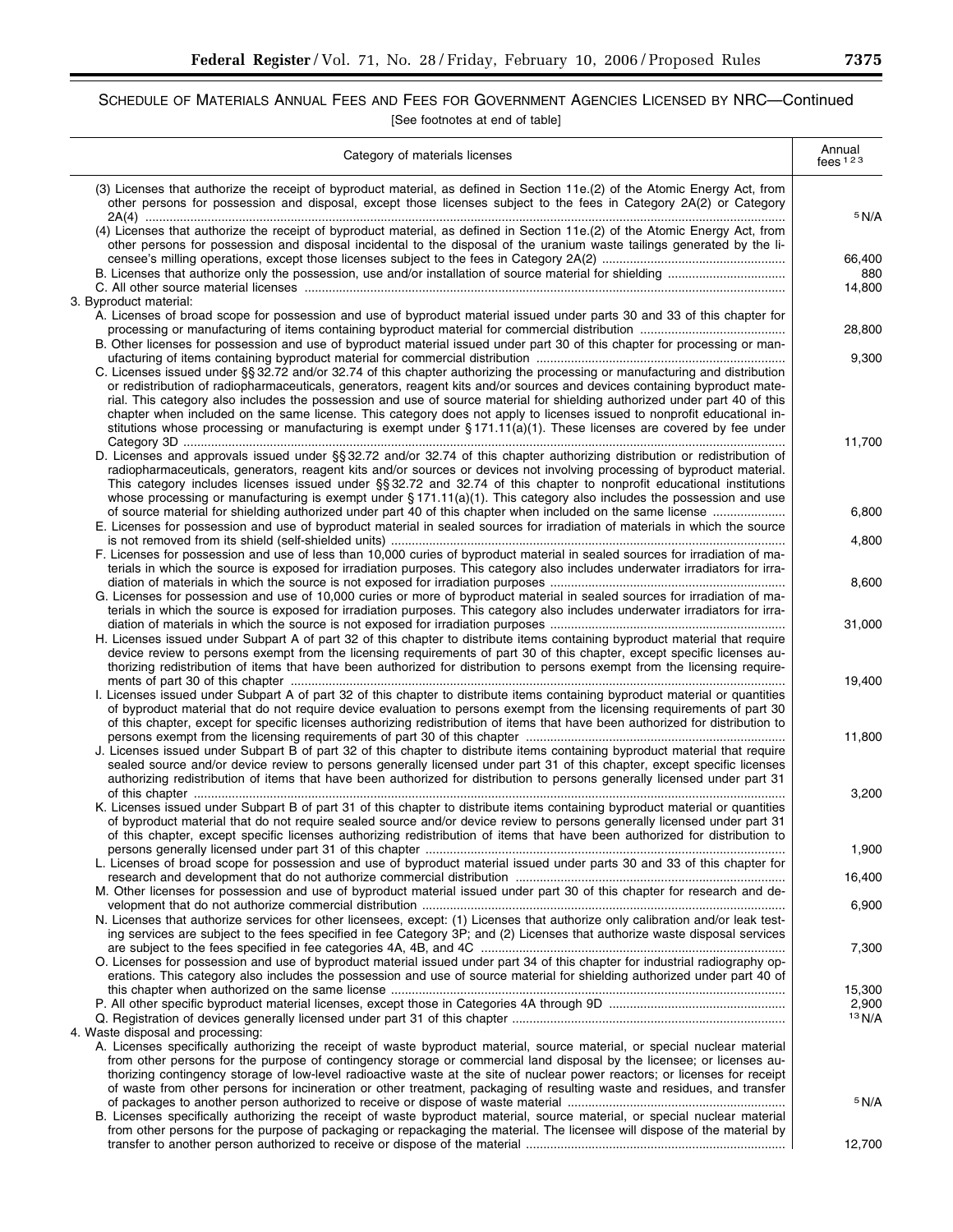## SCHEDULE OF MATERIALS ANNUAL FEES AND FEES FOR GOVERNMENT AGENCIES LICENSED BY NRC—Continued [See footnotes at end of table]

| Category of materials licenses                                                                                                                                                                                                                                                                                                                                                                                                                                                                                          | Annual<br>fees $123$                 |
|-------------------------------------------------------------------------------------------------------------------------------------------------------------------------------------------------------------------------------------------------------------------------------------------------------------------------------------------------------------------------------------------------------------------------------------------------------------------------------------------------------------------------|--------------------------------------|
| C. Licenses specifically authorizing the receipt of prepackaged waste byproduct material, source material, or special nu-<br>clear material from other persons. The licensee will dispose of the material by transfer to another person authorized to                                                                                                                                                                                                                                                                   | 9,600                                |
| 5. Well logging:<br>A. Licenses for possession and use of byproduct material, source material, and/or special nuclear material for well logging,                                                                                                                                                                                                                                                                                                                                                                        |                                      |
|                                                                                                                                                                                                                                                                                                                                                                                                                                                                                                                         | 4,700<br>5 N/A                       |
| 6. Nuclear laundries:<br>A. Licenses for commercial collection and laundry of items contaminated with byproduct material, source material, or spe-                                                                                                                                                                                                                                                                                                                                                                      | 27,500                               |
| 7. Medical licenses:                                                                                                                                                                                                                                                                                                                                                                                                                                                                                                    |                                      |
| A. Licenses issued under parts 30, 35, 40, and 70 of this chapter for human use of byproduct material, source material, or<br>special nuclear material in sealed sources contained in teletherapy devices. This category also includes the possession<br>B. Licenses of broad scope issued to medical institutions or two or more physicians under parts 30, 33, 35, 40, and 70 of                                                                                                                                      | 15,100                               |
| this chapter authorizing research and development, including human use of byproduct material except licenses for by-<br>product material, source material, or special nuclear material in sealed sources contained in teletherapy devices. This                                                                                                                                                                                                                                                                         |                                      |
| category also includes the possession and use of source material for shielding when authorized on the same license <sup>9</sup><br>C. Other licenses issued under parts 30, 35, 40, and 70 of this chapter for human use of byproduct material, source mate-<br>rial, and/or special nuclear material except licenses for byproduct material, source material, or special nuclear material in<br>sealed sources contained in teletherapy devices. This category also includes the possession and use of source material | 32,600                               |
| 8. Civil defense:                                                                                                                                                                                                                                                                                                                                                                                                                                                                                                       | 6,000                                |
| A. Licenses for possession and use of byproduct material, source material, or special nuclear material for civil defense ac-                                                                                                                                                                                                                                                                                                                                                                                            | 1,900                                |
| 9. Device, product, or sealed source safety evaluation:<br>A. Registrations issued for the safety evaluation of devices or products containing byproduct material, source material, or                                                                                                                                                                                                                                                                                                                                  | 25,900                               |
| B. Registrations issued for the safety evaluation of devices or products containing byproduct material, source material, or<br>special nuclear material manufactured in accordance with the unique specifications of, and for use by, a single applicant,                                                                                                                                                                                                                                                               | 25,900                               |
| C. Registrations issued for the safety evaluation of sealed sources containing byproduct material, source material, or spe-                                                                                                                                                                                                                                                                                                                                                                                             | 3,000                                |
| D. Registrations issued for the safety evaluation of sealed sources containing byproduct material, source material, or spe-<br>cial nuclear material, manufactured in accordance with the unique specifications of, and for use by, a single applicant,                                                                                                                                                                                                                                                                 |                                      |
| 10. Transportation of radioactive material:                                                                                                                                                                                                                                                                                                                                                                                                                                                                             | 1,000                                |
| A. Certificates of Compliance or other package approvals issued for design of casks, packages, and shipping containers.                                                                                                                                                                                                                                                                                                                                                                                                 | 6 N/A                                |
|                                                                                                                                                                                                                                                                                                                                                                                                                                                                                                                         | 6 N/A                                |
| B. Quality assurance program approvals issued under part 71 of this chapter.                                                                                                                                                                                                                                                                                                                                                                                                                                            | 6 N/A                                |
|                                                                                                                                                                                                                                                                                                                                                                                                                                                                                                                         | 6 N/A                                |
| C. Evaluation of security plans, route approvals, route surveys, and transportation security devices (including immobilization                                                                                                                                                                                                                                                                                                                                                                                          | 6 N/A                                |
|                                                                                                                                                                                                                                                                                                                                                                                                                                                                                                                         | 6 N/A                                |
|                                                                                                                                                                                                                                                                                                                                                                                                                                                                                                                         | $6$ N/A<br><sup>6</sup> N/A          |
| 14. Decommissioning/Reclamation:                                                                                                                                                                                                                                                                                                                                                                                                                                                                                        | 12 N/A                               |
| A. Byproduct, source, or special nuclear material licenses and other approvals authorizing decommissioning, decontamina-                                                                                                                                                                                                                                                                                                                                                                                                | 7 N/A                                |
| B. Site-specific decommissioning activities associated with unlicensed sites, regardless of whether or not the sites have                                                                                                                                                                                                                                                                                                                                                                                               |                                      |
|                                                                                                                                                                                                                                                                                                                                                                                                                                                                                                                         | <sup>7</sup> N/A<br><sup>8</sup> N/A |
|                                                                                                                                                                                                                                                                                                                                                                                                                                                                                                                         | <sup>8</sup> N/A                     |
| 18. Department of Energy:                                                                                                                                                                                                                                                                                                                                                                                                                                                                                               | 370,000                              |
|                                                                                                                                                                                                                                                                                                                                                                                                                                                                                                                         | 101,321,000<br>736,000               |

1Annual fees will be assessed based on whether a licensee held a valid license with the NRC authorizing possession and use of radioactive material during the current fiscal year. However, the annual fee is waived for those materials licenses and holders of certificates, registrations, and approvals who either filed for termination of their licenses or approvals or filed for possession only/storage licenses before October 1, 2006, and permanently ceased licensed activities entirely by September 30, 2006. Annual fees for licensees who filed for termination of a license, downgrade of a license, or for a possession only license during the fiscal year and for new licenses issued during the fiscal year will be prorated in accordance with the provisions of § 171.17. If a person holds more than one license, certificate, registration, or approval, the annual fee(s) will be assessed for each license, certificate, registration, or approval held by that person. For licenses that authorize more than one activity on a single license (e.g., human use and irradiator activities), annual fees will be assessed for each category applicable to the license. Licensees paying annual fees under Category 1A(1) are not subject to the annual fees for Categies 1C and 1D for sealed sources authorized in the license.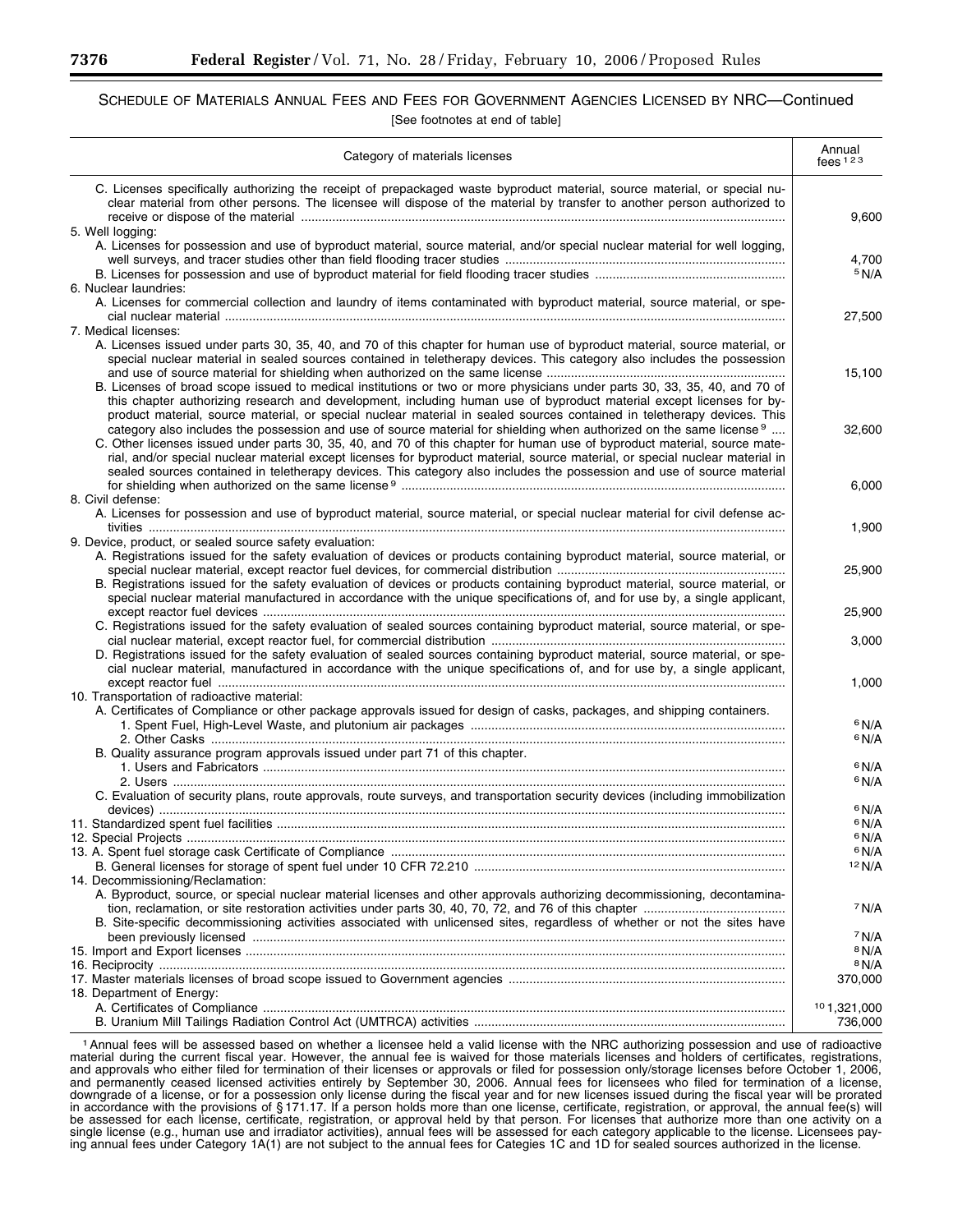<sup>2</sup> Payment of the prescribed annual fee does not automatically renew the license, certificate, registration, or approval for which the fee is paid.<br>Renewal applications must be filed in accordance with the requirements o

<sup>3</sup> Each fiscal year, fees for these materials licenses will be calculated and assessed in accordance with §171.13 and will be published in the **Federal Register** for notice and comment. <sup>4</sup>A Class I license includes mill licenses issued for the extraction of uranium from uranium ore. A Class II license includes solution mining li-

censes (in-situ and heap leach) issued for the extraction of uranium from uranium ores including research and development licenses. An "other"<br>license includes licenses for extraction of metals, heavy metals, and rare eart license includes licenses for extraction of metals, heavy metals, and rare earths.<br><sup>5</sup>There are no existing NRC licenses in these fee categories. If NRC issues a license for these categories, the Commission will consider e

tablishing an annual fee for this type of license.<br><sup>6</sup>Standardized spent fuel facilities, 10 CFR parts 71 and 72 Certificates of Compliance and related Quality Assurance program approvals, and

special reviews, such as topical reports, are not assessed an annual fee because the generic costs of regulating these activities are primarily at-<br>tributable to users of the designs, certificates, and topical reports.

 $\sigma$ Licensees in this category are not assessed an annual fee because they are charged an annual fee in other categories while they are licensed to operate.<br><sup>8</sup>No annual fee is charged because it is not practical to administer due to the relatively short life or temporary nature of the license.<br><sup>9</sup>Separate annual fees will not be assessed for pacemaker licen

under Categories 7B or 7C.<br><sup>10</sup> This includes Certificates of Compliance issued to DOE that are not under the Nuclear Waste Fund.<br><sup>11</sup> See § 171.15(c).<br><sup>12</sup> See § 171.15(c).<br><sup>13</sup> No annual fee is charged for this category

egory will be recovered through 10 CFR part 170 fees.

\* \* \* \* \*

11. In § 171.19 paragraphs (b) and (d) are revised to read as follows:

#### **§ 171.19 Payment.**

\* \* \* \* \*

(b) Annual fees in the amount of \$100,000 or more and described in the **Federal Register** document issued under § 171.13, must be paid in quarterly installments of 25 percent as billed by the NRC. The quarters begin on October 1, January 1, April 1, and July 1 of each fiscal year. The NRC will adjust the fourth quarterly invoice to recover the full amount of the revised annual fee. If the amounts collected in the first three quarters exceed the amount of the revised annual fee, the overpayment will be refunded. Licensees whose annual fee for the previous fiscal year was less than \$100,000 (billed on the anniversary date of the license), and whose revised annual fee for the current fiscal year is \$100,000 or greater (subject to quarterly billing), will be issued a bill upon publication of the final rule for the full amount of the revised annual fee for the current fiscal year, less any payments received for the current fiscal year based on the anniversary date billing process.

\* \* \* \* \* (d) Annual fees of less than \$100,000 must be paid as billed by the NRC. Materials license annual fees that are less than \$100,000 are billed on the anniversary date of the license. The materials licensees that are billed on the anniversary date of the license are those covered by fee categories 1C, 1D, 2A(2)

Other Facilities, 2A(3), 2A(4), 2B, 2C, 3A through 3P, and 4B through 9D.

\* \* \* \* \*

Dated at Rockville, Maryland, this 31st day of January, 2006.

For the Nuclear Regulatory Commission. **Jesse L. Funches,** 

*Chief Financial Officer.* 

**Note:** This Appendix will not appear in the Code of Federal Regulations.

#### **Appendix A to This Proposed Rule— Regulatory Flexibility Analysis for the Amendments to 10 CFR Part 170 (License Fees) and 10 CFR Part 171 (Annual Fees)**

#### **I. Background**

The Regulatory Flexibility Act (RFA), as amended (5 U.S.C. 601 *et seq.*), requires that agencies consider the impact of their rulemakings on small entities and, consistent with applicable statutes, consider alternatives to minimize these impacts on the businesses, organizations, and government jurisdictions to which they apply.

The NRC has established standards for determining which NRC licensees qualify as small entities (10 CFR 2.810). These size standards were established based on the Small Business Administration's most common receipts-based size standards and include a size standard for business concerns that are manufacturing entities. The NRC uses the size standards to reduce the impact of annual fees on small entities by establishing a licensee's eligibility to qualify for a maximum small entity fee. The small entity fee categories in § 171.16(c) of this proposed rule are based on the NRC's size standards.

From FY 1991 through FY 2000, the Omnibus Budget Reconciliation Act (OBRA– 90) (Pub. L. 101–508), as amended, required that the NRC recover approximately 100 percent of its budget authority, less appropriations from the Nuclear Waste Fund, by assessing license and annual fees. The FY 2001 Energy and Water Development Appropriations Act (Pub. L. 106–377) amended OBRA–90 to decrease the NRC's fee recovery amount by 2 percent per year beginning in FY 2001, until the fee recovery amount is 90 percent in FY 2005. The FY 2006 Energy and Water Development Appropriations Act (Pub. L. 109–103) extended this 90 percent fee recovery requirement through FY 2006. As a result,

the NRC is required to recover approximately 90 percent of its FY 2006 budget authority, less the amounts appropriated from the Nuclear Waste Fund (NWF) and for Waste incidental to Reprocessing (WIR) activities, through fees. The total amount NRC is required to recover in fees for FY 2006 is approximately \$624.0 million.

OBRA–90 requires that the schedule of charges established by rulemaking should fairly and equitably allocate the total amount to be recovered from the NRC's licensees and be assessed under the principle that licensees who require the greatest expenditure of agency resources pay the greatest annual charges. Since FY 1991, the NRC has complied with OBRA–90 by issuing a final rule that amends its fee regulations. These final rules have established the methodology used by NRC in identifying and determining the fees to be assessed and collected in any given fiscal year.

The Commission is proposing to rebaseline its part 171 annual fees in FY 2006. Rebaselining fees would result in increased annual fees for all licensees, with the exception of certain fuel facilities.

The Congressional Review Act of 1996 is intended to reduce regulatory burdens imposed by Federal agencies on small businesses, nonprofit organizations, and governmental jurisdictions. This Act also provides Congress with the opportunity to review agency rules before they go into effect. Under this legislation, the NRC annual fee rule is considered a ''major'' rule and must be reviewed by Congress and the Comptroller General before the rule becomes effective. The Congressional Review Act also requires that an agency prepare a guide to assist small entities in complying with each rule for which a final RFA is prepared. This RFA and the small entity compliance guide (Attachment 1) have been prepared for the FY 2006 fee rule as required by law.

#### **II. Impact on Small Entities**

The fee rule results in substantial fees being charged to those individuals, organizations, and companies that are licensed by the NRC, including those licensed under the NRC materials program. The comments received on previous proposed fee rules and the small entity certifications received in response to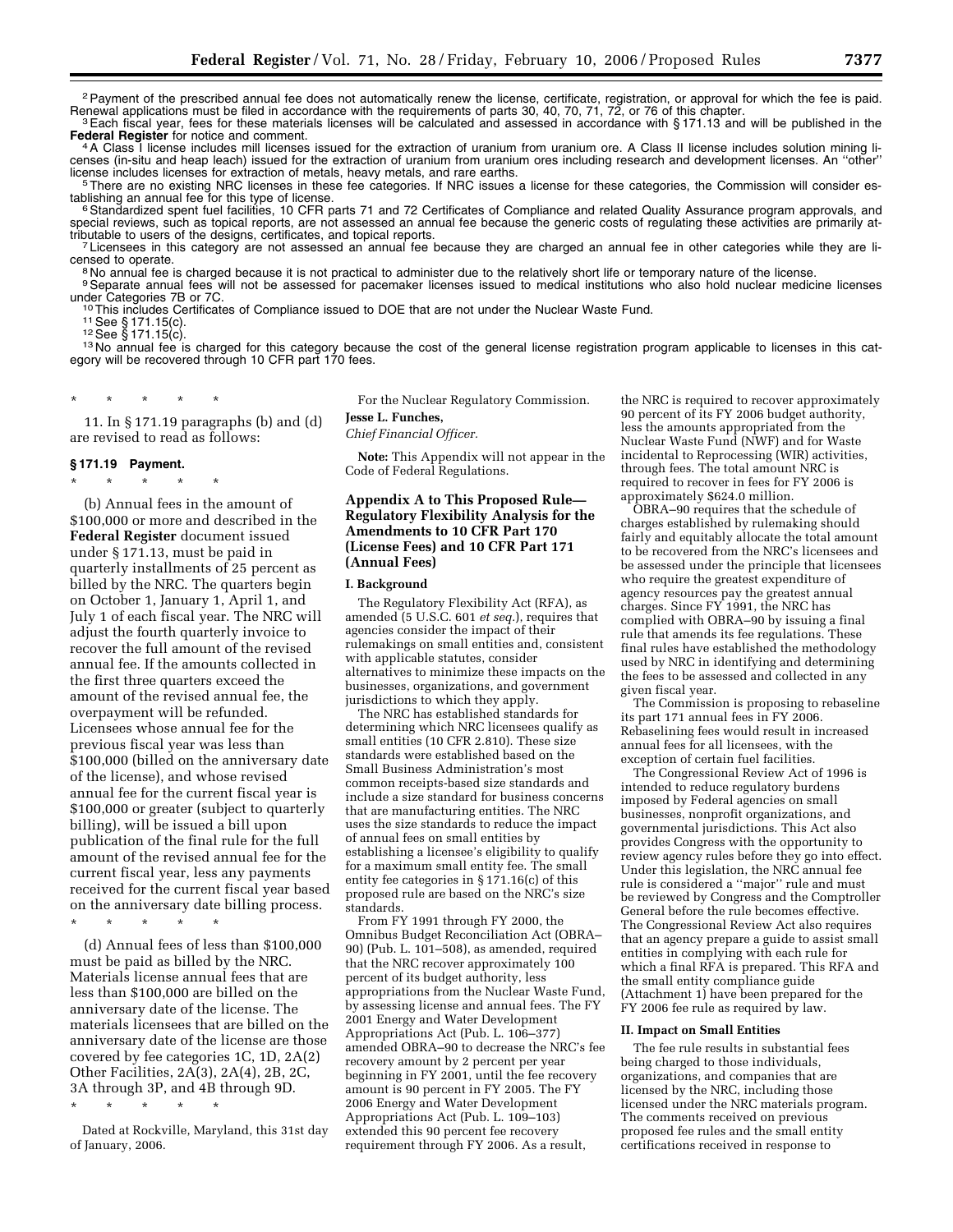previous final fee rules indicate that NRC licensees qualifying as small entities under the NRC's size standards are primarily materials licensees. Therefore, this analysis will focus on the economic impact of the annual fees on materials licensees. In FY 2005, about 26 percent of these licensees (approximately 1,200 licensees) requested small entity certification.

The commenters on previous fee rulemakings consistently indicated that the following results would occur if the proposed annual fees were not modified:

1. Large firms would gain an unfair competitive advantage over small entities. Commenters noted that small and very small companies (''Mom and Pop'' operations) would find it more difficult to absorb the annual fee than a large corporation or a highvolume type of operation. In competitive markets, such as soil testing, annual fees would put small licensees at an extreme competitive disadvantage with their much larger competitors because the proposed fees would be the same for a two-person licensee as for a large firm with thousands of employees.

2. Some firms would be forced to cancel their licenses. A licensee with receipts of less than \$500,000 per year stated that the proposed rule would, in effect, force it to relinquish its soil density gauge and license, thereby reducing its ability to do its work effectively. Other licensees, especially wellloggers, noted that the increased fees would force small businesses to get rid of the materials license altogether. Commenters stated that the proposed rule would result in about 10 percent of the well-logging licensees terminating their licenses immediately and approximately 25 percent terminating their licenses before the next annual assessment.

3. Some companies would go out of business.

4. Some companies would have budget problems. Many medical licensees noted that, along with reduced reimbursements, the proposed increase of the existing fees and the introduction of additional fees would significantly affect their budgets. Others noted that, in view of the cuts by Medicare and other third party carriers, the fees would produce a hardship and some facilities would experience a great deal of difficulty in meeting this additional burden.

Over 3,000 license, approval, and registration terminations have been requested since the NRC first established annual fees for materials licenses. Although some of these terminations were requested because the license was no longer needed or licenses or registrations could be combined, indications are that other termination requests were due to the economic impact of the fees.

To alleviate the significant impact of the annual fees on a substantial number of small entities, the NRC considered the following alternatives in accordance with the RFA in developing each of its fee rules since FY 1991.

1. Base fees on some measure of the amount of radioactivity possessed by the licensee (*e.g.*, number of sources).

2. Base fees on the frequency of use of the licensed radioactive material (*e.g.*, volume of patients).

3. Base fees on the NRC size standards for small entities.

The NRC has reexamined its previous evaluations of these alternatives and continues to believe that establishment of a maximum fee for small entities is the most appropriate and effective option for reducing the impact of its fees on small entities.

#### **III. Maximum Fee**

The RFA and its implementing guidance do not provide specific guidelines on what constitutes a significant economic impact on a small entity; therefore, the NRC has no benchmark to assist it in determining the amount or the percent of gross receipts that should be charged to a small entity. In developing the maximum small entity annual fee in FY 1991, the NRC examined its 10 CFR part 170 licensing and inspection fees and Agreement State fees for those fee categories which were expected to have a substantial number of small entities. Six Agreement States (Washington, Texas, Illinois, Nebraska, New York, and Utah), were used as benchmarks in the establishment of the maximum small entity annual fee in FY 1991. Because small entities in those Agreement States were paying the fees, the NRC concluded that these fees did not have a significant impact on a substantial number of small entities. Therefore, those fees were considered a useful benchmark in establishing the NRC maximum small entity annual fee.

The NRC maximum small entity fee was established as an annual fee only. In addition to the annual fee, NRC small entity licensees were required to pay amendment, renewal and inspection fees. In setting the small entity annual fee, NRC ensured that the total amount small entities paid annually would not exceed the maximum paid in the six benchmark Agreement States.

Of the six benchmark states, the maximum Agreement State fee of \$3,800 in Washington was used as the ceiling for the total fees. Thus the NRC's small entity fee was developed to ensure that the total fees paid by NRC small entities would not exceed \$3,800. Given the NRC's FY 1991 fee structure for inspections, amendments, and renewals, a small entity annual fee established at \$1,800 allowed the total fee (small entity annual fee plus yearly average for inspections, amendments and renewal fees) for all categories to fall under the \$3,800 ceiling.

In FY 1992, the NRC introduced a second, lower tier to the small entity fee in response to concerns that the \$1,800 fee, when added to the license and inspection fees, still imposed a significant impact on small entities with relatively low gross annual receipts. For purposes of the annual fee, each small entity size standard was divided into an upper and lower tier. Small entity licensees in the upper tier continued to pay an annual fee of \$1,800 while those in the lower tier paid an annual fee of \$400.

Based on the changes that had occurred since FY 1991, the NRC re-analyzed its maximum small entity annual fees in FY 2000, and determined that the small entity fees should be increased by 25 percent to reflect the increase in the average fees paid

by other materials licensees since FY 1991, as well as changes in the fee structure for materials licensees. The structure of the fees that NRC charged to its materials licensees changed during the period between 1991 and 1999. Costs for materials license inspections, renewals, and amendments, which were previously recovered through part 170 fees for services, are now included in the part 171 annual fees assessed to materials licensees. As a result, the maximum small entity annual fee increased from \$1,800 to \$2,300 in FY 2000. By increasing the maximum annual fee for small entities from \$1,800 to \$2,300, the annual fee for many small entities was reduced while at the same time materials licensees, including small entities, would pay for most of the costs attributable to them. The costs not recovered from small entities are allocated to other materials licensees and to power reactors.

While reducing the impact on many small entities, the NRC determined that the maximum annual fee of \$2,300 for small entities may continue to have a significant impact on materials licensees with annual gross receipts in the thousands of dollars range. Therefore, the NRC continued to provide a lower-tier small entity annual fee for small entities with relatively low gross annual receipts, and for manufacturing concerns and educational institutions not State or publicly supported, with less than 35 employees. The NRC also increased the lower tier small entity fee by the same percentage increase to the maximum small entity annual fee. This 25 percent increase resulted in the lower tier small entity fee increasing from \$400 to \$500 in FY 2000.

The NRC stated in the RFA for the FY 2001 final fee rule that it would re-examine the small entity fees every two years, in the same years in which it conducts the biennial review of fees as required by the Chief Financial Officer's Act. Accordingly, the NRC examined the small entity fees again in FY 2003 (68 FR 36714; June 18, 2003), and determined that a change was not warranted to the small entity fees established in FY 2003.

The NRC again re-examined the small entity fees for FY 2005, and did not believe that a change to the small entity fees was warranted. Unlike the annual fees assessed to other licensees, the small entity fees are not designed to recover the agency costs associated with particular licensees. Instead, the reduced fees for small entities are designed to provide some fee relief for qualifying small entity licensees while at the same time recovering from them some of the agency's costs for activities that benefit them. The costs not recovered from small entities for activities that benefit them must be recovered from other licensees. Given the reduction in annual fees from FY 2000 to FY 2005, on average, for those categories of materials licensees that contain a number of small entities, the NRC has determined that the current small entity fees of \$500 and \$2,300 continue to meet the objective of providing relief to many small entities while recovering from them some of the costs that benefit them.

Therefore, the NRC retained the \$2,300 small entity annual fee and the \$500 lower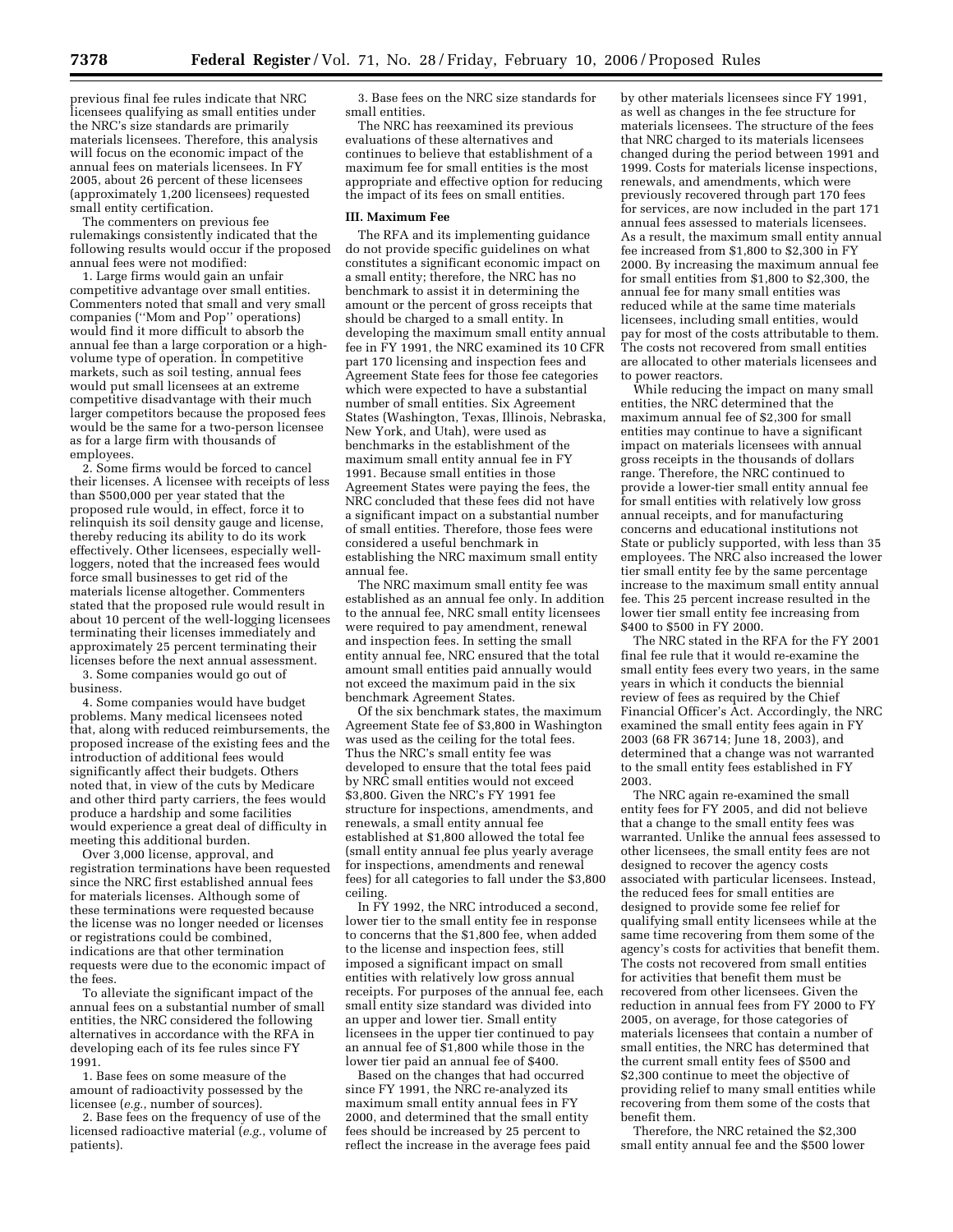tier small entity annual fee for FY 2005, and is not proposing changes to these fees in FY 2006. The NRC plans to re-examine the small entity fees again in FY 2007.

#### **IV. Summary**

The NRC has determined that the 10 CFR part 171 annual fees significantly impact a substantial number of small entities. A maximum fee for small entities strikes a balance between the requirement to recover 90 percent of the NRC budget and the requirement to consider means of reducing the impact of the fee on small entities. Based on its regulatory flexibility analysis, the NRC concludes that a maximum annual fee of \$2,300 for small entities and a lower-tier small entity annual fee of \$500 for small businesses and not-for-profit organizations with gross annual receipts of less than \$350,000, small governmental jurisdictions with a population of less than 20,000, small manufacturing entities that have less than 35 employees, and educational institutions that are not State or publicly supported and have less than 35 employees reduces the impact on small entities. At the same time, these reduced annual fees are consistent with the objectives of OBRA–90. Thus, the fees for small entities maintain a balance between the objectives of OBRA–90 and the RFA. Therefore, the analysis and conclusions previously established remain valid for FY 2006.

#### **Attachment 1 to Appendix A—U.S. Nuclear Regulatory Commission Small Entity Compliance Guide; Fiscal Year 2006**

#### **Contents**

Introduction NRC Definition of Small Entity NRC Small Entity Fees Instructions for Completing NRC Form 526

#### **Introduction**

The Congressional Review Act of 1996 (CRA) requires all Federal agencies to prepare a written guide for each ''major'' final rule, as defined by the Act. The NRC's fee rule, published annually to comply with the Omnibus Budget Reconciliation Act of 1990 (OBRA–90), as amended, is considered a ''major'' rule under the CRA. Therefore, in compliance with the law, this guide has been prepared to assist NRC materials licensees in complying with the FY 2006 fee rule.

Licensees may use this guide to determine whether they qualify as a small entity under NRC regulations and are eligible to pay reduced FY 2006 annual fees assessed under 10 CFR part 171. The NRC has established two tiers of annual fees for those materials licensees who qualify as small entities under the NRC's size standards.

Licensees who meet the NRC's size standards for a small entity (listed in 10 CFR Part 2.810) must submit a completed NRC Form 526 ''Certification of Small Entity Status for the Purposes of Annual Fees Imposed Under 10 CFR Part 171'' to qualify for the reduced annual fee. This form can be accessed on the NRC's Website at *http:// www.nrc.gov.* The form can then be accessed by selecting ''License Fees'' and under ''Forms'' selecting NRC Form 526. For licensees who cannot access the NRC's

Website, NRC Form 526 may be obtained through the local point of contact listed in the NRC's ''Materials Annual Fee Billing Handbook,'' NUREG/BR–0238, which is enclosed with each annual fee billing. Alternatively, the form may be obtained by calling the fee staff at 301–415–7554, or by e-mailing the fee staff at *fees@nrc.gov.* The completed form, the appropriate small entity fee, and the payment copy of the invoice should be mailed to the U.S. Nuclear Regulatory Commission, License Fee Team, at the address indicated on the invoice. Failure to file the NRC small entity certification Form 526 in a timely manner may result in the denial of any refund that might otherwise be due.

#### **NRC Definition of Small Entity**

For purposes of compliance with its regulations (10 CFR  $2.\overline{8}10$ ), the NRC has defined a small entity as follows:

(1) *Small business*—a for-profit concern that provides a service, or a concern that is not engaged in manufacturing, with average gross receipts of \$5 million or less over its last 3 completed fiscal years;

(2) *Manufacturing industry*—a manufacturing concern with an average of 500 or fewer employees based on employment during each pay period for the preceding 12 calendar months;

(3) *Small organizations*—a not-for-profit organization that is independently owned and operated and has annual gross receipts of \$5 million or less;

(4) *Small governmental jurisdiction*—a government of a city, county, town, township, village, school district or special district, with a population of less than 50,000;

(5) *Small educational institution*—an educational institution supported by a qualifying small governmental jurisdiction, or one that is not State or publicly supported and has 500 or fewer employees.1

To further assist licensees in determining if they qualify as a small entity, the following guidelines are provided, which are based on the Small Business Administration's regulations (13 CFR part 121).

(1) A small business concern is an independently owned and operated entity which is not considered dominant in its field of operations.

(2) The number of employees means the total number of employees in the parent company, any subsidiaries and/or affiliates, including both foreign and domestic locations (*i.e.*, not solely the number of employees working for the licensee or conducting NRC licensed activities for the company).

(3) Gross annual receipts includes all revenue received or accrued from any source, including receipts of the parent company, any subsidiaries and/or affiliates, and

account for both foreign and domestic locations. Receipts include all revenues from sales of products and services, interest, rent, fees, and commissions, from whatever sources derived (*i.e.*, not solely receipts from NRC licensed activities).

(4) A licensee who is a subsidiary of a large entity does not qualify as a small entity.

#### **NRC Small Entity Fees**

In 10 CFR 171.16(c), the NRC has established two tiers of fees for licensees that qualify as a small entity under the NRC's size standards. The fees are as follows:

|                                                                                                                                                                                                         | Maximum<br>annual fee<br>per licensed<br>category |
|---------------------------------------------------------------------------------------------------------------------------------------------------------------------------------------------------------|---------------------------------------------------|
| Small business not engaged in<br>manufacturing and small not-<br>for-profit organizations<br>(Gross Annual Receipts):<br>\$350,000 to \$5 million<br>Less than \$350,000<br>Manufacturing entities that | \$2,300<br>500                                    |
| have an average of 500 em-<br>ployees or less:<br>35 to 500 employees<br>Less than 35 employees<br>Small Governmental Jurisdic-<br>tions (Including publicly sup-                                       | \$2,300<br>500                                    |
| ported educational institu-<br>tions) (population):<br>20,000 to 50,000<br>Less than 20,000<br>Educational institutions that are<br>not State or publicly sup-                                          | \$2,300<br>500                                    |
| ported, and have 500 Em-<br>ployees or less:<br>35 to 500 employees<br>Less than 35 employees                                                                                                           | \$2,300<br>500                                    |

#### **Instructions for Completing NRC Small Entity Form 526**

(1) File a separate NRC Form 526 for each annual fee invoice received.

(2) Complete all items on NRC Form 526, as follows:

a. Enter the license number and invoice number exactly as they appear on the annual fee invoice.

b. Enter the Standard Industrial Classification (SIC) or North American Industry Classification System (NAICS) if known.

c. Enter the licensee's name and address as they appear on the invoice. Name and/or address changes for billing purposes must be annotated on the invoice. Correcting the name and/or address on NRC Form 526, or on the invoice does not constitute a request to amend the license. Any request to amend a license must be submitted to the respective licensing staff in the NRC's regional or headquarters offices.

d. Check the appropriate size standard for which the licensee qualifies as a small entity. Check only one box. Note the following:

(i) A licensee who is a subsidiary of a large entity does not qualify as a small entity.

(ii) The size standards apply to the licensee, including all parent companies and affiliates—not the individual authorized users listed in the license or the particular

 $^{\rm 1}\!$  An educational institution referred to in the size standards is an entity whose primary function is education, whose programs are accredited by a nationally recognized accrediting agency or association, who is legally authorized to provide a program of organized instruction or study, who provides an educational program for which it awards academic degrees, and whose educational programs are available to the public.